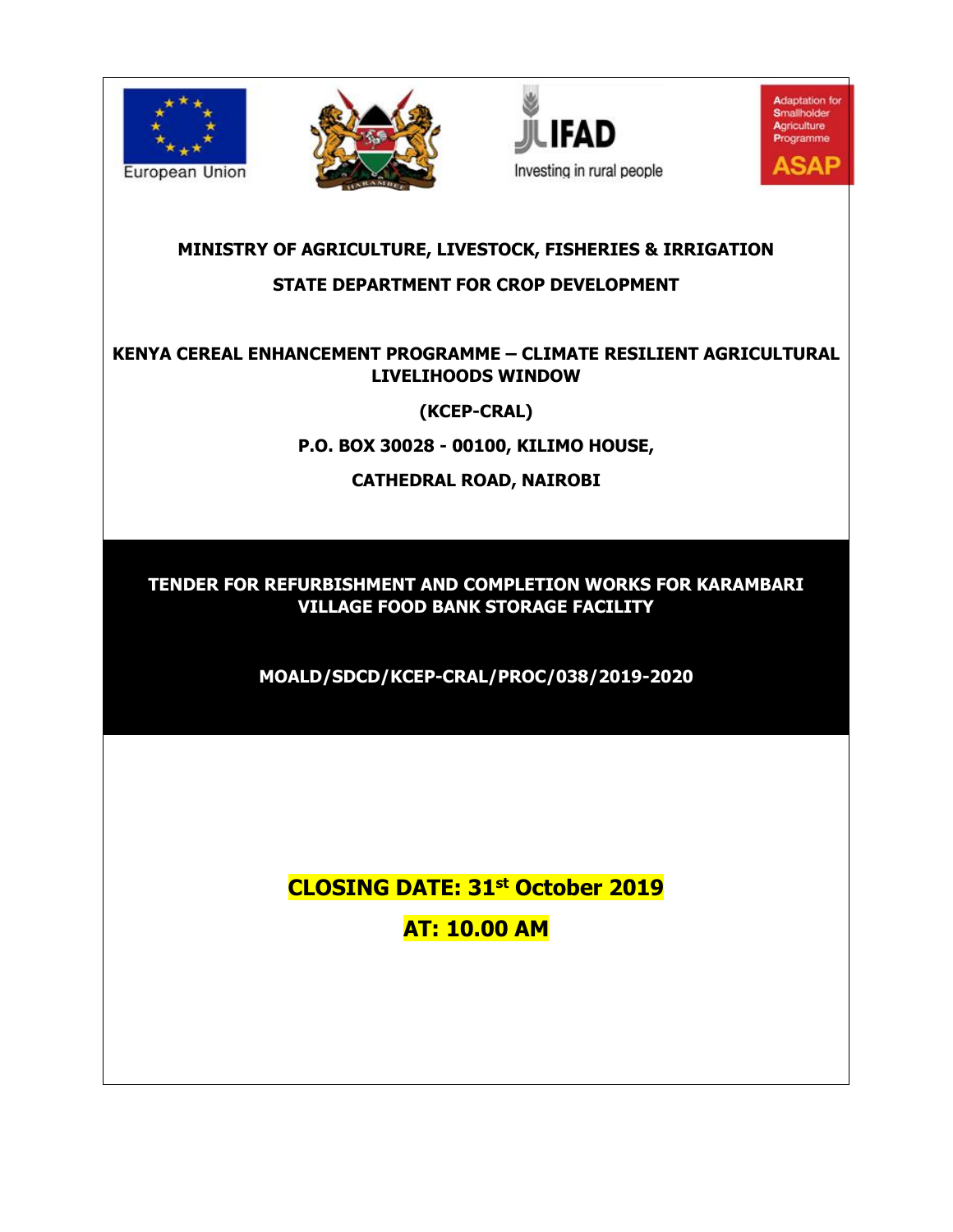# **TABLE OF CONTENTS**

# **PAGE**

| <b>SECTION I</b>   | INVITATION FOR TENDERS                |    |
|--------------------|---------------------------------------|----|
| <b>SECTION II</b>  | INSTRUCTIONS TO TENDERERS             | 5. |
|                    | APPENDIX TO INSTRUCTIONS TO TENDERERS | 14 |
| <b>SECTION III</b> | CONDITIONS OF CONTRACT                | 17 |
|                    | APPENDIX TO CONDITIONS OF CONTRACT    | 29 |
| <b>SECTION IV</b>  | SPECIFICATIONS, DRAWINGS AND          |    |
|                    | BILLS OF QUANTITIES/SCHEDULE OF RATES | 31 |
| <b>SECTION V</b>   |                                       | 45 |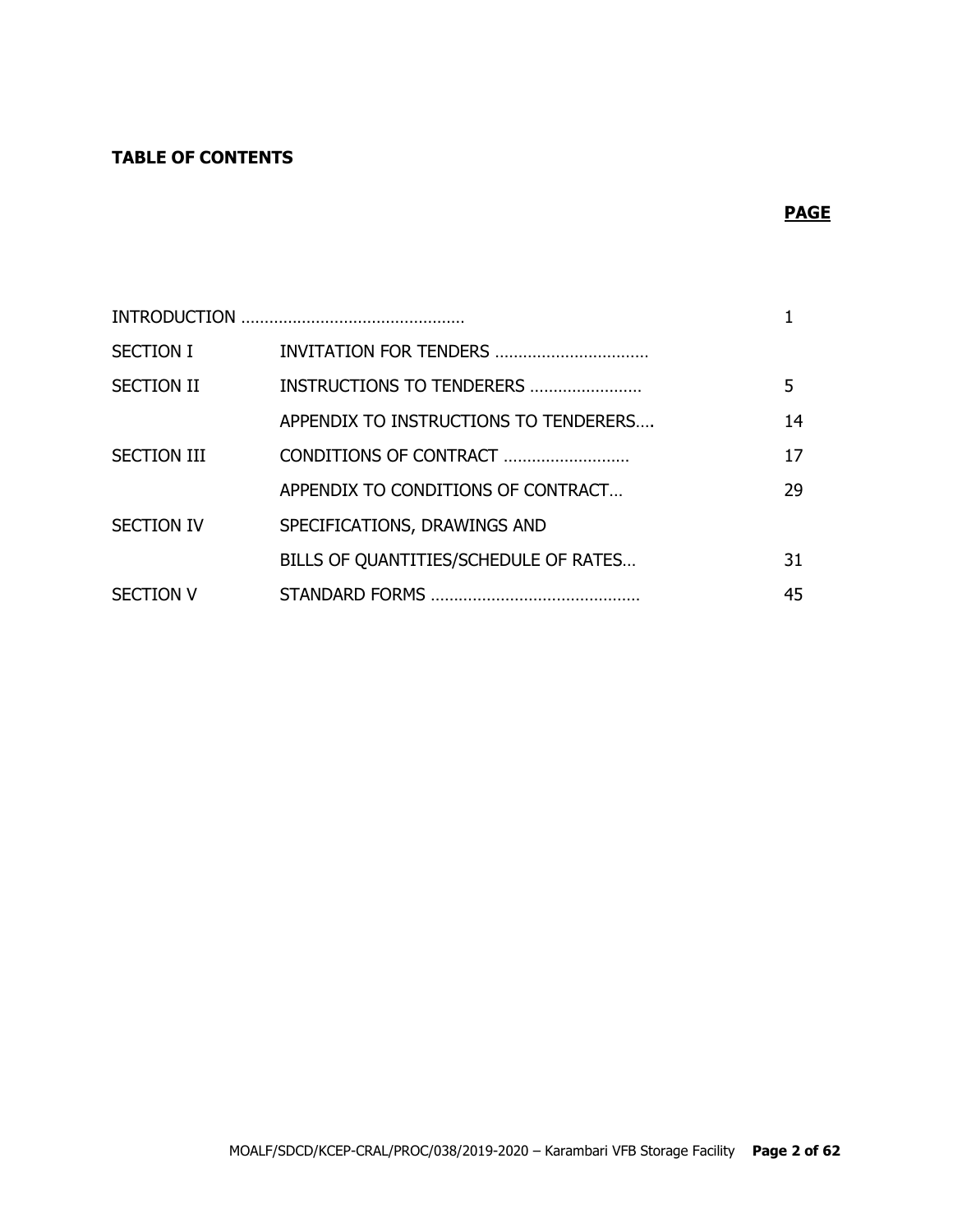## **SECTION I: INVITATION FOR TENDERS**

### **TENDER REFERENCE NO: MOALF/SDCD/KCEP-CRAL/PROC/038/2019-2020**

## **TENDER NAME: TENDER FOR REFURBISHMENT AND COMPLETION WORKS FOR KARAMBARI VILLAGE FOODBANK STORAGE FACILITY**

**Mandatory Site Visit:** To be conducted on **18th October 2019 at 10.00am** at Karambari store located in Mbeere North sub County of Embu County. The site is approximately 40 kms from Embu town and 15 kms from Siakago town. The storage facility is owned by farmers in the area

A representative of the Programme shall be available to meet the intending tenderers at the Site. Tenderers must provide their own transport. The representative will not be available at any other time for site inspection visits. Each tenderer shall complete the Certificate of Tenderer's Visit to the Site at the time of the organized site visit. On- attendance of the Mandatory site and Pre-tender meeting visit will lead to automatic disqualification of a Tenderer.

- 1.1 The Kenya Cereals Enhancement Programme-Climate Resilient Agricultural Livelihoods (KCEP-CRAL) invites sealed tenders from eligible and competent bidders for the refurbishment works of **refurbishment works for Karambari village food bank Storage facility.**
- 1.2 The works to be carried out under this contract comprises of **demolition of existing concrete floor slab and replacing the slab and general finishes for the warehouse**. The store is still in good condition hence detailed architectural and structural drawings are not provided since the major works concerns renovation.
- 1.3 Special precautions shall be required throughout the contract period to avoid damage to the existing the structures and other services within the site. The Contractor shall allow for making good any damage arising from his actions during execution of this contract at his own expense.
- 1.4 Interested bidders may obtain further information from and inspect the tender document in English from KCEP-CRAL procurement office situated at KALRO KABETE grounds, along Waiyaki Way in Westlands, before the tender closing date within working hours from 8.30 am to 4.30 pm on Mondays to Fridays, except on public holidays.
- 1.5 The document shall be downloaded FREE OF CHARGE from the Ministry's website: [www.kilimo.go.ke](http://www.kilimo.go.ke/) under "tender'' links or from the Programme Website [www.kcepcral.go.ke](http://www.kcepcral.go.ke/)
- 1.6 Eligible bidders must forward their particulars immediately for records and any further tender clarifications and addenda. Downloaded copies are FREE. Email particulars to [tenders.kcepcralprogramme@gmail.com.](mailto:tenders.kcepcralprogramme@gmail.com)
- 1.6.1 All bidders are also advised to regularly visit the above Programme website, to obtain any additional information/addendum on the tender that may be issued before the closing date. The website will also be used to publish and publicize the notifications to both the successful and unsuccessful bidders.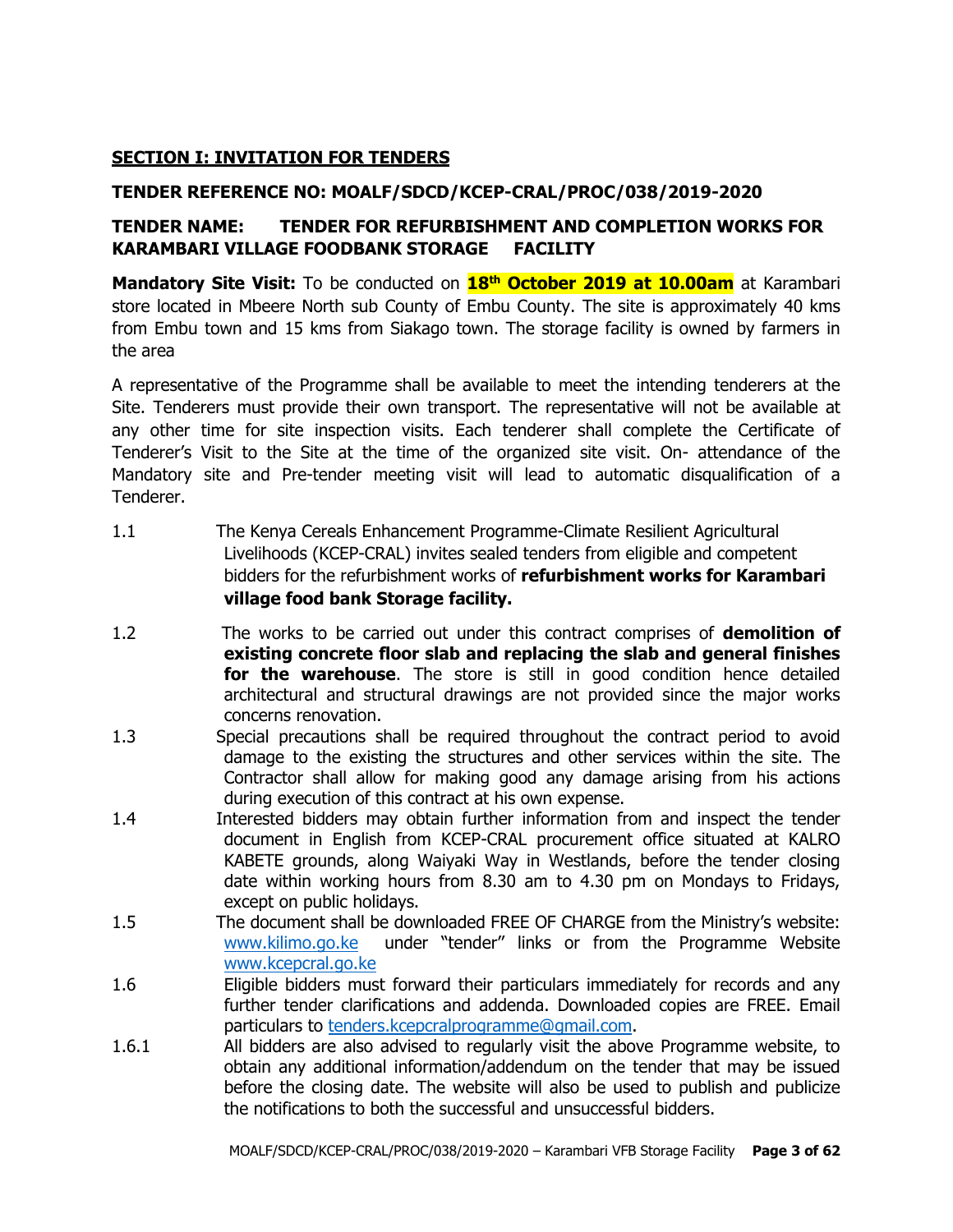- 1.7 Prices quoted should be net inclusive of all taxes, must be in **Kenya shillings** and shall remain valid for (**120) days** from the closing date of tender.
- 1.8 Tenders must be accompanied by security in the format specified in the attached form of tender Security, in a bank's letterhead, and amount indicated. The tender must be delivered in plain sealed envelope clearly marked **'TENDER FOR REFURBISHMENT WORKS FOR KARAMBARI VILLAGE FOODBANK STORAGE FACILITY": MOALF-SDCD-KCEP-CRAL-PROC-038-2019- 2020"**
- 1.9 The **original** and **two** copies of the tender must be delivered to and dropped in the tender box situated at the reception of MOALF Ground floor Kilimo house, Cathedral Road. so as to reach the below address **The Principal Secretary,**

**State Department of Agriculture, P.O. Box 30028-00100, Kilimo House, cathedral road, Nairobi Tel: 0770174188**

**On or before: 31st October 2019 at 10.00am**

- 1.10 Tenders will be opened at **31st October 2019 at 10.30am** in the presence of the candidates' Representatives who choose to attend at boardroom on 7th floor, Kilimo House.
- 1.11 Eligibility to Bid for the Published tenders in the Invitation to Tender:
	- a) To enhance equity, bidders shall bid for a maximum of two (2) Tenders under the published Tender Notice. Bidders who participates in more than two (2) tenders shall be disqualified.
	- b) Director (s) bidding under different companies for the same tender shall be disqualified
	- c) Director (s) bidding under different companies should not participate in more than two (2) tenders
	- d) Only those bidders registered in the Category as indicated in the tender document shall bid for the respective tenders
	- e) Bidders with Ongoing / Incomplete works projects with KCEP-CRAL Programme are not eligible to bid and shall be disqualified
	- f) Any form of Canvassing will lead to disqualification

#### **PROGRAMME COORDINATOR**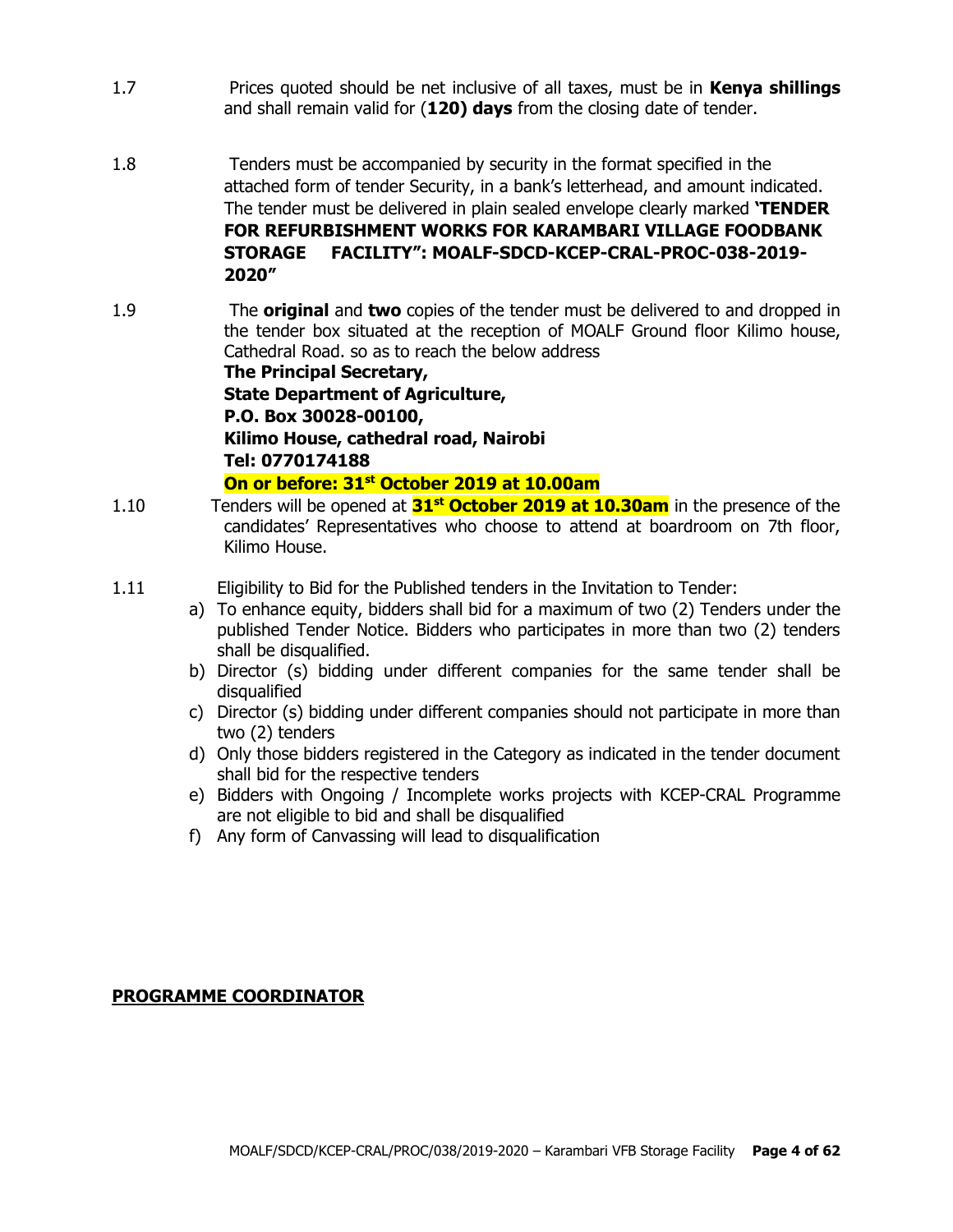#### **INSTRUCTIONS TO TENDERERS.**

#### **1. General**

- 1.1 Kenya Cereal Enhancement Programme-Climate Resilient Agricultural Livelihoods Window (KCEP-CRAL) as defined in the Appendix to Conditions of Contract invites tenders for a Works Contract as described in the tender documents. The successful Tenderer will be expected to complete the Works by the Intended Completion Date specified in the said Appendix.
- 1.2 Tenderers shall include the following information and documents with their tenders, unless otherwise stated:
	- (a) copies of certificates of registration, and principal place of business;
	- (b) total monetary value of construction work performed for each of the last five years;
	- (c) experience in works of a similar nature and size for each of the last five years, and clients who may be contacted for further information on these contracts;
	- (d) major items of construction equipment owned;
	- (e) qualifications and experience of key site management and technical personnel proposed for the Contract;
	- (f) reports on the financial standing of the Tenderer, such as profit and loss statements and auditor's reports for the last five years;
	- (g) Authority to seek references from the Tenderer's bankers.
- 1.3 The Tenderer shall bear all costs associated with the preparation and submission of his tender, and KCEP-CRAL will in no case be responsible or liable for those costs.
- 1.4 The Tenderer, at the Tenderer's own responsibility and risk, is encouraged to visit and examine the Site of the Works and its surroundings and obtain all information that may be necessary for preparing the tender and entering into a contract for construction of the Works. The costs of visiting the Site shall be at the Tenderer's own expense.
- 1.5 The procurement entity's employees, committee members, board members and their relative (spouse and children) are not eligible to participate in the tender.
- 1.6 The procuring entity shall allow the tenderer to review the tender document free of charge before purchase.

# **2. Tender Documents**

- 2.1 The complete set of tender documents comprises the documents listed here below and any addenda issued in accordance with clause 2.4 here below: -
	- (a) Invitation for Tenders
	- (b) Instructions to Tenderers
	- (c) Form of Tender
	- (d) Conditions of Contract and Appendix to Conditions of Contract
	- (e) Specifications
	- (f) Drawings
	- (g) Bills of Quantities/Schedule of Rates (whichever is applicable)
	- (h) Other materials required to be filled and submitted in accordance with these Instructions and Conditions
	- (i) Tender Security
	- (j) Tender Questionnaire
	- (k) Mandatory Business Questionnaire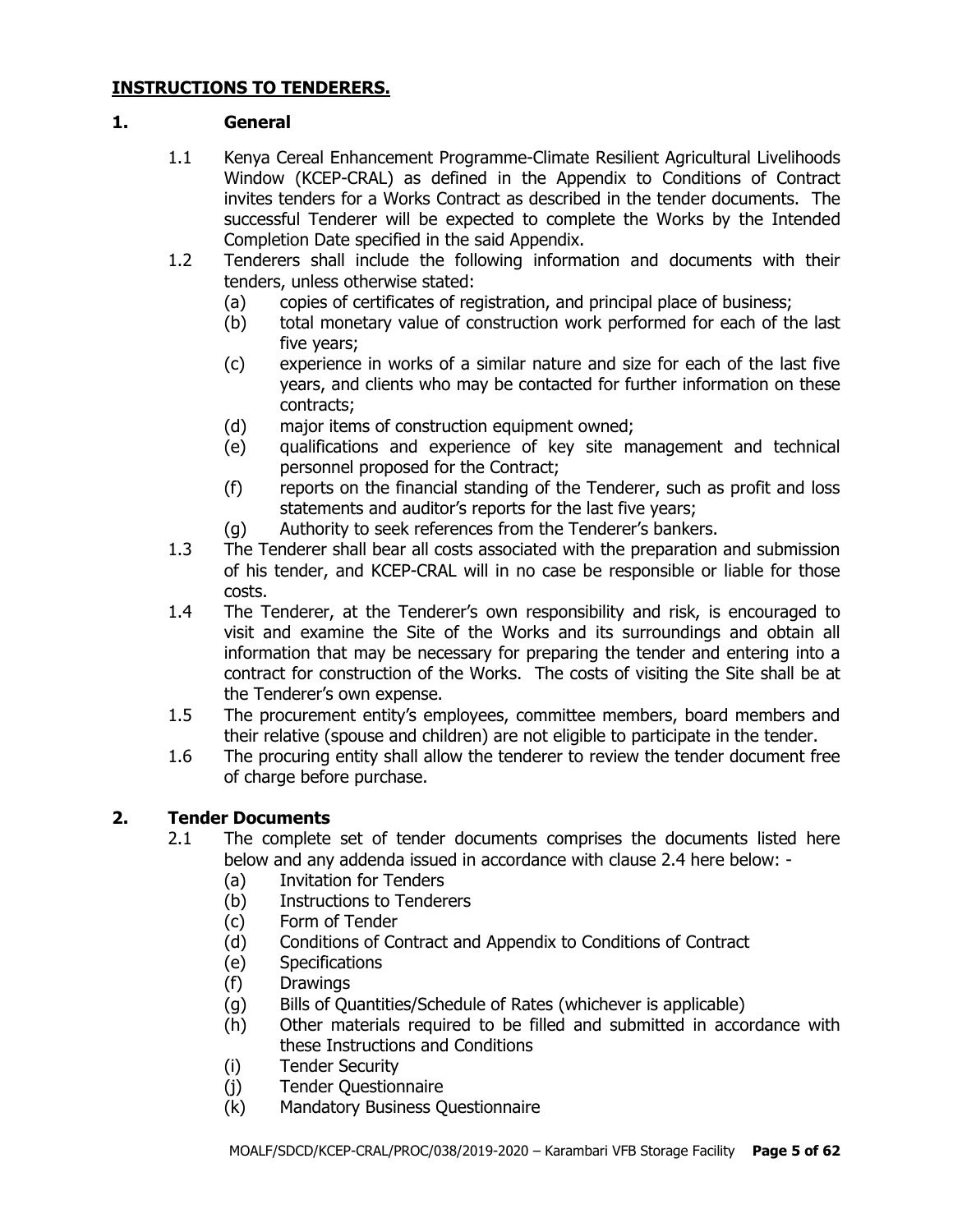- 2.2 The Tenderer shall examine all instructions, forms and specifications in the tender documents. Failure to furnish all information required by the tender documents may result in rejection of his tender.
- 2.3 A prospective Tenderer making inquiries of the tendering documents may notify Kenya Cereals Enhancement Programme-Climate Resilient Agricultural Livelihoods (KCEP-CRAL) in writing or by cable, telex or facsimile at the address indicated in the letter of invitation to tender. Kenya Cereals Enhancement Programme-Climate Resilient Agricultural Livelihoods (KCEP-CRAL) will respond to any request for clarification received earlier than seven [7] days prior to the deadline for submission of tenders. Copies of the Employer's response will be forwarded to all persons issued with tendering documents, including a description of the inquiry, but without identifying its source.
- 2.4 Before the deadline for submission of tenders, Kenya Cereals Enhancement Programme-Climate Resilient Agricultural Livelihoods (KCEP-CRAL) may modify the tendering documents by issuing addenda. Any addendum thus issued shall be part of the tendering documents and shall be communicated in writing or by cable, telex or facsimile to all Tenderers. Prospective Tenderers shall acknowledge receipt of each addendum in writing to the Employer.
- 2.5 To give prospective Tenderers reasonable time in which to take an addendum into account in preparing their tenders, KCEP-CRAL shall extend, as necessary, the deadline for submission of tenders in accordance with clause 4.2 here below.

# **3. Preparation of Tenders**

- 3.1 All documents relating to the tender and any correspondence shall be in English Language.
- 3.2 The tender submitted by the Tenderer shall comprise the following:
	- (a) The Tender;
	- (b) Tender Security;
	- (c) Priced Bill of Quantities/Schedule of Rates for lump-sum Contracts
	- (d) Any other materials required to be completed and submitted by Tenderers.
- 3.3 The Tenderer shall fill in rates and prices for all items of the Works described in the Bill of Quantities/Schedule of Rates. Items for which no rate or price is entered by the Tenderer will not be paid for when executed and shall be deemed covered by the other rates and prices in the Bill of Quantities/Schedule of Rates. All duties, taxes and other levies payable by the Contractor under the Contract, as of 30 days prior to the deadline for submission of tenders, shall be included in the tender price submitted by the Tenderer.
- 3.4 The rates and prices quoted by the Tenderer shall not be subject to any adjustment during the performance of the Contract.

## 3.5 **The unit rates and prices shall be in Kenya Shillings.**

3.6 Tenders shall remain valid for a period of one hundred and twenty (120) days from the date of submission. However, in exceptional circumstances, KCEP-CRAL may request that the Tenderers extend the period of validity for a specified additional period. The request and the Tenderers' responses shall be made in writing.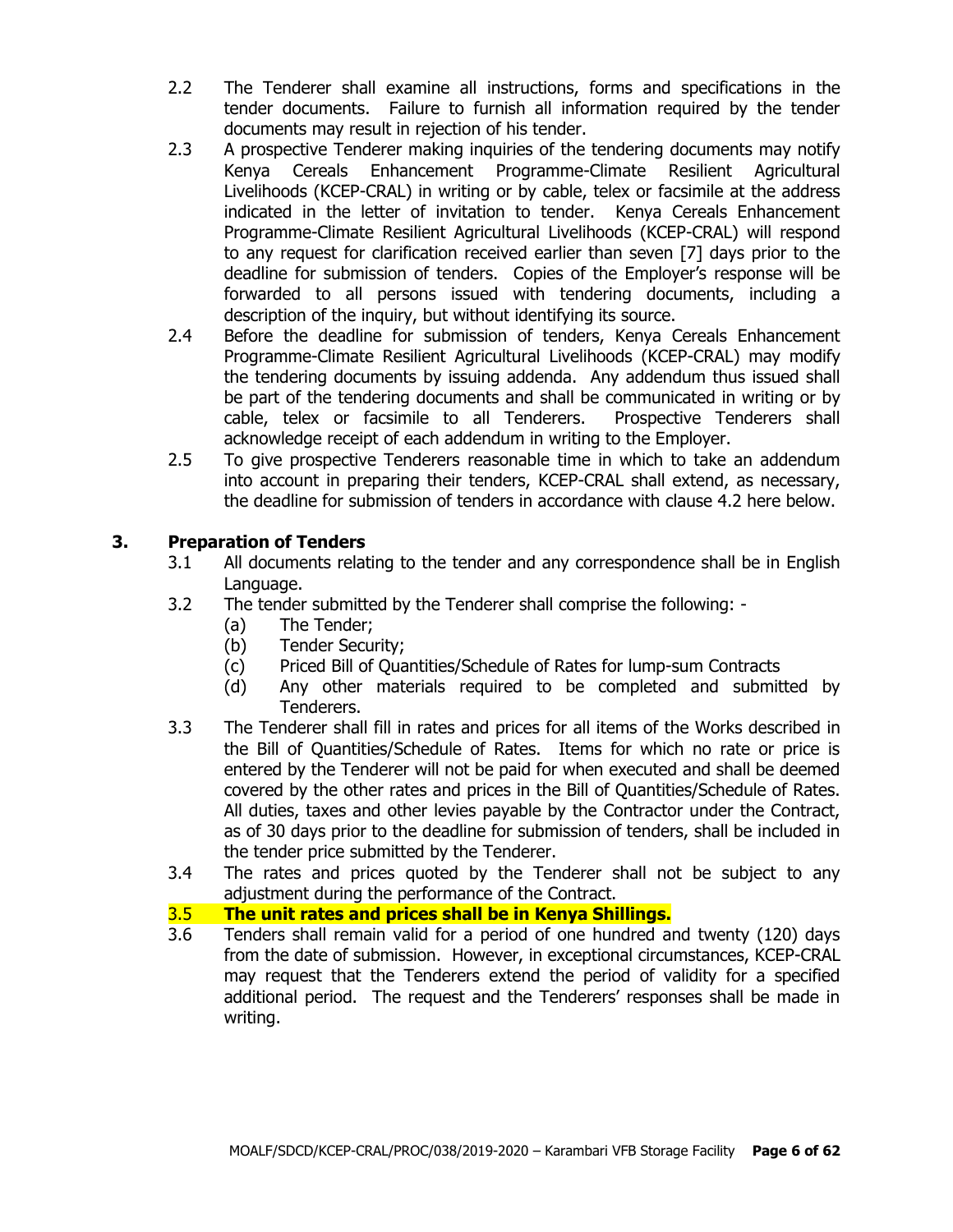- 3.7 The Tenderer shall prepare one original and two copies of the documents comprising the tender documents as described in these Instructions to Tenderers.
- 3.8 The original shall be typed or written in indelible ink and shall be signed by a person or persons duly authorized to sign on behalf of the Tenderer. All pages of the tender where alterations or additions have been made shall be initialed by the person or persons signing the tender.
- 3.9 Clarification of tenders shall be requested by the tenderer to be received by the procuring entity not **later than 7 days prior** to the deadline for submission of tenders.
- 3.10 The procuring entity shall reply to any clarifications sought by the tenderer within 3 days of receiving the request to enable the tenderer to make timely submission of its tender.
- 3.11 The tenderer shall furnish, as part of its tender, a **tender security** for the amount of **Ksh 50,000.00** with a **Validity period of 150days** and form specified in the Appendix to Instructions to Tenderers
	- 3.11.1 The tender security is required to protect KCEP-CRAL against the risk of Tenderer's conduct which would warrant the security's forfeiture.
	- 3.11.2 The tender security shall be denominated in Kenya Shillings or in another freely convertible currency, and shall be in one of the following forms;
		- a) Cash.
		- b) A bank Guarantee.
		- c) Such insurance guarantee approved by the Authority.
		- d) Letter of credit.
	- 3.11.3 Any tender not secured in accordance with paragraph 3.11 and 13.11.2 shall be rejected as non-responsive.
	- 3.11.4 Unsuccessful Tenderer's tender security will be discharged or returned as promptly as possible but not later than thirty (30) days after the expiration of the period of tender validity
	- 3.11.5 The successful Tenderer's tender security will be discharged upon the tenderer signing the contract and furnishing the performance security
		- 3.11.6 The tender security may be forfeited:

(a) If a tenderer withdraws its tender during the period of tender validity.

- (b) In the case of a successful tenderer, if the tenderer fails:
	- (i) To sign the contract
	- (ii) To furnish performance security

(c) If the tenderer rejects correction of an arithmetic error in the tender.

3.11.7 Notwithstanding paragraph 3.11 No tender securities shall be required from small and micro enterprises or enterprises owned by disadvantage groups participating in this tender. The firms shall submit a tender securing declaration form and registration certificates from the National Treasury for each category.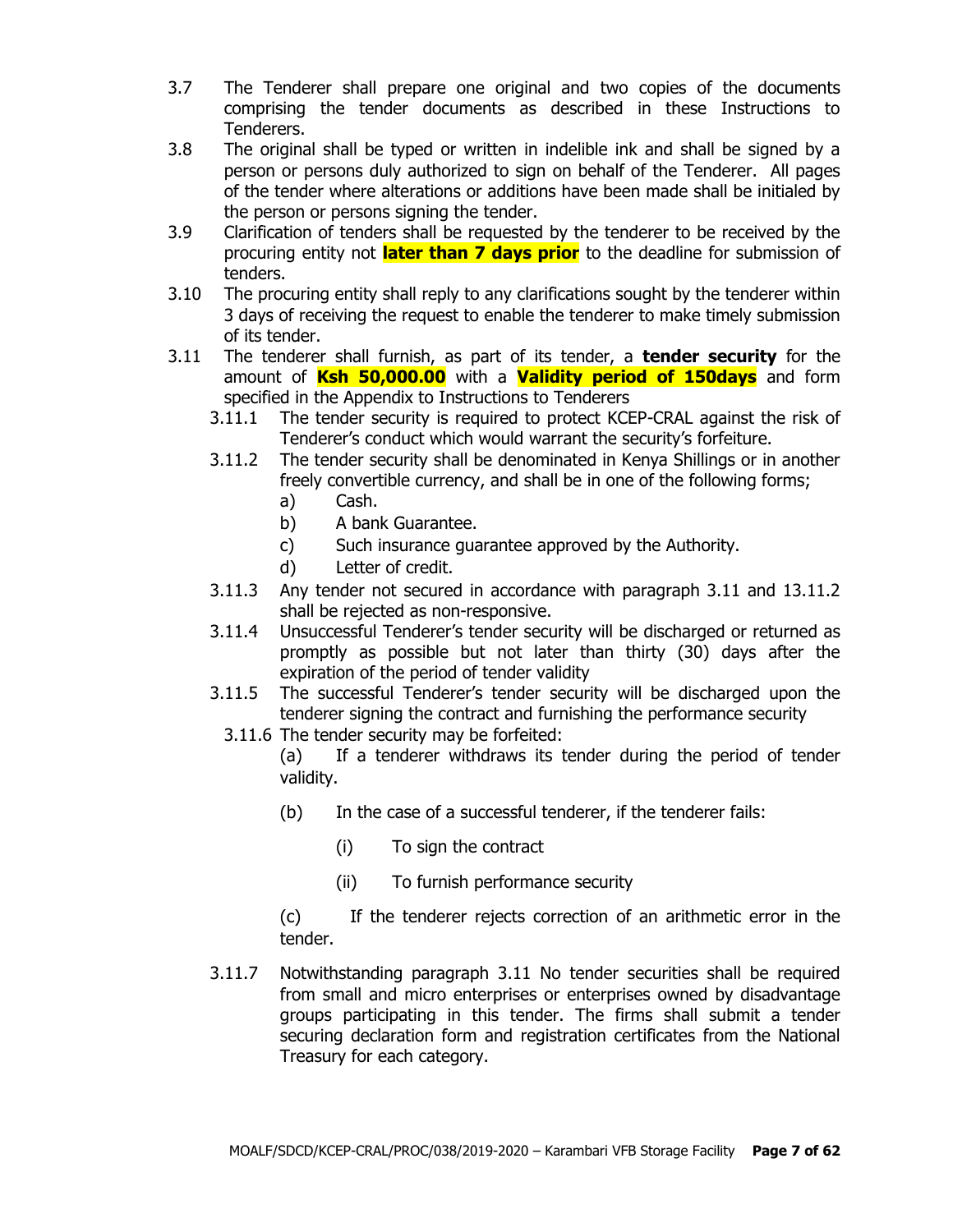## **4. Submission of Tenders**

1.12 The tender duly filled and sealed in an envelope shall be clearly marked "**TENDER FOR** 

**REFURBISHMENT AND COMPLETION WORKS FOR KARAMBARI VILLAGE FOODBANK STORAGE FACILITY": MOALF-SDCD-KCEP-CRAL-PROC-038-2019-2020" and addressed and delivered to:**

**The Principal Secretary, State Department of Agriculture, P.O. Box 30028-00100, Kilimo House, cathedral road, Nairobi Tel: 0770174188 On or before: 31st October 2019 at 10.00am**

- 4.2 Tenders shall be delivered to Kenya Cereals Enhancement Programme-Climate Resilient Agricultural Livelihoods (KCEP-CRAL) at the address specified above not later than the time and date specified in the invitation to tender.
- 4.3 The tenderer shall not submit any alternative offers unless they are specifically required in the tender documents.
- 4.4 Only one tender may be submitted by each tenderer. Any tenderer who fails to comply with this requirement will be disqualified.
- 4.5 Any tender received after the deadline for opening tenders will be returned to the tenderer un-opened.
- 4.6 Kenya Cereals Enhancement Programme-Climate Resilient Agricultural Livelihoods (KCEP-CRAL) may extend the deadline for submission of tenders by issuing an amendment in accordance with sub-clause 2.5 in which case all rights and obligations of Kenya Cereals Enhancement Programme-Climate Resilient Agricultural Livelihoods (KCEP-CRAL) and the Tenderers previously subject to the original deadline will then be subject to the new deadline.

# **5. Site Visit**

- 5.1 The bidder is informed that pre-tender site visit is mandatory and he/she shall examine the Site of Works and its surroundings and obtain for himself all information that may be necessary for preparing the bid and entering into a contract for refurbishment and completion of the Works. The costs of visiting the site shall be at the bidder's own expense.
- 5.2 The bidder and any of his personnel or agents will be granted permission by the Client to enter its premises and lands for the purpose of such inspection, but only on the express condition that the bidder, its personnel and agents, will release and indemnify the client and its personnel and agents from and against all liability in respect thereof, and will be responsible for personal injury (whether fatal or otherwise), loss of or damage to property and any other loss, damage, costs and expenses however caused, which but for the exercise of such permission would not have arisen
- 5.3 The client will conduct a Site whose attendance is mandatory for all bidders. Failure to attend the site visit by any bidder will lead to disqualification of his /her bid.
- 5.4 The bidders' representatives who are present shall sign a register while the client's representative shall sign the Certificate of Bidder's Visit to Site evidencing bidders' attendance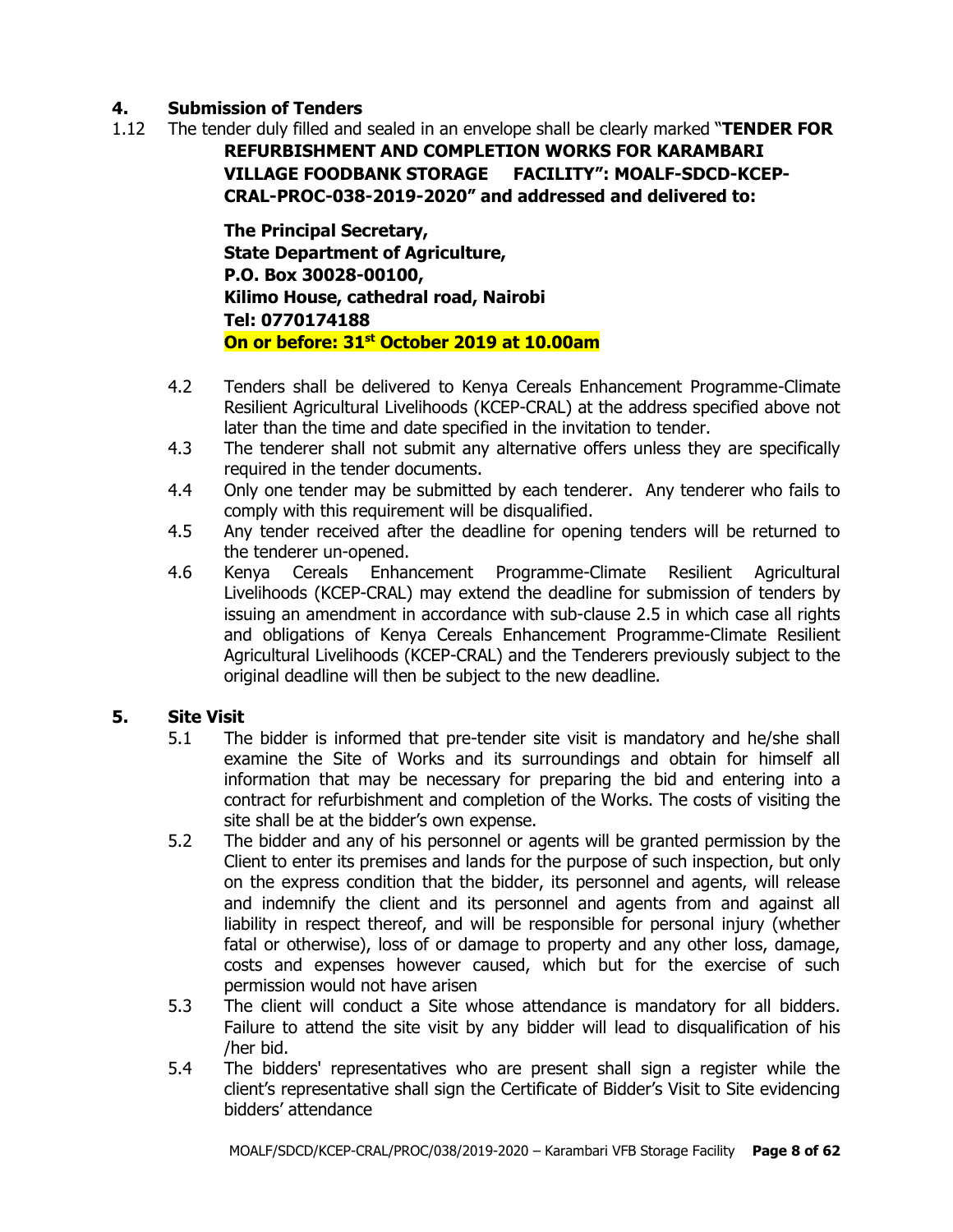# **6. Tender Opening and Evaluation**

- 6.1 The tenders will be opened in the presence of the Tenderers' representatives who choose to attend at the time and in the place specified in the invitation to tender.
- 6.2 The Tenderers' names, the total amount of each tender and such other details as may be considered appropriate, will be announced at the opening by Kenya Cereals Enhancement Programme-Climate Resilient Agricultural Livelihoods (KCEP-CRAL). Minutes of the tender opening, including the information disclosed to those present will also be prepared by the tender opening committee.
- 6.3 Information relating to the examination, clarification, evaluation and comparison of tenders and recommendations for the award of the Contract shall not be disclosed to Tenderers or any other persons not officially concerned with such process until the award to the successful Tenderer has been announced. Any effort by a Tenderer to influence the processing of tenders or award decisions may result in the rejection of their tender.
- 6.4 Tenders determined to be substantially responsive will be checked for any arithmetic errors. Errors will be corrected as follows:
	- (a) where there is a discrepancy between the amount in figures and the amount in words, the amount in words will prevail; and
	- (b) where there is a discrepancy between the unit rate and the line item total resulting from multiplying the unit rate by the quantity, the unit rate as quoted will prevail, unless in the opinion of KCEP-CRAL representative, there is an obvious typographical error, in which case the adjustment will be made to the entry containing that error.
	- (c) In the event of a discrepancy between the tender amount as stated in the Form of Tender and the corrected tender figure in the main summary of the Bill of Quantities/Quotation, the amount as stated in the Form of Tender shall prevail. The tender sum as submitted and read out aloud during the tender opening shall be absolute and final and shall not be subject of correction, adjustment or amendment in any way by any person or entity.
- 6.5 The tender evaluation committee shall evaluate the tender within 30 days of the validity period from the date of opening the tender.

## 6.6 **Evaluations and Comparison of Tenders**

- 6.6.1 Kenya Cereal Enhancement Programme-Climate Resilient Agricultural Livelihoods Window will evaluate and compare the tenders which have been determined to be substantially responsive.
- 6.6.2 Evaluation shall be conducted in three stages namely; the preliminary/Mandatory Evaluation stage; the technical evaluation stage and Financial Evaluation Stage as shown in the appendix to instructions to tenderers.
- 6.6.3 The Evaluation Criteria shall include the following:
	- 6.6.3.1 General Experience

The Applicant shall be evaluated based on the requirements as specified in the appendix to instructions to tenderers on: -

1) Average annual turnover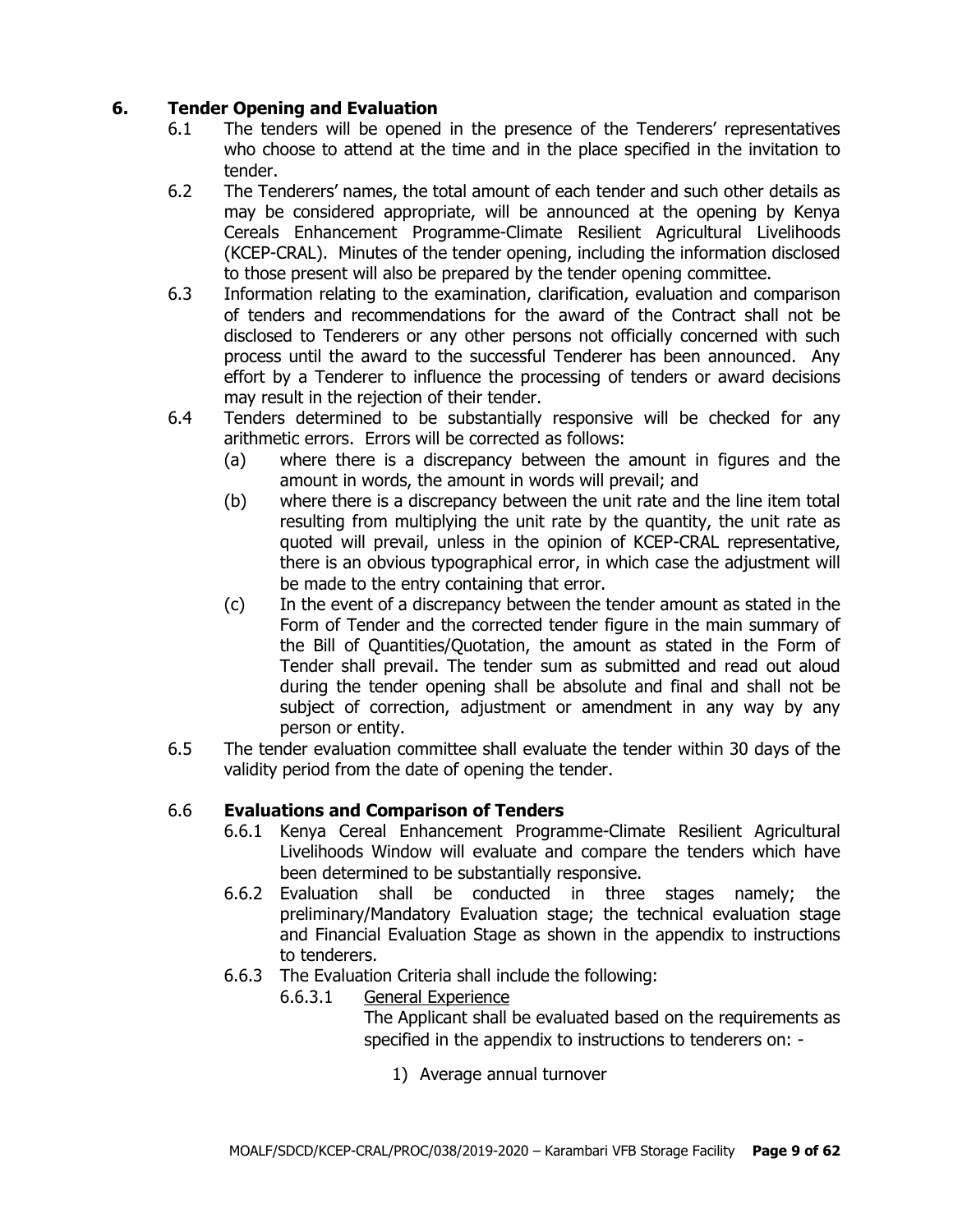- 2) Successful completion as a prime contractor or subcontractor in the execution of at least three rehabilitation/new construction projects of a similar nature and comparable in complexity to the proposed contract within the last three years.
- 6.6.3.2 Personnel Capabilities The Applicant should list down personnel of minimum qualification of Diploma in Building construction or Civil Engineering for Site Agent or supervisor
- 6.6.3.3 Cash flow statement.

The Applicant should demonstrate that he has access to or has available, liquid assets, unencumbered real assets, lines or credit, and other financial means sufficient to meet the construction cash flow for a period of 2 months, estimated at 30% of the estimated tender sum.

6.6.3.4 Balance Sheets.

Signed and stamped financial statements for the last two years should be submitted and must demonstrate the soundness of the Applicant's financial position, availability of working capital and net worth

# 6.6.3.5 Financial position/Ratios.

The applicant's financial information will be assessed in terms of liquidity ratio. Where necessary, the Client may make inquiries with the Applicant's bankers.

6.6.3.6 Financial Evaluation The Client will compare the tenderers' rates with the Engineer's estimates for major items of construction. If some bids are seriously unbalanced or front loaded in relation to the Engineer's estimates for the major items of work to be performed under the contract.

#### **6.6.4** The Award Criteria shall be the **lowest evaluated bidder having met all mandatory and technical requirements.**

- 6.7 Contract price variations **shall not** be allowed for contracts not exceeding one year (12 months)
- 6.8 Where contract price variation is allowed, the valuation shall not exceed 20% of the original contract price.
- 6.9 Price variation requests shall be processed by the procuring entity within 30 days of receiving the request.
- 6.10 To assist in the examination, evaluation, and comparison of tenders, Kenya Cereals Enhancement Programme-Climate Resilient Agricultural Livelihoods (KCEP-CRAL) at his discretion, may request [in writing] any Tenderer for clarification of the tender, including breakdowns of unit rates. The request for clarification and the response shall be in writing or by cable, telex or facsimile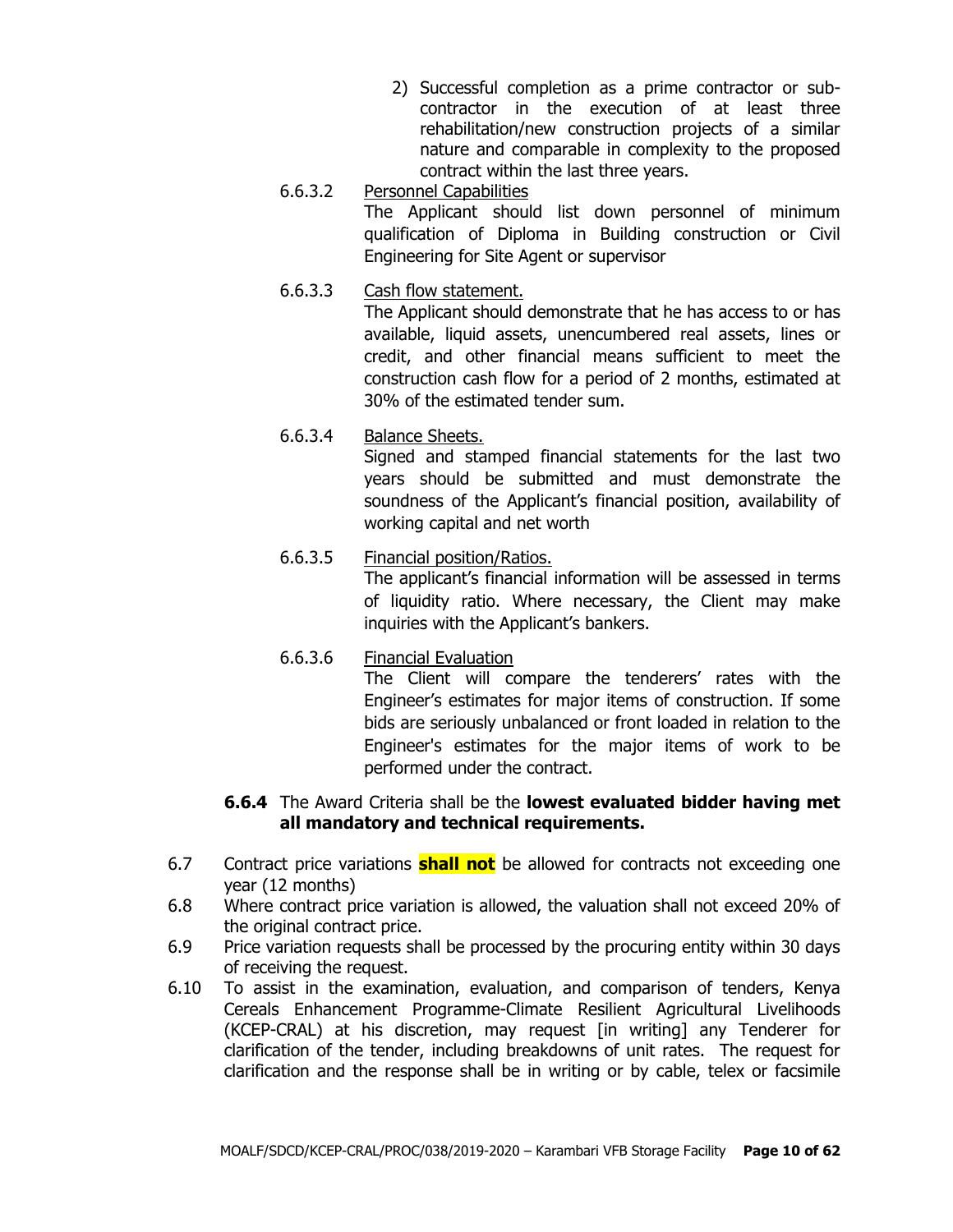but no change in the tender price or substance of the tender shall be sought, offered or permitted.

6.11 The Tenderer shall not influence Kenya Cereals Enhancement Programme-Climate Resilient Agricultural Livelihoods (KCEP-CRAL) on any matter relating to their tender from the time of the tender opening to the time the Contract is awarded. Any effort by the Tenderer to influence Kenya Cereals Enhancement Programme-Climate Resilient Agricultural Livelihoods (KCEP-CRAL) or employees in their decision on tender evaluation, tender comparison or Contract award may result in the rejection of the tender.

## **7. Award of Contract**

## 7.1 **Post Qualification**

- 7.1.1 Kenya Cereal Enhancement Programme-Climate Resilient Agricultural Livelihoods Window may determine to its satisfaction whether the tenderer that is selected as having submitted the lowest evaluated responsive tender is qualified to perform the contract satisfactorily
- 7.1.2 The determination will consider the tenderer financial and technical capabilities. It will be based upon an examination of the documentary evidence of the tenderers qualifications submitted by the tenderer as well as such other information as Kenya Cereal Enhancement Programme-Climate Resilient Agricultural Livelihoods Window deems necessary and appropriate
- 7.1.3 An affirmative determination will be a prerequisite for award of the contract to the tenderer. A negative determination will result in rejection of the Tenderer's tender, in which event Kenya Cereal Enhancement Programme-Climate Resilient Agricultural Livelihoods Window will proceed to the next lowest evaluated tender to make a similar determination of that Tenderer's capabilities to perform satisfactorily.
- 7.2 The award of the Contract will be made to the Tenderer who has offered the lowest evaluated tender price.
- 7.3 Notwithstanding the provisions of clause 6.1 above, Kenya Cereals Enhancement Programme-Climate Resilient Agricultural Livelihoods (KCEP-CRAL) reserves the right to accept or reject any tender and to cancel the tendering process and reject all tenders at any time prior to the award of Contract without thereby incurring any liability to the affected Tenderer or Tenderers or any obligation to inform the affected Tenderer or Tenderers of the grounds for the action.
- 7.4 The Tenderer whose tender has been accepted will be notified of the award prior to expiration of the tender validity period in writing or by cable, telex or facsimile. This notification (hereinafter and in all Contract, documents called the "Letter of Acceptance") will state the sum [hereinafter and in all Contract, documents called the "Contract Price" which Kenya Cereals Enhancement Programme-Climate Resilient Agricultural Livelihoods (KCEP-CRAL) will pay the Contractor in consideration of the execution, completion, and maintenance of the Works by the Contractor as prescribed by the Contract. The contract shall be formed on the parties signing the contract. At the same time the other tenderers shall be informed that their tenders have not been successful.
- 7.5 The Contract Agreement will incorporate all agreements between Kenya Cereals Enhancement Programme-Climate Resilient Agricultural Livelihoods (KCEP-CRAL) and the successful Tenderer. It will be signed by Kenya Cereals Enhancement Programme-Climate Resilient Agricultural Livelihoods (KCEP-CRAL) and sent to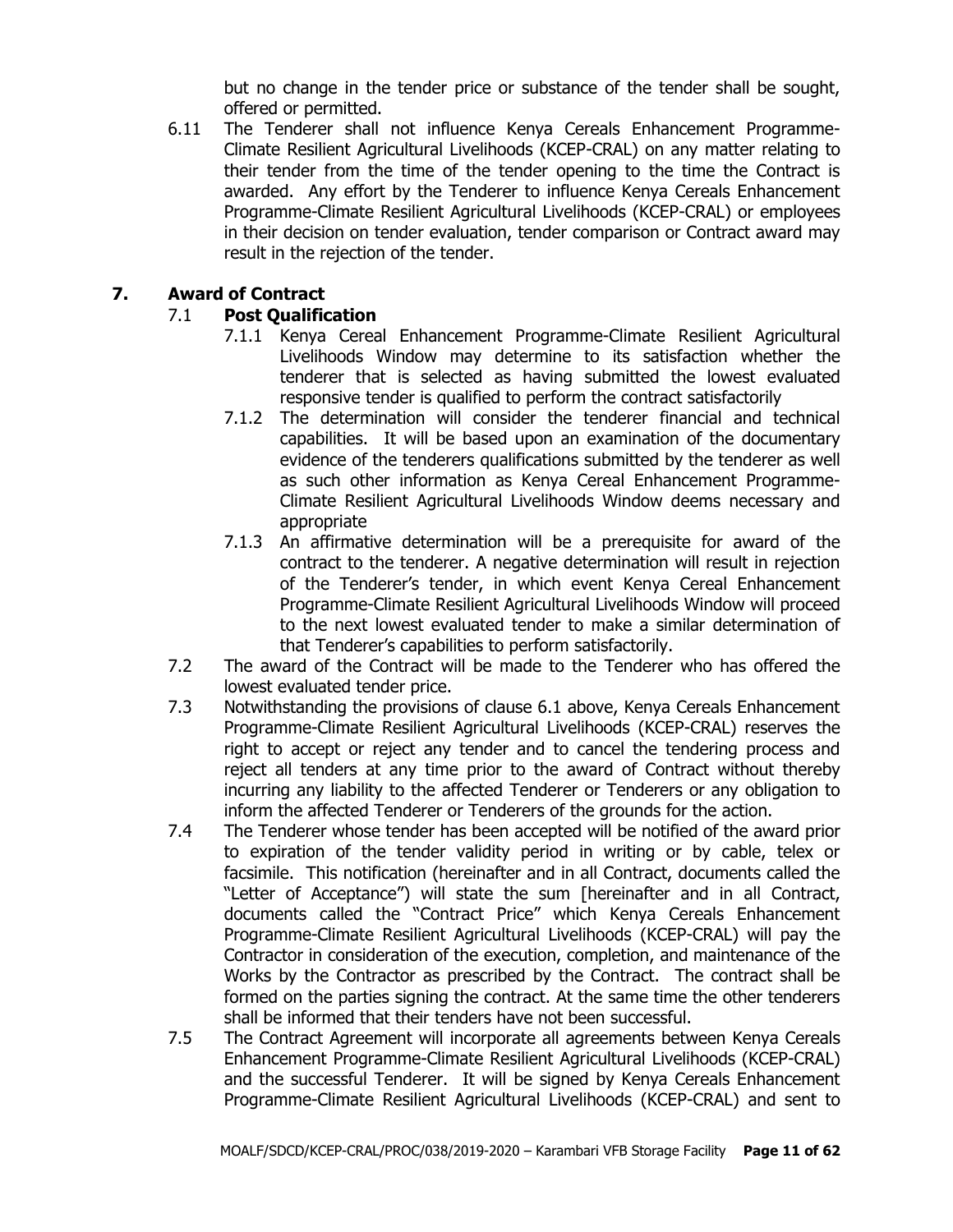the successful Tenderer, within 30 days following the notification of award. Within 30 days of receipt, the successful Tenderer will sign the Agreement and return it to KCEP-CRAL.

- 7.6 **Within 15 days** after receipt of the Letter of Acceptance, the successful Tenderer shall deliver to Kenya Cereals Enhancement Programme-Climate Resilient Agricultural Livelihoods (KCEP-CRAL) a Performance Security amount stipulated in the Appendix to Conditions of Contract.
- 7.7 The parties to the contract shall have it signed within 30 days from the date of notification of contract award unless there is an administrative review request.
- 7.8 The procuring entity may at any time prior to notification of tender award, terminate or cancel procurement proceedings before without entering into a contract provided the provisions in section 63 of the Act are met.
- 7.9 The procuring entity shall give prompt notice of the termination to the tenderers and on request give its reasons for termination within 14 days of receiving the request from any tenderer.

#### **8. Corrupt and fraudulent practices**

- 8.1 The procuring entity requires that the tenderer observes the highest standard of ethics during the procurement process and execution of the contract. A tenderer shall sign a declaration that he has not and will not be involved in corrupt and fraudulent practices.
- 8.2 The procuring entity will reject a tender if it determines that the tenderer recommended for award has engaged in corrupt and fraudulent practices in competing for the contract in question.
- 8.3 Further a tenderer who is found to have indulged in corrupt and fraudulent practices risks being debarred from participating in public procurement in Kenya.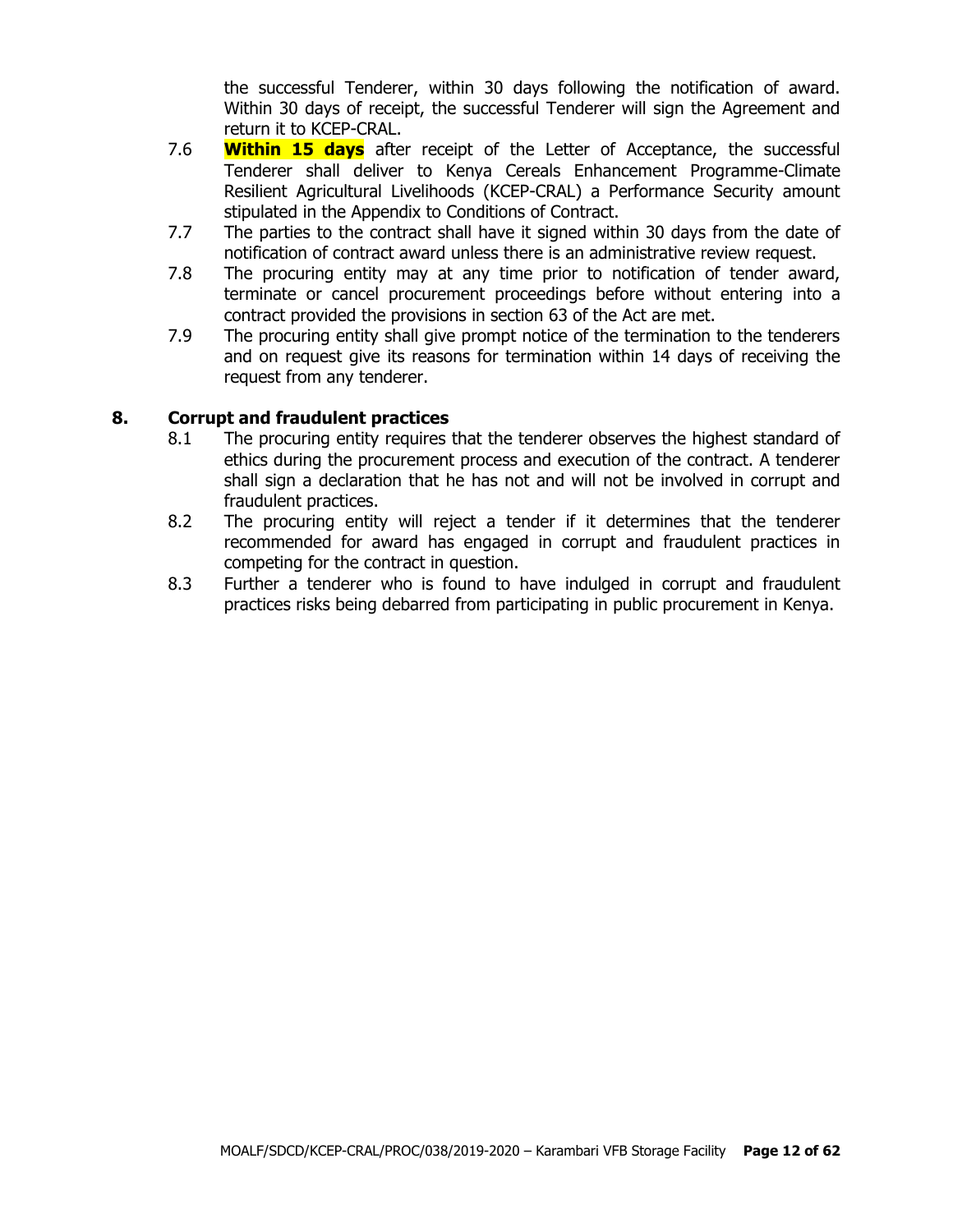# **APPENDIX TO INSTRUCTIONS TO TENDERERS**

The following information regarding the particulars of the tender shall complement, supplement or amend the provisions of the instructions to tenderers. Wherever there is a conflict between the provision of the instructions to tenderers and the provisions of the appendix, the provisions of the appendix herein shall prevail over those of the instructions to tenderers

| <b>INSTRUCTIONS</b><br>TO<br><b>TENDERERS</b><br><b>REFERENCE</b> | <b>PARTICULARS OF APPENDIX TO INSTRUCTIONS TO TENDERS</b>                                                                                                                                                                                                                                                                                                                                                                                                                                                                                                                                                                                                                                                                                                               |
|-------------------------------------------------------------------|-------------------------------------------------------------------------------------------------------------------------------------------------------------------------------------------------------------------------------------------------------------------------------------------------------------------------------------------------------------------------------------------------------------------------------------------------------------------------------------------------------------------------------------------------------------------------------------------------------------------------------------------------------------------------------------------------------------------------------------------------------------------------|
| <b>ITT 1.1</b>                                                    | The invitation is open to all eligible, qualified and competent bidders registered with<br>the National Construction Authority                                                                                                                                                                                                                                                                                                                                                                                                                                                                                                                                                                                                                                          |
| <b>ITT 1.6</b>                                                    | The document shall be downloaded <b>FREE OF CHARGE</b> from the Ministry's website:<br>under "tender" links or from the Programme Website<br>www.kilimo.go.ke<br>www.kcepcral.go.ke                                                                                                                                                                                                                                                                                                                                                                                                                                                                                                                                                                                     |
| <b>ITT 2.3</b>                                                    | Tender Clarifications shall be addressed to:<br>The Programme Coordinator,<br><b>KCEP-CRAL Programme</b><br>P.O. BOX 30028-00100, Nairobi, Kenya<br>Email: tenders.kcepcralprogramme@gmail.com                                                                                                                                                                                                                                                                                                                                                                                                                                                                                                                                                                          |
| <b>ITT 2.4</b>                                                    | The original and two copies of the tender must be delivered to and dropped in the<br>tender box situated at the reception of MOALF Ground floor Kilimo<br>house, Cathedral Road. so as to reach the below address clearly marked<br>TENDER FOR REFURBISHMENT AND COMPLETION WORKS FOR<br><b>FACILITY": MOALF-SDCD-</b><br><b>KARAMBARI VILLAGE FOODBANK STORAGE</b><br>KCEP-CRAL-PROC-038-2019-2020"<br>The Principal Secretary,<br>State Department of Agriculture,<br>P.O. Box 30028-00100,<br>Kilimo House, cathedral road, Nairobi<br>Tel: 0770174188<br>On or before: 31 <sup>st</sup> October 2019 at 10.00am<br>Bulky Tenders shall be received, stamped and recorded in the Supply Chain<br>Management Office on 4th Floor on or before the above date and time |
| <b>ITT 3.6</b>                                                    | Tenders shall remain valid for a period of one hundred and twenty (120) days from<br>the date of submission                                                                                                                                                                                                                                                                                                                                                                                                                                                                                                                                                                                                                                                             |
| <b>ITT 3.11</b>                                                   | The tenderer shall furnish, as part of its tender, a tender security for the amount of<br>Ksh 50,000.00 with a Validity period of 150days                                                                                                                                                                                                                                                                                                                                                                                                                                                                                                                                                                                                                               |
| <b>ITT 5.1</b>                                                    | There shall be a mandatory site visit that will be conducted on 18 <sup>th</sup> October at<br>10.30am at Karambari village food bank Storage facility located in located<br>in Mbeere North sub County of Embu County. The site is approximately 40<br>kms from Embu town<br>Bidders must Attend the pre-bid meeting/visit<br><b>Bidders must sign the attendance register</b><br>Certificate must be signed by the employers representative                                                                                                                                                                                                                                                                                                                           |
| <b>ITT 6.1</b>                                                    | Tenders will be opened on 31 <sup>st</sup> October 2019 at 10.30am. In the presence of<br>the bidders' Representatives who choose to attend at boardroom on 7th floor, Kilimo<br>House.                                                                                                                                                                                                                                                                                                                                                                                                                                                                                                                                                                                 |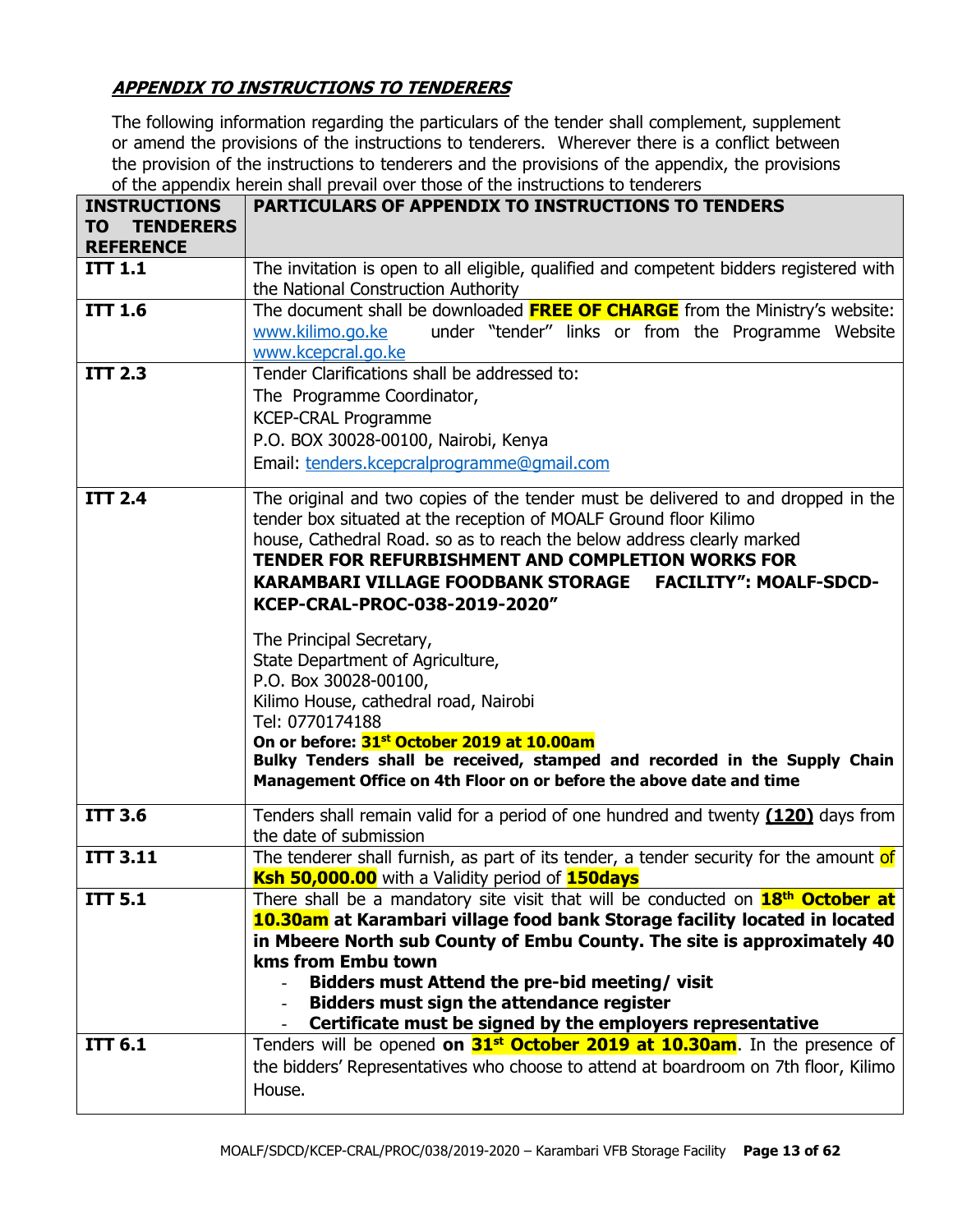| <b>ITT 5.6.2</b><br>$\#$ | <b>Evaluation Criteria</b>                                                                                                                                                                                                                                                                                                                                                                                                                                                                                                                                                                                                                                                                                                                                                                                                                                                                                                                                                                                                                                                                                                                                                                                                                                                                                                                                                                                                                                                                                                                                                                                                                                                                                                                                                                                                                                                                                                           |                  |  |  |  |
|--------------------------|--------------------------------------------------------------------------------------------------------------------------------------------------------------------------------------------------------------------------------------------------------------------------------------------------------------------------------------------------------------------------------------------------------------------------------------------------------------------------------------------------------------------------------------------------------------------------------------------------------------------------------------------------------------------------------------------------------------------------------------------------------------------------------------------------------------------------------------------------------------------------------------------------------------------------------------------------------------------------------------------------------------------------------------------------------------------------------------------------------------------------------------------------------------------------------------------------------------------------------------------------------------------------------------------------------------------------------------------------------------------------------------------------------------------------------------------------------------------------------------------------------------------------------------------------------------------------------------------------------------------------------------------------------------------------------------------------------------------------------------------------------------------------------------------------------------------------------------------------------------------------------------------------------------------------------------|------------------|--|--|--|
| 1.                       | <b>Mandatory Evaluation Criteria: -</b>                                                                                                                                                                                                                                                                                                                                                                                                                                                                                                                                                                                                                                                                                                                                                                                                                                                                                                                                                                                                                                                                                                                                                                                                                                                                                                                                                                                                                                                                                                                                                                                                                                                                                                                                                                                                                                                                                              | <b>Mandatory</b> |  |  |  |
|                          | Stage One: Mandatory / Preliminary Evaluation:                                                                                                                                                                                                                                                                                                                                                                                                                                                                                                                                                                                                                                                                                                                                                                                                                                                                                                                                                                                                                                                                                                                                                                                                                                                                                                                                                                                                                                                                                                                                                                                                                                                                                                                                                                                                                                                                                       | (Yes/NO)         |  |  |  |
|                          | 1) <b>Certified Copy</b> of Certificate of Incorporation.<br>2) Certified Copy of Registration Certificate with the<br>National Construction Authority (NCA) in Category<br>5, 6,7 and 8 for building works<br>3) Certified Copy Valid NCA practicing license<br>4) Certified Copy of Copy of Valid Tax Compliance<br>Certificate (will be verified on the KRA TCC Checker<br>5) Certified Copy of Valid business permit (trade<br>license)<br>6) Certified Copy of CR12 Form with copies of<br>identification of directors attached<br>business<br>7) Duly filled,<br>signed and<br>stamped<br>questionnaire form in all sections<br>8) Duly filled and Signed Form of Tender<br>9) Tender Security of Ksh 50,000.00<br>10) Mandatory Site Visit attendance certificate<br>$\downarrow$ Representatives of the Programme shall<br>be<br>available to meet the intending tenderers at the<br>Site. Tenderers must provide their own transport.<br>$\downarrow$ The representatives <b>will not</b> be available at any<br>other time for site inspection visits. Each tenderer<br>shall complete the Certificate of Tenderer's Visit to<br>the Site at the time of the organized site visit.<br>$\downarrow$ Non- attendance of the Mandatory site and<br>Pre-tender meeting visit will<br>lead<br>to<br>automatic disqualification of a Tenderer.<br>The Following Instructions shall also be<br><b>Mandatory</b><br>Director (s) bidding under different companies for<br>the same tender shall be disqualified<br>Director (s) bidding under different companies<br>should not participate in more than two (2) tenders<br>under the published tender notice<br>Only those bidders registered in the Category as<br>indicated in the tender document shall bid for the<br>respective tenders<br>Bidders with Ongoing / Incomplete works projects<br>with KCEP-CRAL Programme are not eligible to bid<br>and shall be disqualified |                  |  |  |  |
|                          | Bidders shall ensure that the submitted bid is a<br>well-organized bid document, with a reference<br>table of contents including all the attachments in                                                                                                                                                                                                                                                                                                                                                                                                                                                                                                                                                                                                                                                                                                                                                                                                                                                                                                                                                                                                                                                                                                                                                                                                                                                                                                                                                                                                                                                                                                                                                                                                                                                                                                                                                                              |                  |  |  |  |
|                          | the bid.<br>All items must be submitted to proceed to the next                                                                                                                                                                                                                                                                                                                                                                                                                                                                                                                                                                                                                                                                                                                                                                                                                                                                                                                                                                                                                                                                                                                                                                                                                                                                                                                                                                                                                                                                                                                                                                                                                                                                                                                                                                                                                                                                       |                  |  |  |  |
|                          | stage.                                                                                                                                                                                                                                                                                                                                                                                                                                                                                                                                                                                                                                                                                                                                                                                                                                                                                                                                                                                                                                                                                                                                                                                                                                                                                                                                                                                                                                                                                                                                                                                                                                                                                                                                                                                                                                                                                                                               |                  |  |  |  |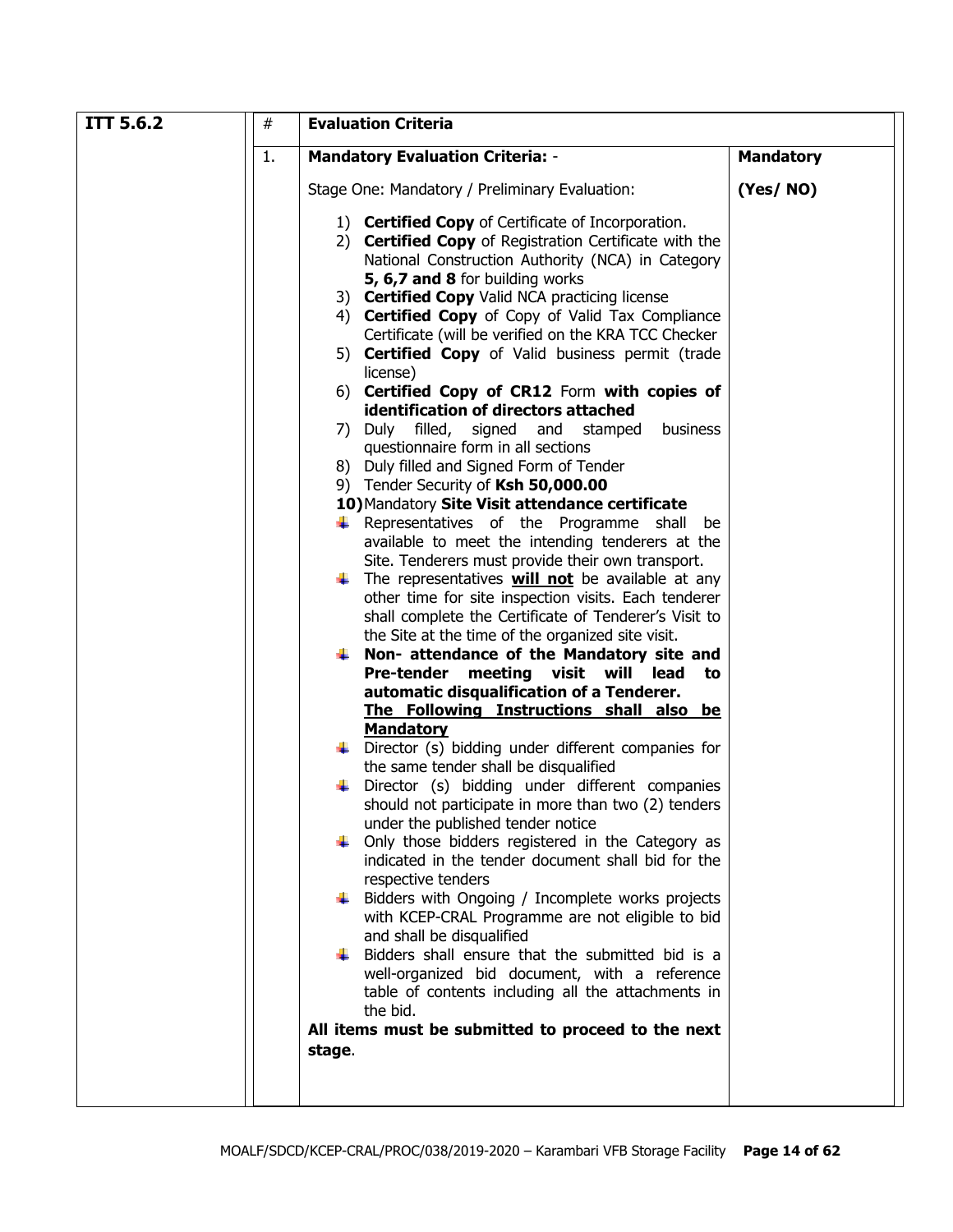|  | 2.  | <b>Technical Evaluation</b>                                                                                                                                                                                                                                                                                                                                                                                                                                                                                                                                                                                                                                                                                                                                                                                                                                                                                                                                                                                                                                                                                                                | Pass/Fail |
|--|-----|--------------------------------------------------------------------------------------------------------------------------------------------------------------------------------------------------------------------------------------------------------------------------------------------------------------------------------------------------------------------------------------------------------------------------------------------------------------------------------------------------------------------------------------------------------------------------------------------------------------------------------------------------------------------------------------------------------------------------------------------------------------------------------------------------------------------------------------------------------------------------------------------------------------------------------------------------------------------------------------------------------------------------------------------------------------------------------------------------------------------------------------------|-----------|
|  | (a) | 1. Provide evidence of successful completion as a<br>prime contractor or sub-contractor in the execution<br>of at least three building works projects for<br>rehabilitation or new construction projects of a<br>similar nature and comparable in complexity to the<br>proposed contract within the last three years for<br>which at least two must be in Kenya. (Attach<br>Completion Certificates or a copy of the contract<br>agreement and or letter of recommendation giving<br>details of the contract, value, contact person and<br>period of contract)<br>Note: Bidders should use the format provided in<br>the standard form i.e schedule of completed<br>road works in the last three years                                                                                                                                                                                                                                                                                                                                                                                                                                     |           |
|  |     | 2. Provide a schedule of works clearly indicating the<br>sequence of works to be carried out<br>3. Provide Evidence that the construction firm is<br>equipped with skilled personnel that includes:<br>1. The Site Agent should have a minimum of a<br>diploma<br>in<br>building<br>construction,<br><b>Civil</b><br>engineering or construction management and<br>related field and other related fields while the<br>Foreman should have a minimum of certificate<br>in construction management or related fields :<br>Must Attach copies of Qualification<br>attained and CV-<br>2. Equipment, Machinery and Vehicles necessary<br>for the rehabilitation and construction works<br>3. The bidder should list down, the plants and<br>equipment that are in his ownership and the<br>ones proposed for hire which should be<br>suitable for executing contract works. -<br>Applicants must attaché evidence of ownership<br>or hiring arrangements.<br>(Certified copies of log books for Ownership of<br>Machines and Equipment. Those hiring MUST<br>provide certified copies of Lease Agreement<br>and certified copies of Logbooks) |           |
|  | (b) | <b>Qualification Criteria:</b>                                                                                                                                                                                                                                                                                                                                                                                                                                                                                                                                                                                                                                                                                                                                                                                                                                                                                                                                                                                                                                                                                                             |           |
|  |     | Qualification will be based on meeting all of the above<br>technical criteria and the Applicant's general and particular<br>experience, personnel and equipment capabilities as well as<br>financial position. The Employer reserves the right to waive<br>minor deviations, if they do not materially affect the<br>capacity of an applicant to perform the contract.<br>Subcontractor's experience and resources shall not be<br>taken into account in determining the Applicant's<br>compliance with qualifying criteria.                                                                                                                                                                                                                                                                                                                                                                                                                                                                                                                                                                                                               |           |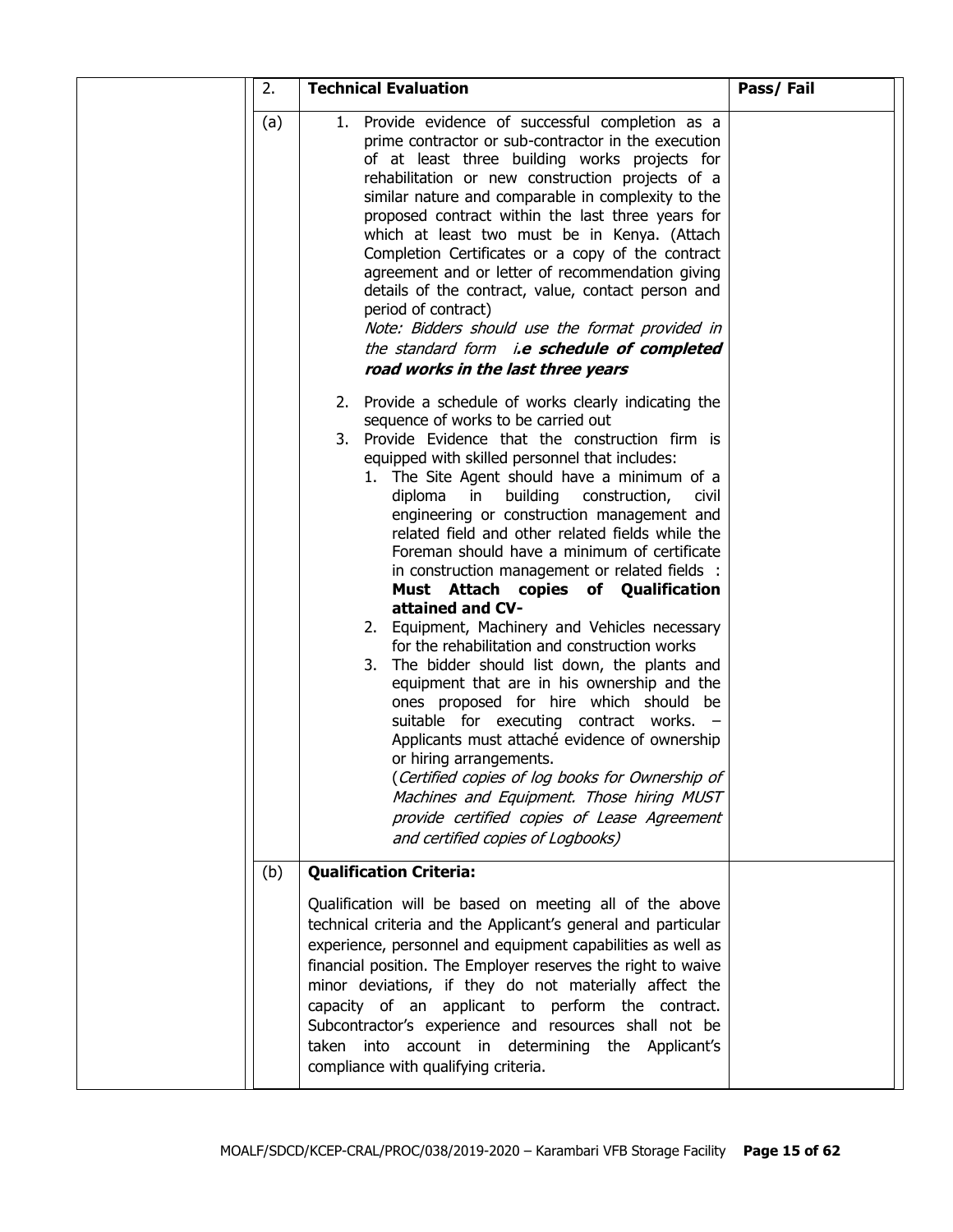|                                |    | The following shall be considered during post qualification:                                                                                                                                                                                                                                                                                                                                                                                                                                                                                                                                                                                                                                                                                                                                                                                                                                                                                                                                                                                                                                                                                                                           |  |
|--------------------------------|----|----------------------------------------------------------------------------------------------------------------------------------------------------------------------------------------------------------------------------------------------------------------------------------------------------------------------------------------------------------------------------------------------------------------------------------------------------------------------------------------------------------------------------------------------------------------------------------------------------------------------------------------------------------------------------------------------------------------------------------------------------------------------------------------------------------------------------------------------------------------------------------------------------------------------------------------------------------------------------------------------------------------------------------------------------------------------------------------------------------------------------------------------------------------------------------------|--|
|                                |    | 1. General Experience.<br>The Applicant shall demonstrate Evidence of previous<br>works done in the last three years with an annual<br>turnover of Ksh 8,000,000.00 as Building contractor,<br>management contractor or subcontractor<br>2. Cash flow statement<br>The Applicant should demonstrate that he has access to or<br>has available, liquid assets, unencumbered real assets, lines<br>of credit, and other financial means sufficient to meet the<br>rehabilitation / construction cash flow for a period of 3<br>months, estimated at 50% of the estimated tender<br>sum                                                                                                                                                                                                                                                                                                                                                                                                                                                                                                                                                                                                   |  |
|                                | 3. | <b>Financial Evaluation</b>                                                                                                                                                                                                                                                                                                                                                                                                                                                                                                                                                                                                                                                                                                                                                                                                                                                                                                                                                                                                                                                                                                                                                            |  |
|                                |    | 1. Award shall be done on the lowest evaluated total<br>bid<br>2. The bidder with the lowest evaluated financial bid<br>will be recommended for the award of the contract<br>for the works<br>3. If there is a tie on the lowest evaluated quoted<br>sum price, The successful bidder that<br>shall<br>demonstrate the highest number of completed<br>works<br>4. In case of discrepancy between unit price and total<br>in the price schedules/ BOQ, the unit price shall<br>prevail.<br>5. A person shall not be disqualified on the basis that<br>a bidder quoted above or below a certain<br>percentage of engineers estimate<br>6. To enhance Equity, Bidders shall only be awarded a<br>maximum of two (2) tenders under this tender<br>notice.<br>7. Any form of Canvassing will lead to disqualification<br>Bidders are encouraged to avoid front-loading for<br>the major items of work to be performed under the<br>contract. The Employer may require the bidder to<br>produce detailed price analyses for any or all items<br>in the Bill of Quantities to demonstrate the internal<br>consistency of those prices with the construction<br>methods and schedule proposed. |  |
| <b>Opening</b><br>of<br>Tender |    | <b>Clause 82:</b> There shall be no correction of errors. The tender sum submitted and<br>read out during the tender opening shall be absolute and final and shall not be<br>subject of correction, adjustment or amendment in any way by any person or entity.                                                                                                                                                                                                                                                                                                                                                                                                                                                                                                                                                                                                                                                                                                                                                                                                                                                                                                                        |  |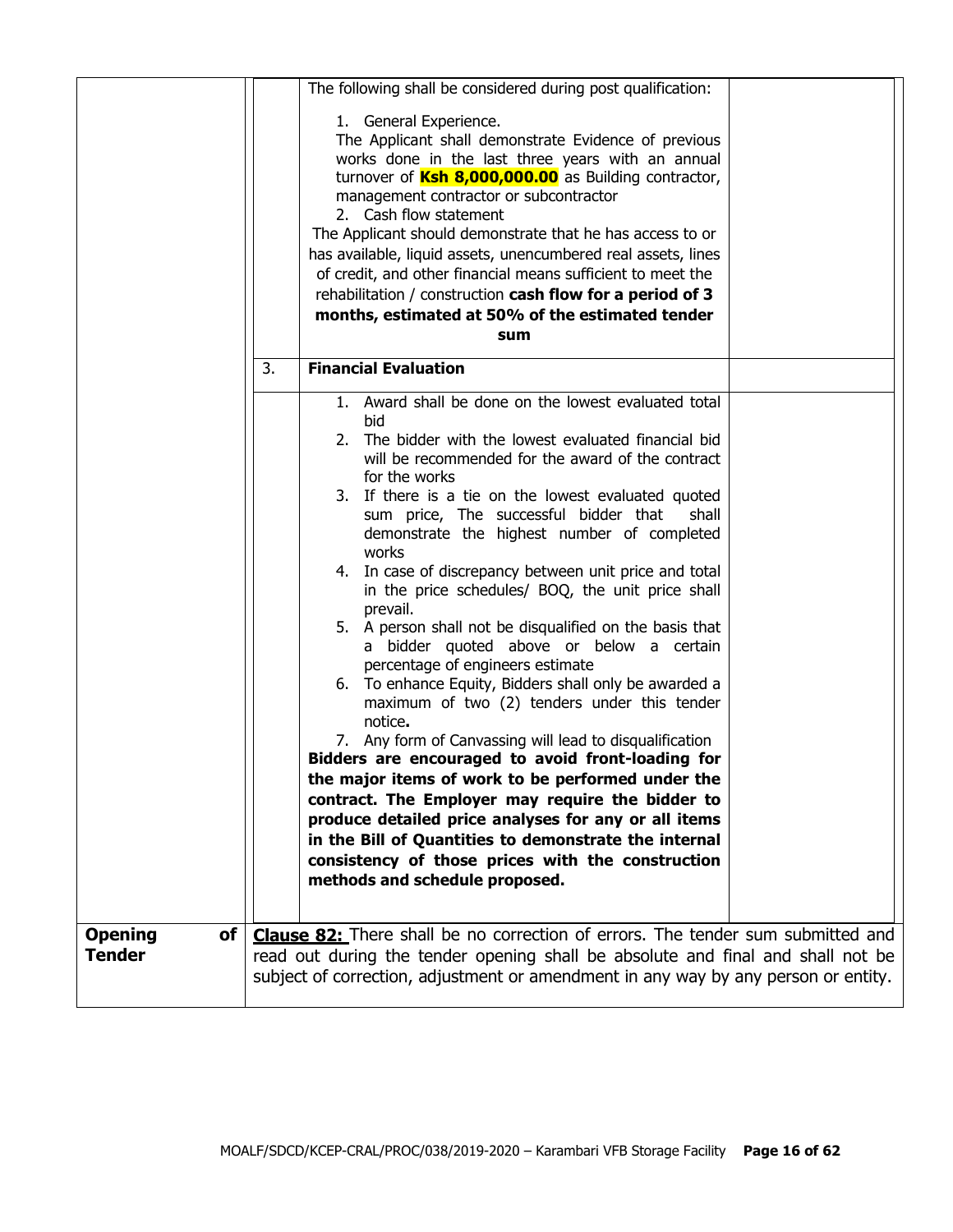# **SECTION III: CONDITIONS OF CONTRACT**

| 1. |                                              | 18 |
|----|----------------------------------------------|----|
| 2. |                                              | 19 |
| 3. | EMPLOYER'S REPRESENTATIVE'S DECISIONS        | 19 |
|    | WORKS, LANGUAGE AND LAW OF CONTRACT          | 19 |
| 4. | SAFETY, TEMPORARY WORKS AND DISCOVERIES      | 20 |
| 5. | WORK PROGRAM AND SUB-CONTRACTING             | 20 |
| 6. |                                              | 20 |
| 7. |                                              | 20 |
| 8. |                                              | 20 |
| 9. |                                              | 21 |
|    |                                              | 21 |
|    | 11. BILLS OF QUANTITIES/SCHEDULE OF RATES    | 22 |
|    |                                              | 22 |
|    | 13. PAYMENT CERTIFICATES AND FINAL ACCOUNT   | 23 |
|    |                                              | 24 |
|    |                                              | 24 |
|    |                                              | 25 |
|    |                                              | 26 |
|    |                                              | 27 |
|    | 19. CORRUPT GIFTS AND PAYMENTS OF COMMISSION | 27 |
|    |                                              | 28 |
|    |                                              | 29 |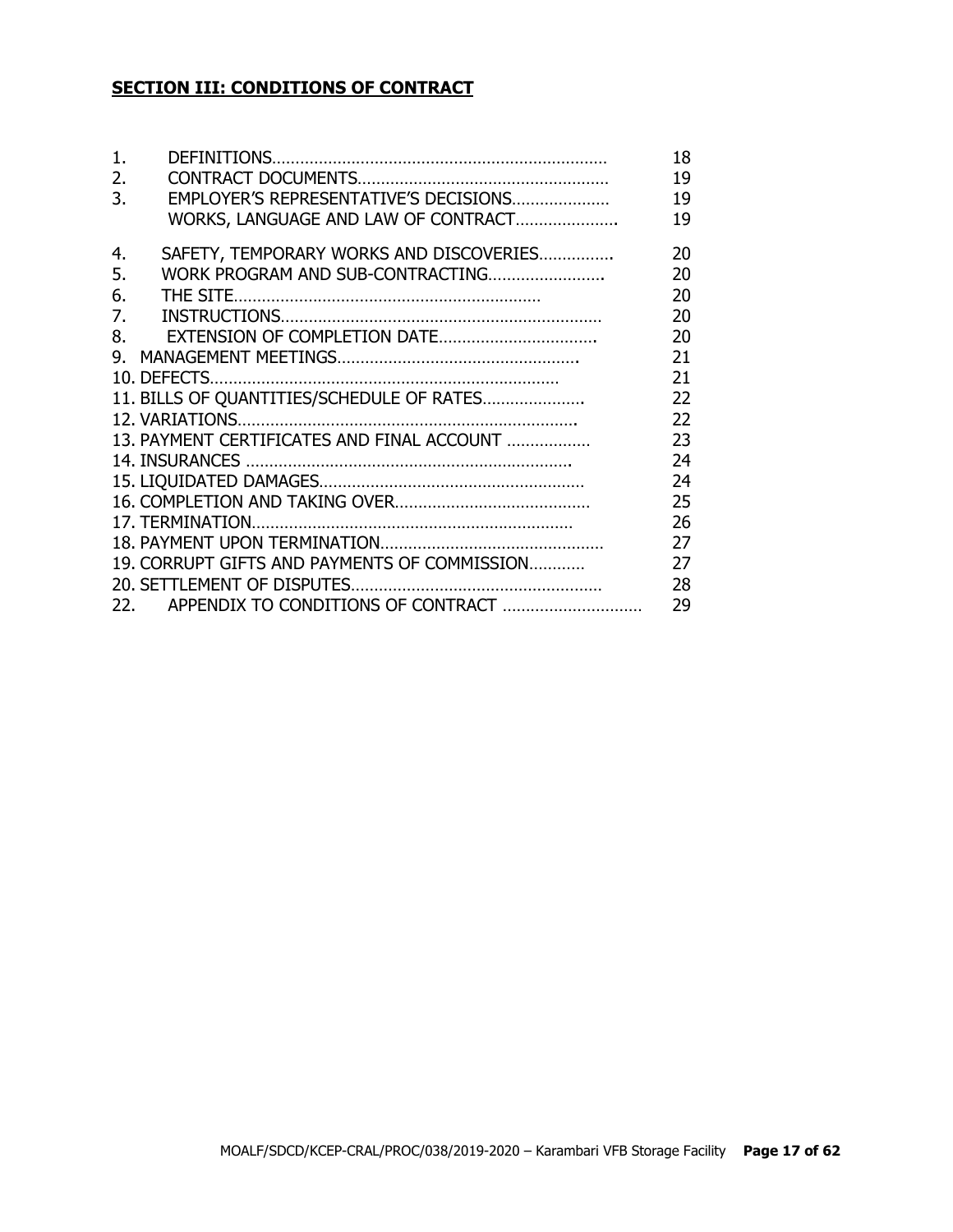#### **SECTION III - CONDITIONS OF CONTRACT**

#### **1. Definitions**

1.1 In this Contract, except where context otherwise requires, the following terms shall be interpreted as indicated;

**"Bills of Quantities" means** the priced and completed Bill of Quantities forming part of the tender.

**"Schedule of Rates"** means the priced Schedule of Rates forming part of the tender.

**"The Completion Date" means** the date of completion of the Works as certified by the Employer's Representative.

**"The Contract"** means the agreement entered into by Kenya Cereals Enhancement Programme-Climate Resilient Agricultural Livelihoods (KCEP-CRAL) and the Contractor as recorded in the Agreement Form and signed by the parties.

**"The Contractor" refers** to the person or corporate body whose tender to carry out the Works has been accepted by the Employer.

**"The Contractor's Tender"** is the completed tendering document submitted by the Contractor to the Employer.

**"The Contract Price" is** the price stated in the Letter of Acceptance.

**"Days" are** calendar days; **"Months"** are calendar months.

**"A Defect"** is any part of the Works not completed in accordance with the Contract.

**"The Defects Liability Certificate" is** the certificate issued by Employer's Representative upon correction of defects by the Contractor.

**"The Defects Liability Period" is** the period named in the Appendix to Conditions of Contract and calculated from the Completion Date.

**"Drawings" include** calculations and other information provided or approved by the Employer's Representative for the execution of the Contract.

**"Employer" is** KCEP-CRAL and is the party who employs the Contractor to carry out the Works.

**"Equipment" is** the Contractor's machinery and vehicles brought temporarily to the Site for the execution of the Works.

**"Site" means** the place or places where the permanent Works are to be carried out including workshops where the same is being prepared.

**"Materials" are** all supplies, including consumables, used by the Contractor for incorporation in the Works.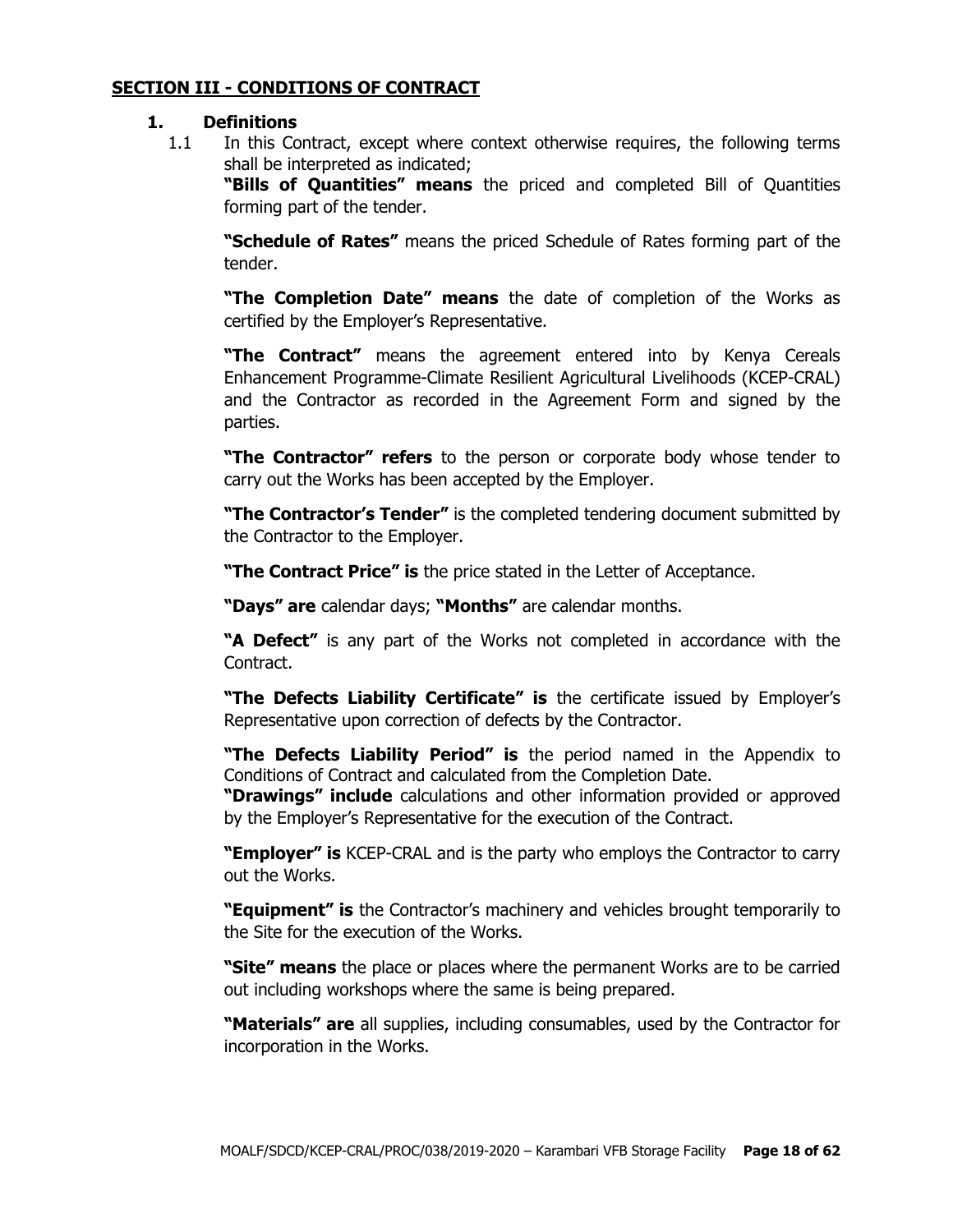**"Employer's Representative" is** the person appointed by Kenya Cereals Enhancement Programme-Climate Resilient Agricultural Livelihoods (KCEP-CRAL) and notified to the Contractor for the purpose of supervision of the Works.

**"Specification" means** the Specification of the Works included in the Contract.

**"Start Date" is** the date when the Contractor shall commence execution of the Works.

**"A Subcontractor" is** a person or corporate body who has a Contract with the Contractor to carry out a part of the Work in the Contract, which includes Work on the Site.

**"Temporary works" are** works designed, constructed, installed, and removed by the Contractor which are needed for construction or installation of the Works.

**"A Variation" is** an instruction given by the Employer's Representative which varies the Works.

**"The Works" are** what the Contract requires the Contractor to construct, install, and turnover to the Employer.

# **2. Contract Documents**

- 2.1 The following documents shall constitute the Contract documents and shall be interpreted in the following order of priority;
	- (1) Agreement,
	- (2) Letter of Acceptance,
	- (3) Contractor's Tender,
	- (4) Conditions of Contract,
	- (5) Specifications,
	- (6) Drawings,
	- (7) Bills of Quantities or Schedule of Rates

# **3. Employer's Representative's Decisions**

3.1 Except where otherwise specifically stated, the Employer's Representative will decide contractual matters between KCEP-CRAL and the Contractor in the role representing the Employer.

## **4. Works, Language and Law of Contract**

- 4.1 The Contractor shall construct and install the Works in accordance with the Contract documents. The Works may commence on the Start Date and shall be carried out in accordance with the Program submitted by the Contractor, as updated with the approval of the Employer's Representative, and complete them by the Intended Completion Date.
- 4.2 The ruling language of the Contract shall be English language and the law governing the Contract shall be the law of the Republic of Kenya.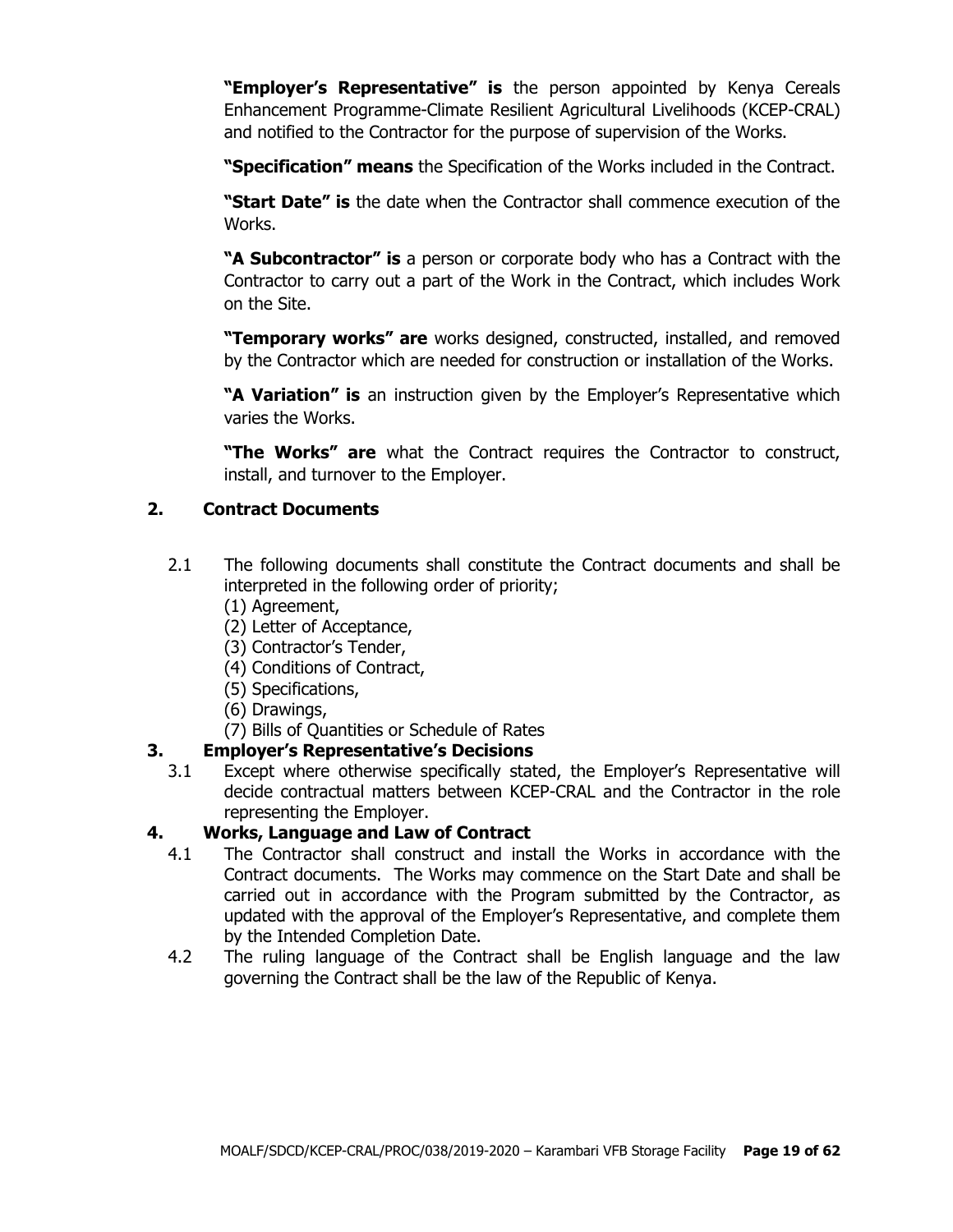# **5. Safety, Temporary works and Discoveries**

- 5.1 The Contractor shall be responsible for design of temporary works and shall obtain approval of third parties to the design of the temporary works where required.
- 5.2 The Contractor shall be responsible for the safety of all activities on the Site.
- 5.3 Anything of historical or other interest or significant value unexpectedly discovered on the Site shall be the property of the Employer. The Contractor shall notify the Employer's Representative of such discoveries and carry out the Employer's Representative's instructions for dealing with them.

## **6. Work Program and Sub-contracting**

- 6.1 Within seven days after Site possession date, the Contractor shall submit to the Employer's Representative for approval a program showing the general methods, arrangements, order and timing for all the activities in the Works.
- 6.2 The Contractor shall not sub-contract the Works (but only to a maximum of 25 percent of the Contract Price) with the approval of the Employer's Representative. However, he shall not assign the Contract without the approval of Kenya Cereals Enhancement Programme-Climate Resilient Agricultural Livelihoods (KCEP-CRAL) in writing. Sub-contracting shall not alter the Contractor's obligations.

# **7. The site**

- 7.1 Kenya Cereals Enhancement Programme-Climate Resilient Agricultural Livelihoods (KCEP-CRAL) shall give possession of all parts of the Site to the Contractor.
- 7.2 The Contractor shall allow the Employer's Representative and any other person authorized by the Employer's Representative, access to the Site and to any place where work in connection with the Contract is being carried out or is intended to be carried out.

## **8. Instructions**

8.1 The Contractor shall carry out all instructions of the Employer's Representative which are in accordance with the Contract.

# **9. Extension of Completion Date**

- 9.1 The Employer's Representative shall extend the Completion Date if an occurrence arises which makes it impossible for completion to be achieved by the Intended Completion Date. The Employer's Representative shall decide whether and by how much to extend the Completion Date.
- 9.2 For the purposes of this clause, the following occurrences shall be valid for consideration;

Delay by: -

- (a) force majeure, or
- (b) reason of any exceptionally adverse weather conditions, or
- (c) reason of civil commotion, strike or lockout affecting any of the trades employed upon the Works or any of the trades engaged in the preparation, manufacture or transportation of any of the goods or materials required for the Works, or
- (d) reason of the Employer's Representative's instructions issued under these Conditions, or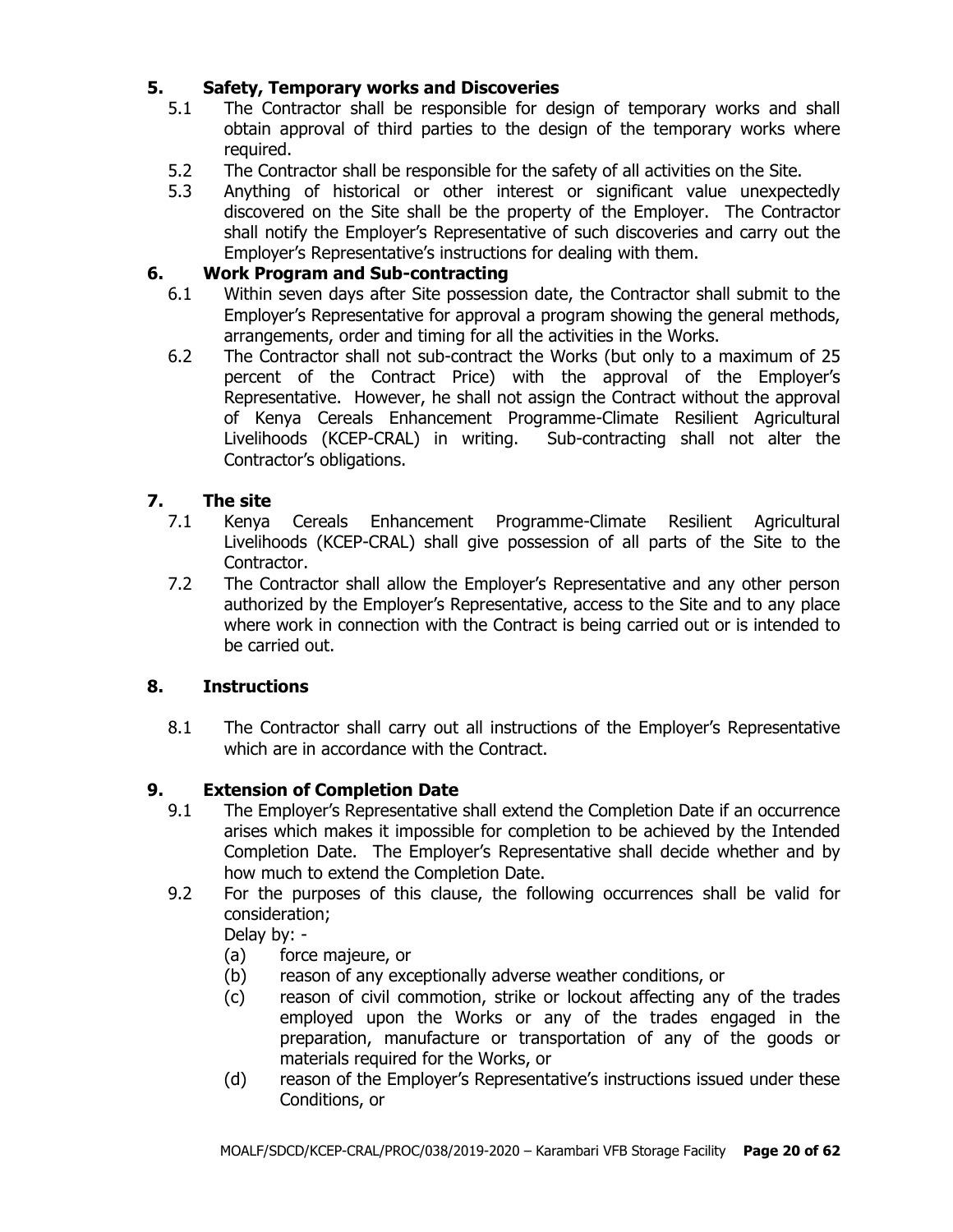- (e) reason of the contractor not having received in due time necessary instructions, drawings, details or levels from the Employer's Representative for which he specifically applied in writing on a date which having regard to the date for Completion stated in the appendix to these Conditions or to any extension of time then fixed under this clause was neither unreasonably distant from nor unreasonably close to the date on which it was necessary for him to receive the same, or
- (f) delay on the part of artists, tradesmen or others engaged by Kenya Cereals Enhancement Programme-Climate Resilient Agricultural Livelihoods (KCEP-CRAL) in executing work not forming part of this Contract, or
- (g) reason of delay by statutory or other services providers or similar bodies engaged directly by the Employer, or
- (h) reason of opening up for inspection of any Work covered up or of the testing or any of the Work, materials or goods in accordance with these conditions unless the inspection or test showed that the Work, materials or goods were not in accordance with this Contract, or
- (i) reason of delay in appointing a replacement Employer's Representative, or
- (j) reason of delay caused by the late supply of goods or materials or in executing Work for which Kenya Cereals Enhancement Programme-Climate Resilient Agricultural Livelihoods (KCEP-CRAL) or his agents are contractually obliged to supply or to execute as the case may be, or
- (k) delay in receiving possession of or access to the Site.

# **10. Management Meetings**

- 10.1 A Contract management meeting shall be held regularly and attended by the Employer's Representative and the Contractor. Its business shall be to review the plans for the remaining Work. The Employer's Representative shall record the business of management meetings and provide copies of the record to those attending the meeting and the Employer. The responsibility of the parties for actions to be taken shall be decided by the Employer's Representative either at the management meeting or after the management meeting and stated in writing to all who attend the meeting.
- 10.2 Communication between parties shall be effective only when in writing.

# **11. Defects**

- 11.1 The Employer's Representative shall inspect the Contractor's work and notify the Contractor of any defects that are found. Such inspection shall not affect the Contractor's responsibilities. The Employer's Representative may instruct the Contractor to search for a defect and to uncover and test any Work that the Employer's Representative considers may have a defect. Should the defect be found, the cost of uncovering and making good shall be borne by the Contractor. However, if there is no defect found, the cost of uncovering and making good shall be treated as a variation and added to the Contract Price.
- 11.2 The Employer's Representative shall give notice to the Contractor of any defects before the end of the Defects Liability Period, which begins at Completion, and is defined in the Appendix to Conditions of Contract.
- 11.3 Every time notice of a defect is given, the Contractor shall correct the notified defect within the length of time specified by the Employer's Representative's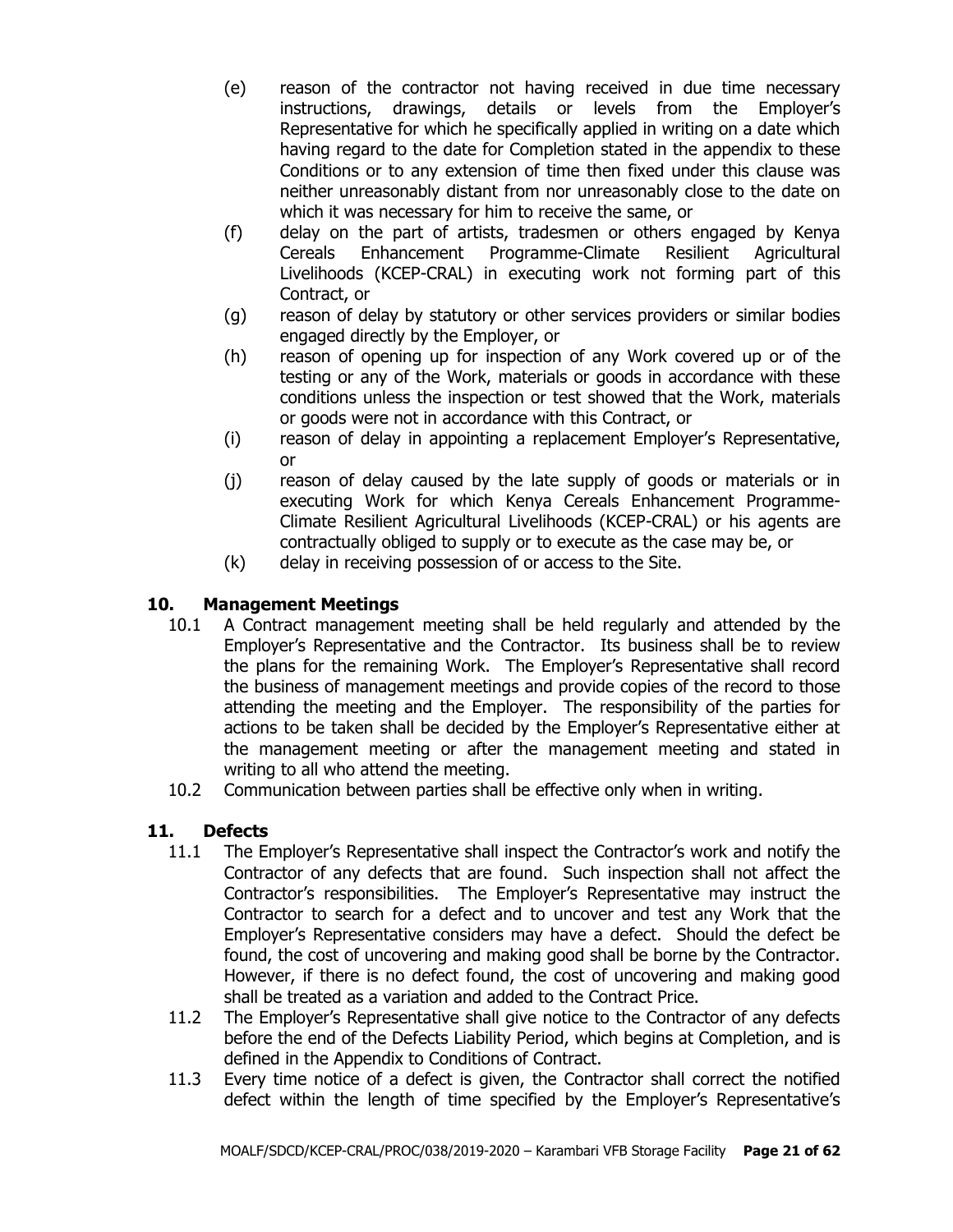notice. If the Contractor has not corrected a defect within the time specified in the Employer's Representative's notice, the Employer's Representative will assess the cost of having the defect corrected by other parties and such cost shall be treated as a variation and be deducted from the Contract Price.

### **12. Bills of Quantities**

- 12.1 The Bills of Quantities shall contain items for the construction, installation, testing and commissioning of the Work to be done by the Contractor. The Contractor will be paid for the quantity of the Work done at the rates in the Bills of Quantities/Schedule of Rates for each item. Items against which no rate is entered by the Tenderer will not be paid for when executed and shall be deemed covered by the rates for other items in the Bills of Quantities/Schedule of Rates.
- 12.2 Where Bills of Quantities do not form part of the Contract, the Contract Price shall be a lump sum (which shall be deemed to have been based on the rates in the Schedule of Rates forming part of the tender) and shall be subject to remeasurement after each stage.

#### **13. Variations**

- 13.1 An amendment or a variation to a contract resulting from the contract shall only be effective only:
	- a) The Variation or amendment has been approved in writing by the respective awarding authority
	- b) The Variation is after twelve months from the date of signing the contract.
- 13.2 The Contractor shall provide the Employer's Representative with a quotation for carrying out the variations when requested to do so. The Employer's Representative shall assess the quotation and shall obtain the necessary authority from Kenya Cereals Enhancement Programme-Climate Resilient Agricultural Livelihoods (KCEP-CRAL) before the variation is ordered.
- 13.3 If the Work in the variation corresponds with an item description in the Bill of Quantities/Schedule of Rates, the rate in the Bill of Quantities/Schedule of Rates shall be used to calculate the value of the variation. If the nature of the Work in the variation does not correspond with items in the Bill of Quantities/Schedule of Rates, the quotation by the Contractor shall be in the form of new rates for the relevant items of Work.
- 13.4 If the Contractor's quotation is unreasonable, the Employer's Representative may order the variation and make a change to the Contract Price, which shall be based on the Employer's Representative's own forecast of the effects of the variation on the Contractor's costs.

#### **14. Payment Certificates and Final Account**

14.1 The Contractor shall be paid after each of the following stages of Work listed here below (subject to re-measurement by the Employer's Representative of the Work done in each stage before payment is made). In case of lump-sum Contracts, the valuation for each stage shall be based on the quantities so obtained in the re-measurement and the rates in the Schedule of Rates.

(i) Advance payment: There shall be no advance payment for the refurbishment works in this contract.

- (ii) First stage: construction of walls and fitting of windows and doors
- (iii) Second stage: Electrical works, painting and other fittings
- (iv) Third stage: End of defect liability period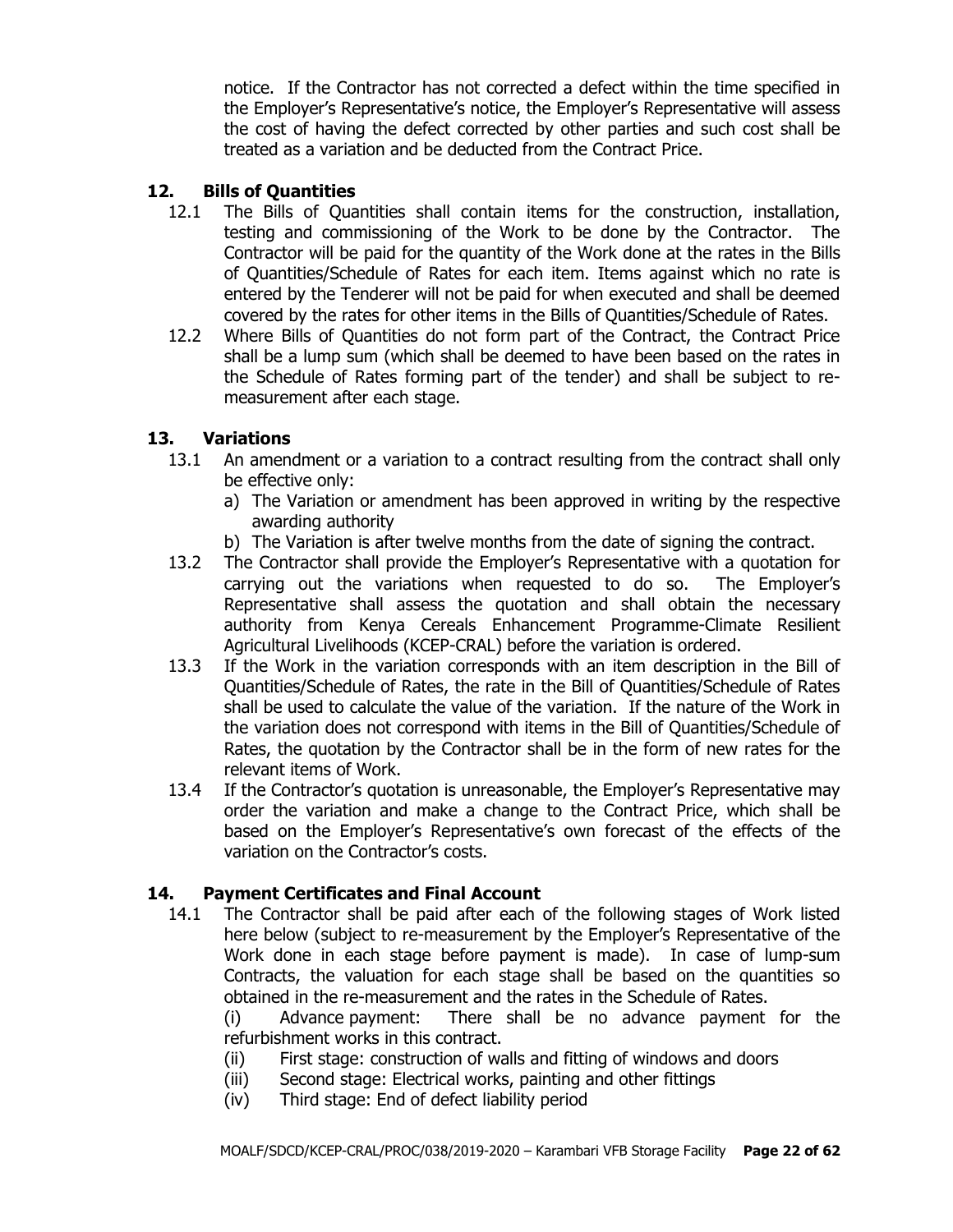- (v) After defects liability period
- 14.2 Upon deciding that Works included in a particular stage are complete, the Contractor shall submit to the Employer's Representative his application for payment. The Employer's Representative shall check, adjust if necessary and certify the amount to be paid to the Contractor within 21 days of receipt of the Contractor's application. KCEP-CRAL shall pay the Contractor the amounts so certified within 30 days of the date of issue of each Interim Certificate.
- 14.3 The Contractor shall supply the Employer's Representative with a detailed final account of the total amount that the Contractor considers payable under the Contract before the end of the Defects Liability Period. The Employer's Representative shall issue a Defect Liability Certificate and certify any final payment that is due to the Contractor within 30 days of receiving the Contractor's account if it is correct and complete. If it is not, the Employer's Representative shall issue within 21 days a schedule that states the scope of the corrections or additions that are necessary. If the final account is still unsatisfactory after it has been resubmitted, the Employer's Representative shall decide on the amount payable to the Contractor and issue a Final Payment Certificate. Kenya Cereals Enhancement Programme-Climate Resilient Agricultural Livelihoods shall pay the Contractor the amount so certified within 60 days of the issue of the Final Payment Certificate.
- 14.4 If the period laid down for payment to the Contractor upon each of the Employer's Representative' Certificate by Kenya Cereals Enhancement Programme-Climate Resilient Agricultural Livelihoods (KCEP-CRAL) has been exceeded, the Contractor shall be entitled to claim simple interest calculated prorata on the basis of the number of days delayed at the Central Bank of Kenya's average base lending rate prevailing on the first day the payment becomes overdue. The Contractor will be required to notify Kenya Cereals Enhancement Programme-Climate Resilient Agricultural Livelihoods (KCEP-CRAL) within 15 days of receipt of delayed payments of his intentions to claim interest.

## **15. Interim Payment Certificate**

- 15.1 The Contractor shall forward to the Engineer an Interim Payment Certificate based on the conditions stipulated in clause 14.1. The Engineer if necessary shall prompt and make any further amendments and corrections to the Interim Payment Certificate.
- 15.2 The Engineer shall not unreasonably withhold certifying an Interim Payment Certificate and in case of likely delay in establishing the value of an item, such item may be set aside and the remainder certified for payment.
- 15.3 Within 21 days after receipt of the Interim Payment Certificate and subject to the Contractor having made such further amendments and corrections as the Engineer may require, the Engineer will forward to the Client the certified Interim Payment Certificate.

## **16. Employment of Local Personnel**

16.1 The Contractor is encouraged, to the extent practicable and reasonable, to employ staff and labour with appropriate qualifications and experience who are local citizens.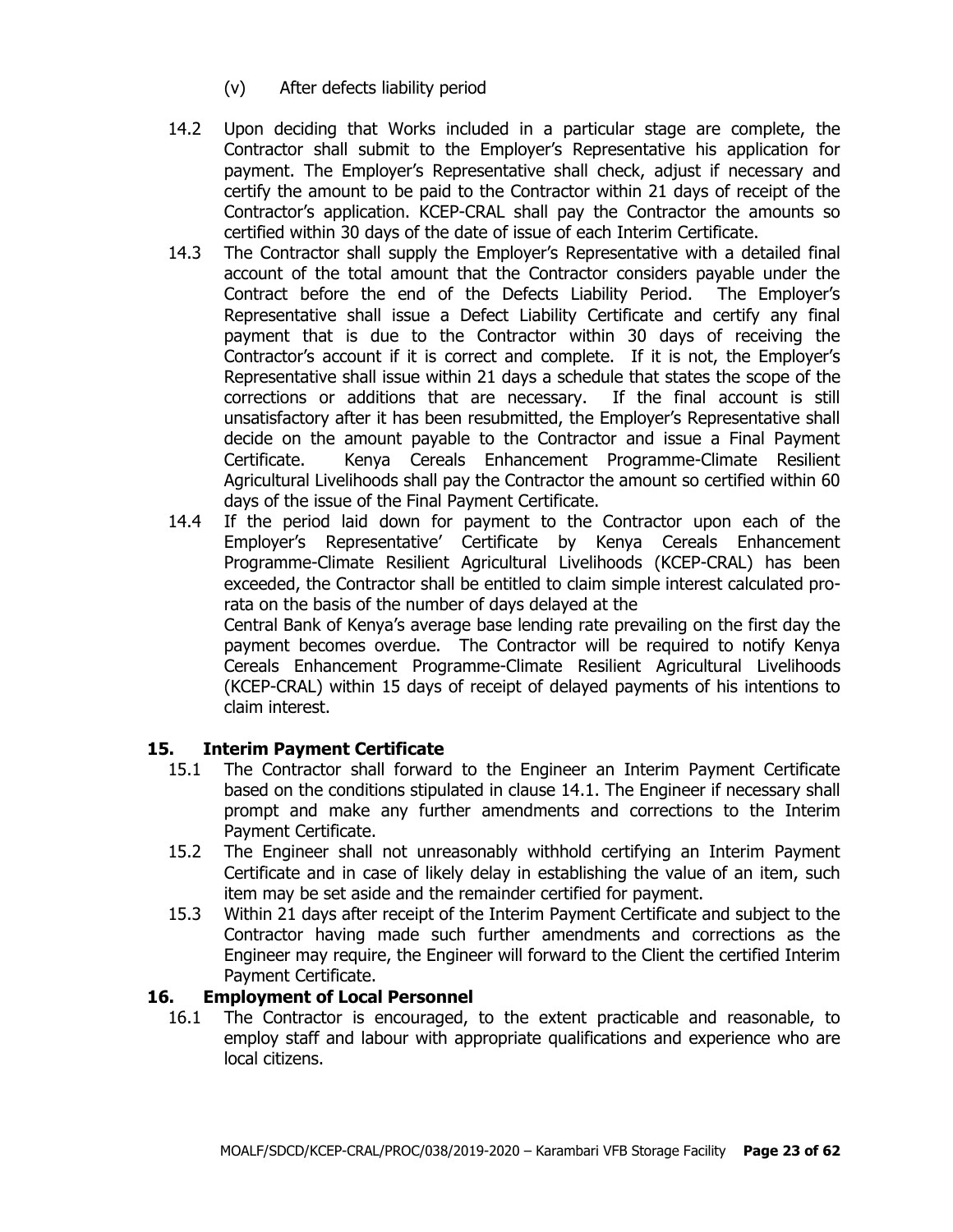# **17. Safety, Security and Protection of The Environment**

- 17.1 The Contractor shall observe the following measures with a view to reducing or elimination adverse environmental effects by the site works:
	- a) All quarries and borrow pits shall be filled and landscaped to their original state after extraction of construction material.
	- b) Soil erosion due to surface runoff or water from roof or other catchment sources should be avoided by putting in place proper erosion control measures that shall include, but are not limited to grassing and planting if trees.
	- c) The contractor should ensure that the construction site is well fenced off for maximum security

### **18. Insurance**

18.1 The Contractor shall be responsible for and shall take out appropriate cover against, among other risks, personal injury; loss of or damage to the Works, materials and plant; and loss of or damage to property.

## **19. Liquidated Damages**

19.1 The Contractor shall pay liquidated damages to Kenya Cereals Enhancement Programme-Climate Resilient Agricultural Livelihoods at the rate 0.001 per cent of the Contract price per day for each day that the actual Completion Date is later than the Intended Completion Date. Kenya Cereals Enhancement Programme-Climate Resilient Agricultural Livelihoods may deduct liquidated damages from payments due to the Contractor. Payment of liquidated damages shall not affect the Contractor's liabilities.

## **20. Completion and Taking Over**

20.1 Upon deciding that the Work is complete the Contractor shall request the Employer's Representative to issue a Certificate of Completion of the Works, upon deciding that the Work is completed.

Kenya Cereals Enhancement Programme-Climate Resilient Agricultural Livelihoods shall take over the Site and the Works within seven days of the Employer's Representative issuing a Certificate of Completion.

## **21. Payment of Retention Money and Defects Liability Period**

- 21.1 A retention amounting to the **10% of the total Bid** shall be made by the Engineer in the first and the following Interim Payment Certificates until the amount retained shall reach the "Limit of Retention Money which is 10%.
- 21.2 Upon the issue of the Taking-Over Certificate, with respect to the whole of the works one half of the retention money shall become due and shall be paid to the Contractor when the Engineer shall certify in writing that the last section of the whole works has been substantially completed.
- 21.3 Upon expiration of the Defects Liability Period for the works, the other half of the Retention Money shall be certified by the Engineer for payment to the Contractor.
- 21.4 The defects liability period shall be **six (6) months.**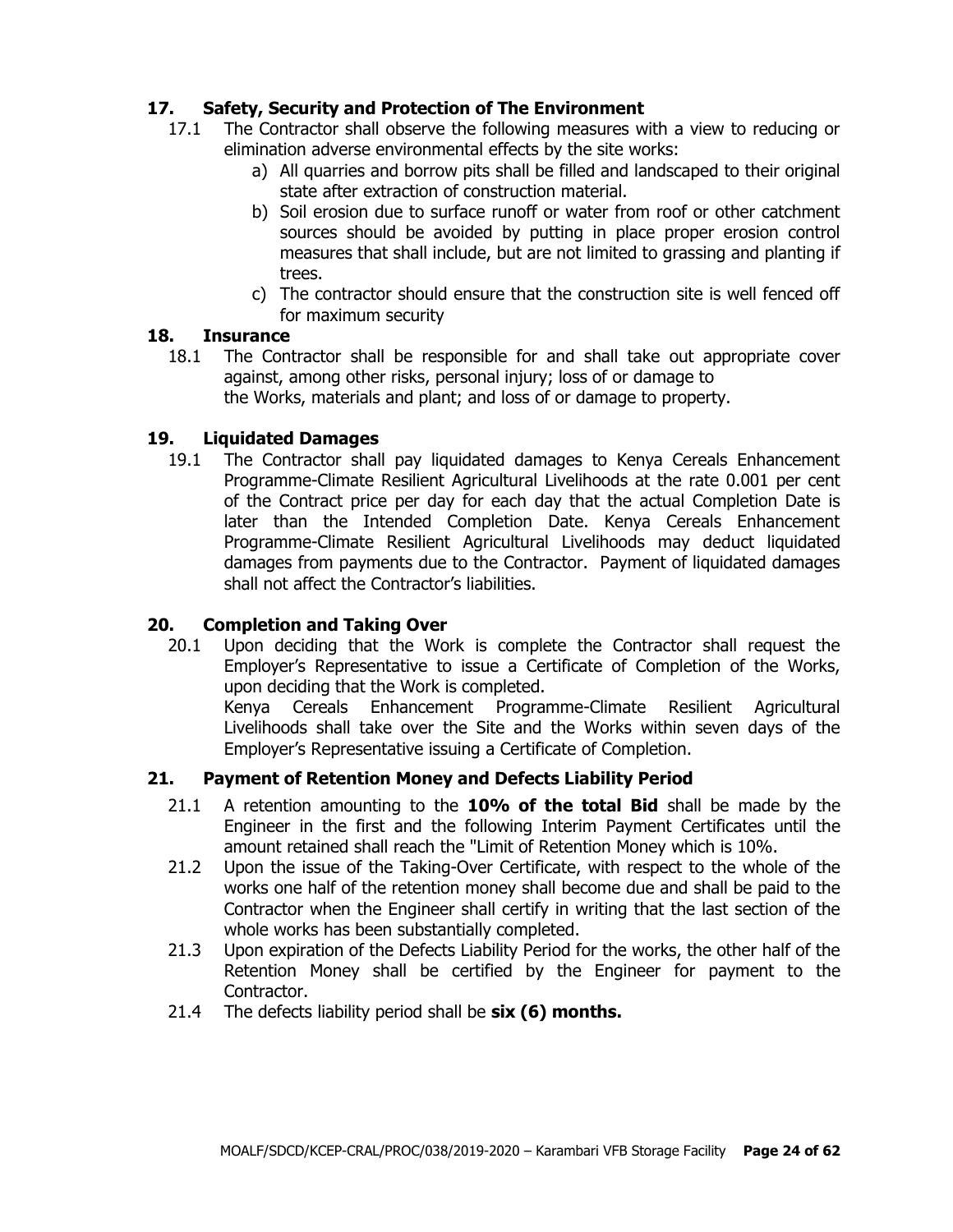# **22. Termination**

- 22.1 Kenya Cereals Enhancement Programme-Climate Resilient Agricultural Livelihoods or the Contractor may terminate the Contract if the other party causes a fundamental breach of the Contract. These fundamental breaches of Contract shall include, but shall not be limited to, the following;
	- (a) the Contractor stops Work for 30 days continuously without reasonable cause or authority from the Employer's Representative;
	- (b) the Contractor is declared bankrupt or goes into liquidation other than for a reconstruction or amalgamation;
	- (c) a payment certified by the Employer's Representative is not paid by Kenya Cereals Enhancement Programme-Climate Resilient Agricultural Livelihoods to the Contractor within 30 days after the expiry of the payment periods stated in sub clauses 14.2 and 14.3 hereinabove.
	- (d) the Employer's Representative gives notice that failure to correct a particular defect is a fundamental breach of Contract and the Contractor fails to correct it within a reasonable period of time.
- 22.2 If the Contract is terminated, the Contractor shall stop Work immediately, and leave the Site as soon as reasonably possible. The Employer's Representative shall immediately thereafter arrange for a meeting for the purpose of taking record of the Works executed and materials, goods, equipment and temporary buildings on Site.

# **23. Statement at Completion**

- 23.1 Not later than 60 days after the issue of the Taking-Over Certificate in respect of the whole of the works, the Contractor shall submit to the Engineer a statement at completion showing in detail, in a form approved by the Engineer;
- 23.2 The final value of all work done in accordance with the Contract up to the date stated in such Taking-Over Certificate.
- 23.3 Any further sums which the Contractor considers to be due and an estimate of amounts that the Contractor considers will become due to him under the Contract.
- 23.4 Estimate amounts shall be shown separately in the Statement at Completion. The Contractor shall amend and correct the Statement as directed by the Engineer and submit a Certificate at Completion to be processed as in Clause 15.

# **24. Final Payment Certificate**

- 24.1 Upon acceptance of the Final Statement as completion as given in Clause 23, the Engineer shall prepare a Final Payment Certificate which shall be delivered to the Contractor's authorized agent or representative for his signature. The Final Payment Certificate shall state;
	- a) The final value of all work done in accordance with the Contract; after giving credit to the Client for all amounts previously paid by the Client, the balance, if any, due from the Client to the Contractor or the Contractor to the Client.
- 24.2 Certificate shall be issued for any sum due to the Contractor even if such is less than the contract sum.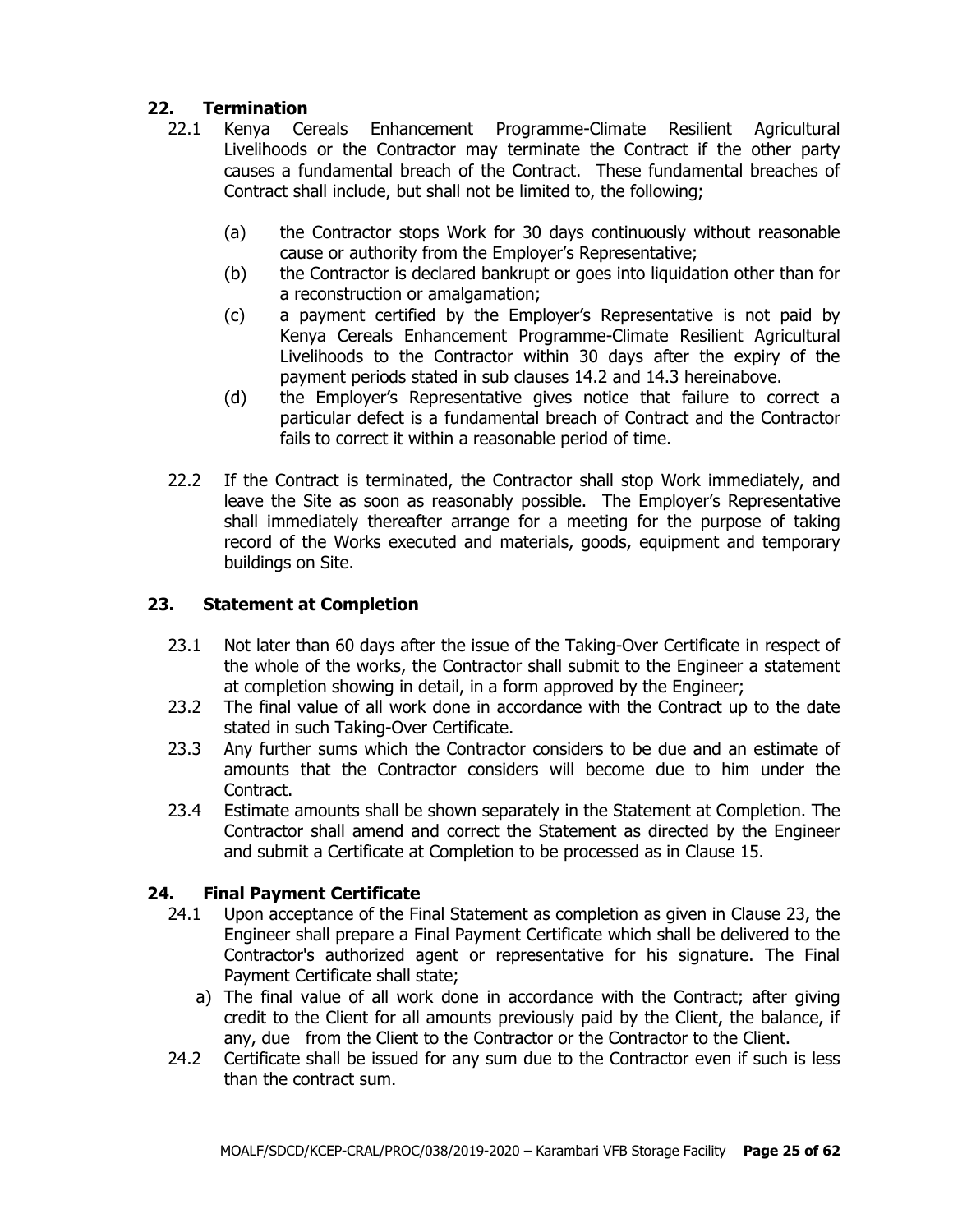24.3 unless the Contractor notifies the Engineer of his objection to the Final Certificate within fourteen days of delivery thereof he shall be deemed to have agreed that he accepts the total Contract Price as set out in the Final Certificate as full settlement for all Work Done under the Contract including any variations and omissions thereof but excluding any variations and claims previously made in writing.

## **25. Payment Upon Termination**

- 25.1 Kenya Cereals Enhancement Programme-Climate Resilient Agricultural Livelihoods may employ and pay other persons to carry out and complete the Works and to rectify any defects and may enter upon the Works and use all materials on Site, plant, equipment and temporary works.
- 25.2 The Contractor shall, during the execution or after the completion of the Works under this clause, remove from the Site as and when required within such reasonable time as the Employer's Representative may in writing specify, any temporary buildings, plant, machinery, appliances, goods or materials belonging to him, and in default thereof , Kenya Cereals Enhancement Programme-Climate Resilient Agricultural Livelihoods (KCEP-CRAL) may (without being responsible for any loss or damage) remove and sell any such property of the Contractor, holding the proceeds less all costs incurred to the credit of the Contractor.
- 25.3 Until after completion of the Works under this clause, Kenya Cereals Enhancement Programme-Climate Resilient Agricultural Livelihoods shall not be bound by any other provision of this Contract to make any payment to the Contractor, but upon such completion as aforesaid and the verification within a reasonable time of the accounts therefor the Employer's Representative shall certify the amount of expenses properly incurred by Kenya Cereals Enhancement Programme-Climate Resilient Agricultural Livelihoods (KCEP-CRAL) and, if such amount added to the money paid to the Contractor before such determination exceeds the total amount which would have been payable on due completion in accordance with this Contract, the difference shall be a debt payable to Kenya Cereals Enhancement Programme-Climate Resilient Agricultural Livelihoods (KCEP-CRAL) by the Contractor; and if the said amount added to the said money be less than the said total amount, the difference shall be a debt payable by Kenya Cereals Enhancement Programme-Climate Resilient Agricultural Livelihoods (KCEP-CRAL) to the Contractor.

## **26. Corrupt Gifts and Payments of Commission**

- 26.1 The Contractor shall not;
	- (a) Offer or give or agree to give to any person in the service of Kenya Cereals Enhancement Programme-Climate Resilient Agricultural Livelihoods any gifts or consideration of any kind as an inducement or reward for doing or forbearing to do or for having done or forborne to do any act in relation to the obtaining or execution of this or any other contract with Kenya Cereals Enhancement Programme-Climate Resilient Agricultural Livelihoods or for showing or forbearing to show favor or disfavor to any person in relation to this or any other contract with the Employer.
	- (b) Any breach of this Condition by the Contractor or by anyone employed by him or acting on his behalf (whether with or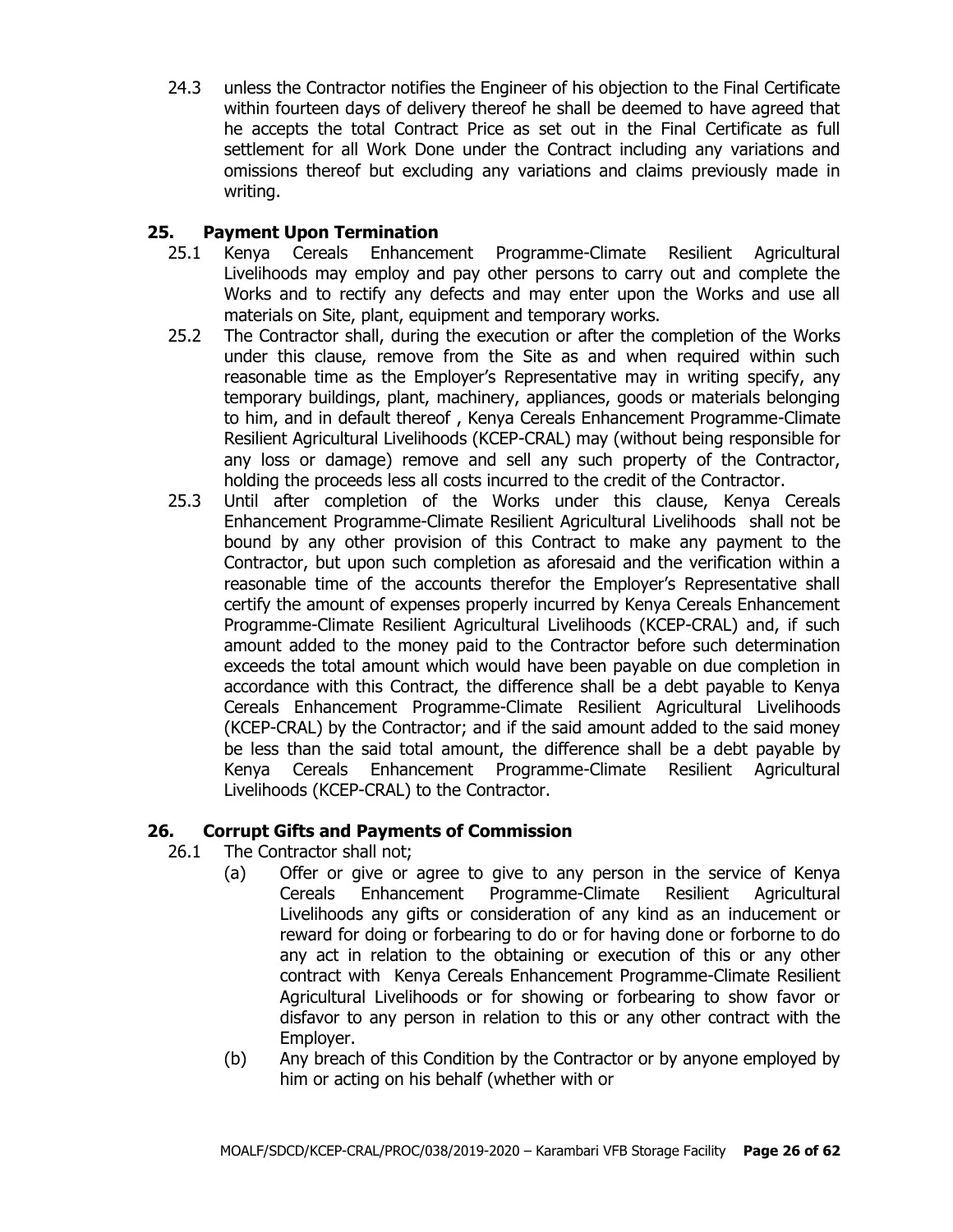without the knowledge of the Contractor) shall be an offence under the Laws of Kenya.

## **27. Engineer's Decision**

- 27.1 If a dispute of any kind whatsoever arises between the Client and the Contractor in any connection with, or arising out of, the Contract or the execution of the works, whether during the execution of the works or after their completion and whether before or after repudiation or other termination of the Contract including any dispute as to any opinion, instruction, determination, certificate or valuation of the Engineer, the matter in dispute shall, in the first place, be referred in writing to the Engineer, with a copy to the other party. Such reference shall state it is made pursuant to this clause. No later than 28 (twenty-eight) day after the day on which he received such reference the Engineer shall give notice of his decision to the Client and the Contractor. Such decision shall state it is made pursuant to this clause.
- 27.2 Unless the Contract has already been repudiated or terminated, the Contractor shall, in every case, continue to proceed with the works with all due diligence and the Contractor and the Client shall give effect forthwith to every such decision of the Engineer unless and until the same shall be revised, as hereinafter provided, in an Amicable Settlement, Adjudicator's or Arbitrator's award as specified in clause 28.
- 27.3 If either the Client or the Contractor be dissatisfied with the any decision of the Engineer, or if the Engineer fails to give notice of his decision on or before the 28th (twenty eighth) after the day on which he received the reference, then either the Client or the Contractor may, on or before the 28th (twenty eighth) day after the day the day on which he received notice of such decision, or on or before the 28th (twenty eighth) day after the day the day on which the said period of 28 days expired, as the case may be, give notice to the other party, with a copy for information to the Engineer, of his intention to commence Adjudication, as hereinafter provided, as to the matter in dispute. Such notice shall establish the entitlement of the party giving the same to commence Adjudication, as hereinafter provided, as to such dispute; no adjudication in respect thereof may be commenced unless such notice is given.
- 27.4 If the Engineer has given notice of his decision as to a matter in dispute to the Client and the Contractor and no notice of intention to commence adjudication as to such dispute has been given by either the Client or the Contractor on or before the twenty eighth day after the day on which the parties received notice as to such decision from the Engineer, the said decision shall become final and binding upon the Client and the Contractor.

# **28. Settlement of Disputes**

- 28.1 The Parties shall use their best efforts to settle amicably all disputes concerning the interpretation and/or implementation of this Contract through consultations and/or negotiations between the Parties within Thirty (30) days after receipt by one Party of the other Party's request for such amicable settlement.
- 28.2 Where the Parties fail to arrive at an amicable settlement, any dispute, controversy or claim arising out of or in connection to this contract, or breach, termination or invalidity thereof shall be settled by arbitration in accordance with the Nairobi Centre for International Arbitration (NCIA) 'Arbitration Rules, 2015.'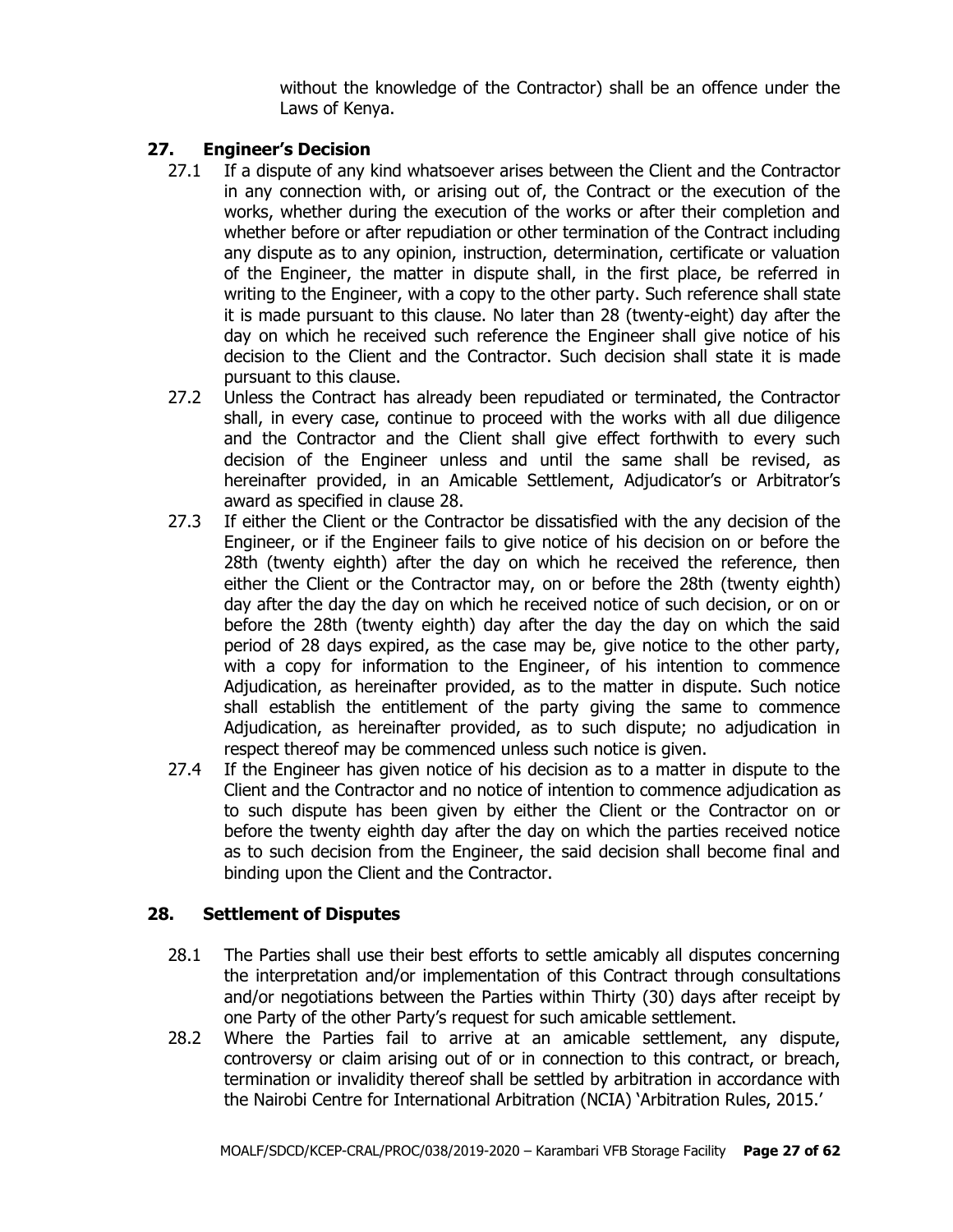- 28.3 Arbitration shall be by an Arbitral Tribunal comprising three arbitrators. Each Party shall appoint one arbitrator and the third arbitrator who shall act as president of the Tribunal shall be appointed by the NCIA.
- 28.4 The decision of the Arbitration Tribunal shall be final and binding on the Parties.

#### **29. Notices**

- 29.1 Any notice, request, or consent made pursuant to this Contract shall be in writing and shall be deemed to have been made when delivered in person to an authorized representative of the Party to whom the communication is addressed or when sent by registered mail, telex, telegram or facsimile to such Party at the address specified in 29.2
- 29.2 All letters and notices from the Contractor to the Client and/Engineer must be signed by the Managing Director or the person given written power of Attorney.

1) Clients Address: Ministry of Agriculture, Livestock, Fisheries and Irrigation State Department for Crop Development Kenya Cereal Enhancement Programme-Climate Resilient Agriculture Livelihood Window, NARL KABETE Grounds. P.O BOX 30028-00100 Nairobi. Waiyaki Way

2) The Engineer's address is: The Programme Coordinator, Kenya Cereals Enhancement Programme, Climate Resilient Agricultural Livelihood Window (KCEP-CRAL), P.O. Box 30028 - 00100 NAIROBI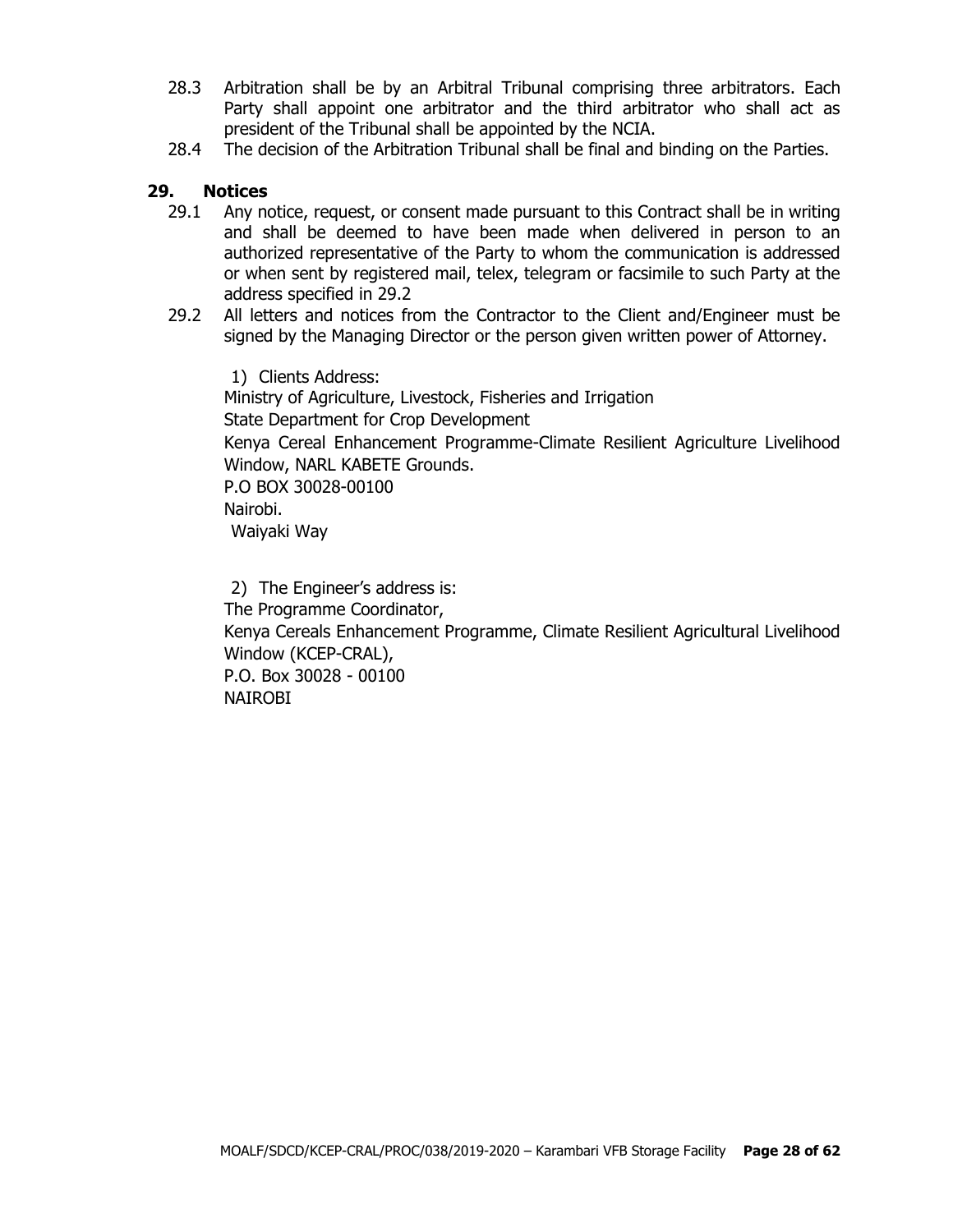|                                                         | <b>APPENDIX TO CONDITIONS OF CONTRACT</b>                                                                                                                                                                                                                                                                                                                                                                      |
|---------------------------------------------------------|----------------------------------------------------------------------------------------------------------------------------------------------------------------------------------------------------------------------------------------------------------------------------------------------------------------------------------------------------------------------------------------------------------------|
| <b>GENERAL</b><br><b>CONDITIONS</b><br><b>REFERENCE</b> | <b>PARTICULARS OF APPENDIX TO GENERAL CONDITIONS</b>                                                                                                                                                                                                                                                                                                                                                           |
| GC 1.1                                                  | Kenya Cereal Enhancement Programme-Climate Resilient Livelihood Window of P.O.<br>Box 30028-00100 Nairobi                                                                                                                                                                                                                                                                                                      |
| GC 1.1                                                  | Name of Employer's Representative: PCU Civil Engineer                                                                                                                                                                                                                                                                                                                                                          |
| GC 4.1<br>GC 4.1                                        | The name (and identification number) of the Contract is MOALF/SDCD/KCEP-<br>CRAL/PROC/038/2019-2020<br>The Works consist of:                                                                                                                                                                                                                                                                                   |
|                                                         | 1) Demolition of existing concrete slab<br>2) Nominally reinforced concrete for floor slab<br>3) Fixing of ventilation windows<br>4) General finishes and painting<br>5) Any other works that may be instructed                                                                                                                                                                                                |
| GC 6.2                                                  | The Start Date for the whole of the Works shall be: The effective date of contract<br>signing and handing over the site                                                                                                                                                                                                                                                                                        |
| GC 6.2                                                  | The Site Possession Date shall be: Within fourteen days of signing the contract.                                                                                                                                                                                                                                                                                                                               |
| GC 7.1                                                  | The Site is located in Mbeere North sub County of Embu County. The site is<br>approximately 40 kms from Embu town.                                                                                                                                                                                                                                                                                             |
| <b>GC 14</b><br>GC 14.1 (i)<br>GC 6.3                   | The amount of performance security shall be <b>ten per cent</b> of the contract sum.<br>There shall be no advance payment for the refurbishment works in this contract.<br>The contractor shall not assign, in whole or in part, its obligations to perform under<br>this Contract, except with Kenya Cereal Enhancement Programme-Climate Resilient<br>Agricultural Livelihoods Window prior written consent. |
| GC 13.1                                                 | There shall be no contract variations within twelve months from the date of the<br>signing of the contract.                                                                                                                                                                                                                                                                                                    |
| GC 19.1                                                 | The Contractor shall be liable to liquidated damages for delayed performance. The<br>interest and liquidated damages to be paid shall be in accordance with the prevailing<br>mean commercial lending rate as determined by central bank of Kenya                                                                                                                                                              |
| GC 21.1<br>GC 21.4                                      | Retention money shall be <b>10%</b> of the total contract sum price<br>The Defects Liability Period is <b>Six Months</b>                                                                                                                                                                                                                                                                                       |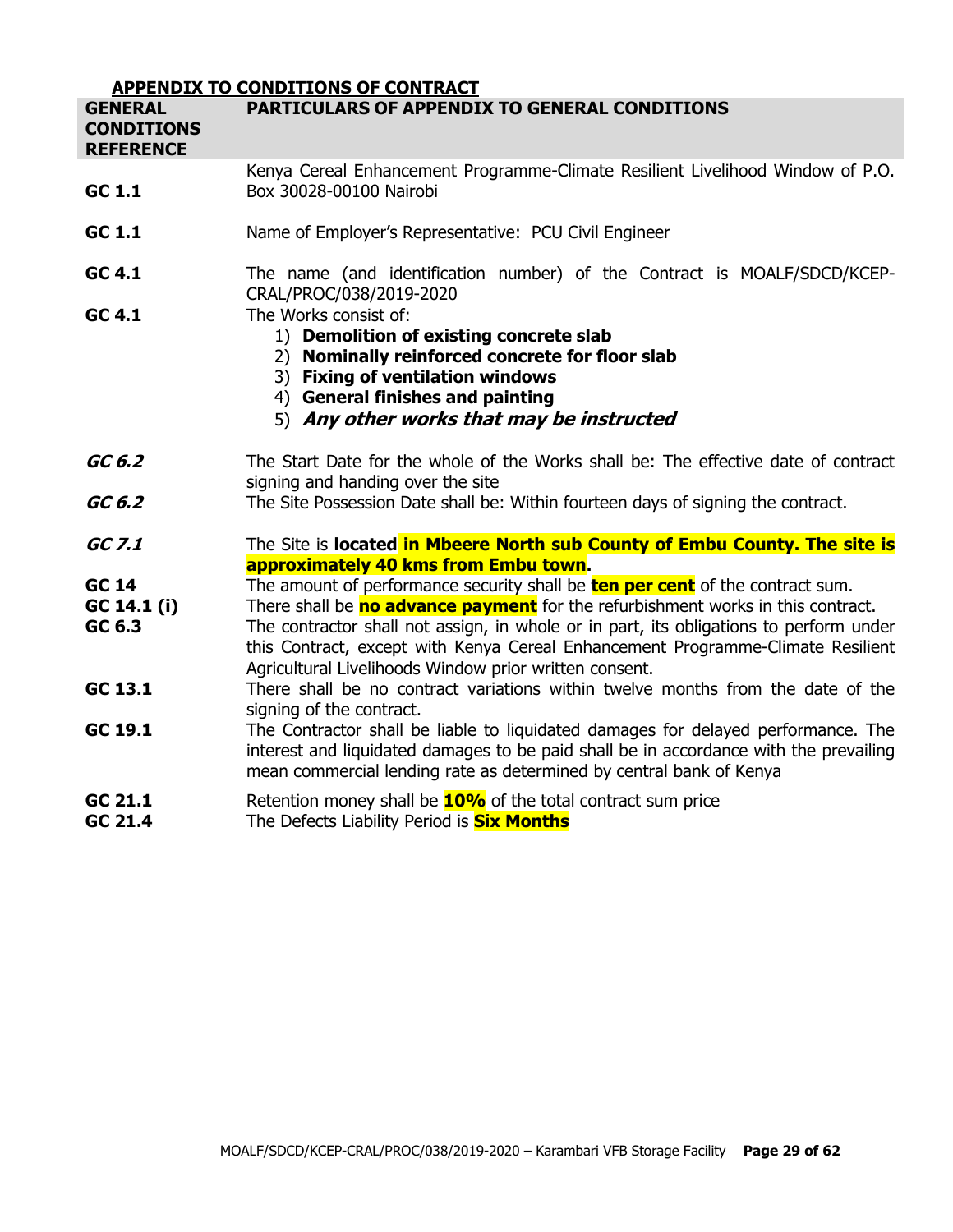# **SECTION IV – SCOPE, DESCRIPTION OF WORKS, SPECIFICATIONS AND BILLS OF QUANTITIES**

#### **5.1 Scope**

At Karambari store located in Mbeere North sub County of Embu County. The site is approximately 40 kms from Embu town and 15 kms from Siakago town. The storage facility is owned by farmers in the area

The works to be carried out under this contract comprises of **demolition of existing partition walls, floor slab, expansion of the existing storage facility to accommodate more grains and general finishes for the warehouse.** The store is still in good condition but with small capacity. The works are mainly refurbishment hence detailed architectural and structural drawings are not provided.

Special precautions shall be required throughout the contract period to avoid damage to the existing structure and other services within the site.

The Contractor shall allow for making good any damage arising from his actions during execution of this contract at his own expense.

#### **5.2 Description of Works**

These shall include but not limited to;

- a) Nominally reinforced concrete for floor slab
- b) Construction of new walls
- c) Fixing of ventilation windows
- d) General finishes and painting
- e) Any other works that may be instructed

## **5.3 Location of Karambari Village Food Bank Warehouse for refurbishment**

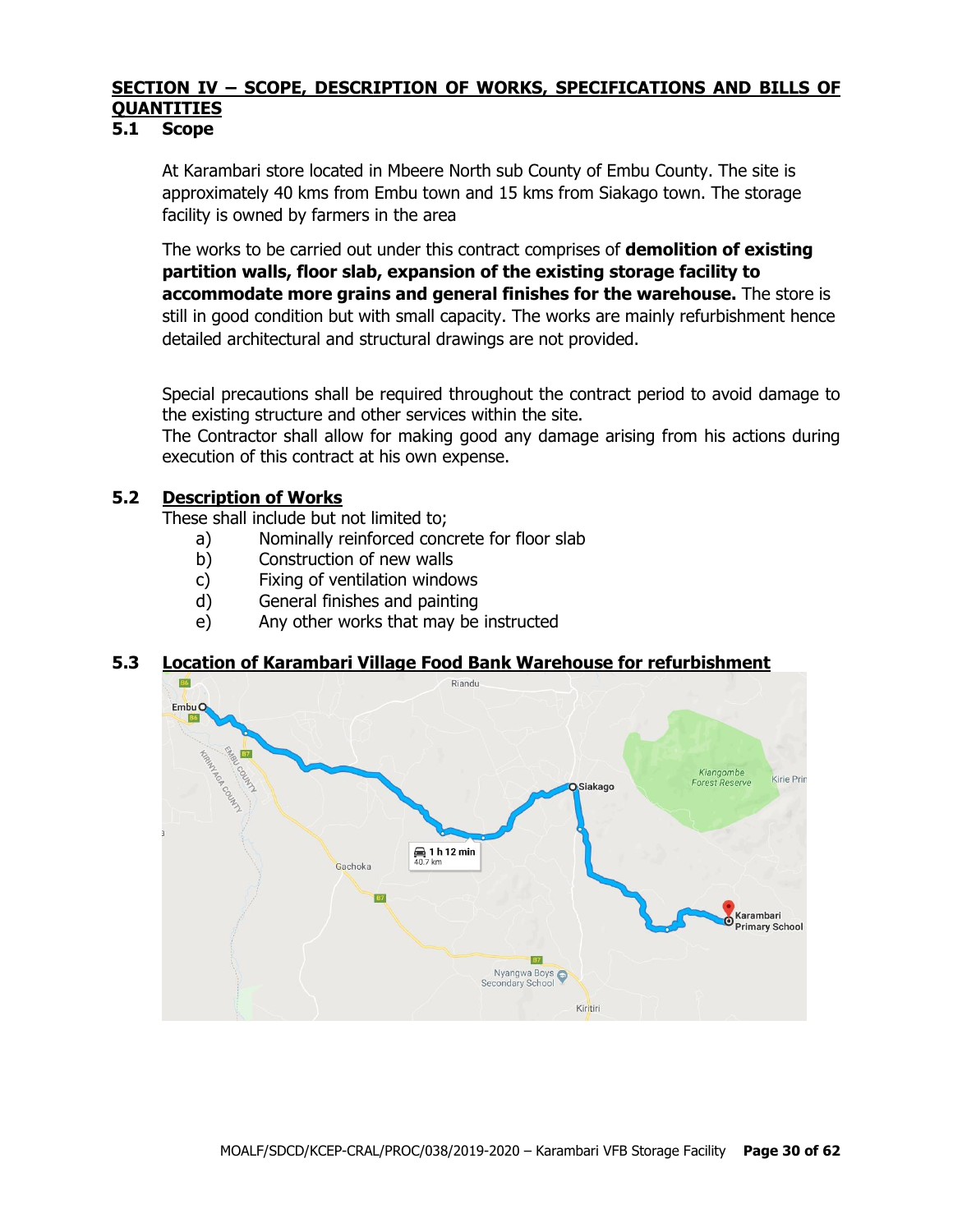# **5.4 SPECIFICATIONS**

## **5.4.1 Materials Generally**

All materials used on the works shall be new and of the qualities and kinds specified herein and equal to the approved samples. Deliveries shall be made sufficiently in advance to enable samples to be taken and tested if required. No materials shall be used until approved and all materials which are not approved or which are damaged, contaminated or have deteriorated in any way or do not comply in any way with the requirements of this specification shall be rejected and shall be immediately removed from the site at the Contractors expense.

#### **5.4.2 Material for which there is a Kenya Bureau of Standard specification**

All materials used in the works for which a Kenya Bureau of Standards Specification has been published shall conform with the latest edition thereof in every way. The Architect reserves the right to demand that the Contractor shall obtain at his own expense a certificate in respect of any materials to state that is in accordance with the Kenya Bureau of Standard specification.

#### **5.4.3 Materials for which there is no Kenya Bureau of Standards specification**

All materials used in the works for which no Kenya Bureau of Standards specification has been published shall conform with the British Standards Specification for such materials. If there are no published standards as specified for any materials, the quality of such materials shall be generally of a standard equal to those for which there is a Kenya Bureau of Standards or British Standard specification.

#### **5.5 EXCAVATION AND EARTHWORK**

#### **5.5.1 Site Clearance**

Site Clearance shall include the cutting down of all trees, stumps, bushes, vegetation and rubbish, burning the debris arising in approved locations and carting remaining material to a tip provided by the Contractor.

## **5.5.2 Nature of the Soil**

The Contractor is advised to visit the site and ascertain the nature of the ground to be excavated and he shall price accordingly and no claim will be allowed for want of knowledge in this respect.

Rates for excavation shall include for excavation in soil, earth, black cotton, sandy soil, Murram, tuff, soft rock, boulders or whatever other subsoil is encountered except hard rock as defined below.

#### **5.5.3 Foundation Excavations**

- 1) The foundation trenches and column bases shall be excavated to the widths and depths of the concrete foundations shown on the drawings or to such widths and depths as the Engineer may instruct after examination of the excavations. Quantities of all excavations shall be measured and valued by the Quantity Surveyor and any difference between such measurements and the measurements herein given shall be dealt with as a variation to the Contract.
- 2) If however, the Contractor excavates to any greater depths than shown in the drawings or as instructed by the Engineer, then he shall at his own expense fill in such extra depth of excavation with concrete as specified for the foundations to the satisfaction of the Engineer. The Contractor shall not be paid for the cost of any excavation executed deeper or wider than shown on the drawings or instructed by the Engineer nor the cost of back filling such excavation or disposing of surplus.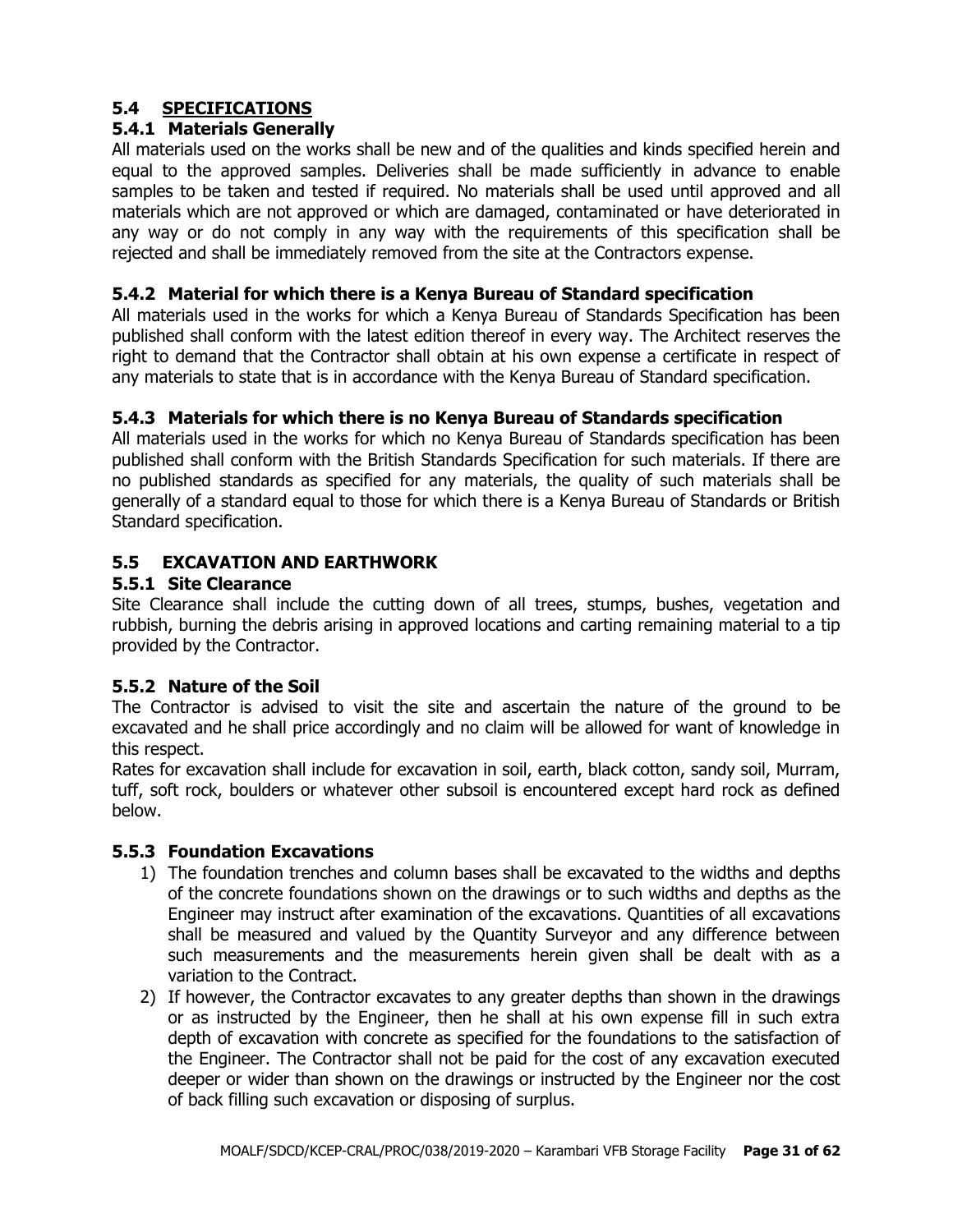## **5.5.4 Surplus Soil Disposal**

Excavated material not required for subsequent refilling shall be removed to areas off site which shall be approved by the Architect.

#### **5.5.5 Top Soil for Spreading**

Where required in the Bills of Quantities, top soil required for subsequent spreading over finished work shall be especially selected and shall be dumped in special heaps as indicated by the Architect. Such top soil shall be reasonably free from vegetation to the satisfaction of the Architect and shall be compacted as little as possible in the heaps.

#### **5.5.6 Filling under Surface Beds in Buildings**

#### **5.5.6.1 Murram filling**

Murram for filling as base course shall be from an approved source and of the highest quality. It shall be laid in layers not less than 150mm thick and not greater than 230mm thick prior to compaction. Water will be applied to O.M.C. and each layer will be thoroughly compacted by a 2 tonne vibrating roller until all movement ceases and 100% MDD is achieved.

#### **5.5.6.2 Hardcore filling**

Hardcore filling shall be crushed rock, broken concrete or other approved hard granular materials broken to pass not greater than a 150mm ring or to be 75% of the finished thickness of the layers being compacted whichever is the less and graded so that it can be easily and thoroughly compacted by rolling. The filling is to be laid in layers each of a consolidated thickness not exceeding 230mm.

#### **5.5.7 Anti**-**termite treatment**

Where described the top surface of filling shall be treated with Gladiator T C Pesticides to be supplied and applied by Rentokil Ltd. P.O. Box 44360, Nairobi or other equal and approved firm strictly in accordance with the satisfaction of the Architect. The Contractor must destroy any termite nests found within the perimeter of the building and within 20 metres from the building externally and take out and destroy queens, impregnate holes and tunnels with approved insecticide and backfill with hard material, well rammed and consolidated. The specialist shall be required to issue a 10-year guarantee to the Employer.

#### **5.5.8 Polythene Sheeting**

Polythene sheeting shall be produced by an approved manufacturer. Joints in sheeting shall be treble folded with a 150mm fold and taped at 300mm intervals with 50mm wide back plastic adhesive tapes. The sheeting shall not be stretched but shall be laid with sufficient wrinkles to permit shrinkage up to 15%. The Contractor shall ensure that the membrane is not pierced buying laying and concreting.

#### **5.5.9 Existing Services**

Before commencing works, the Contractor shall at his own expense ascertain in writing from the relevant Local Authorities and all other Public bodies, companies and persons who may be affected, the position and depths of their respective ducts, cables, mains or pipes and appurtenance. He shall thereupon search for and locate such services. Active existing services shall be adequately protected from damage or relocated as directed by the Architect. Inactive services shall be removed or sealed off in accordance with the direction of the Architect.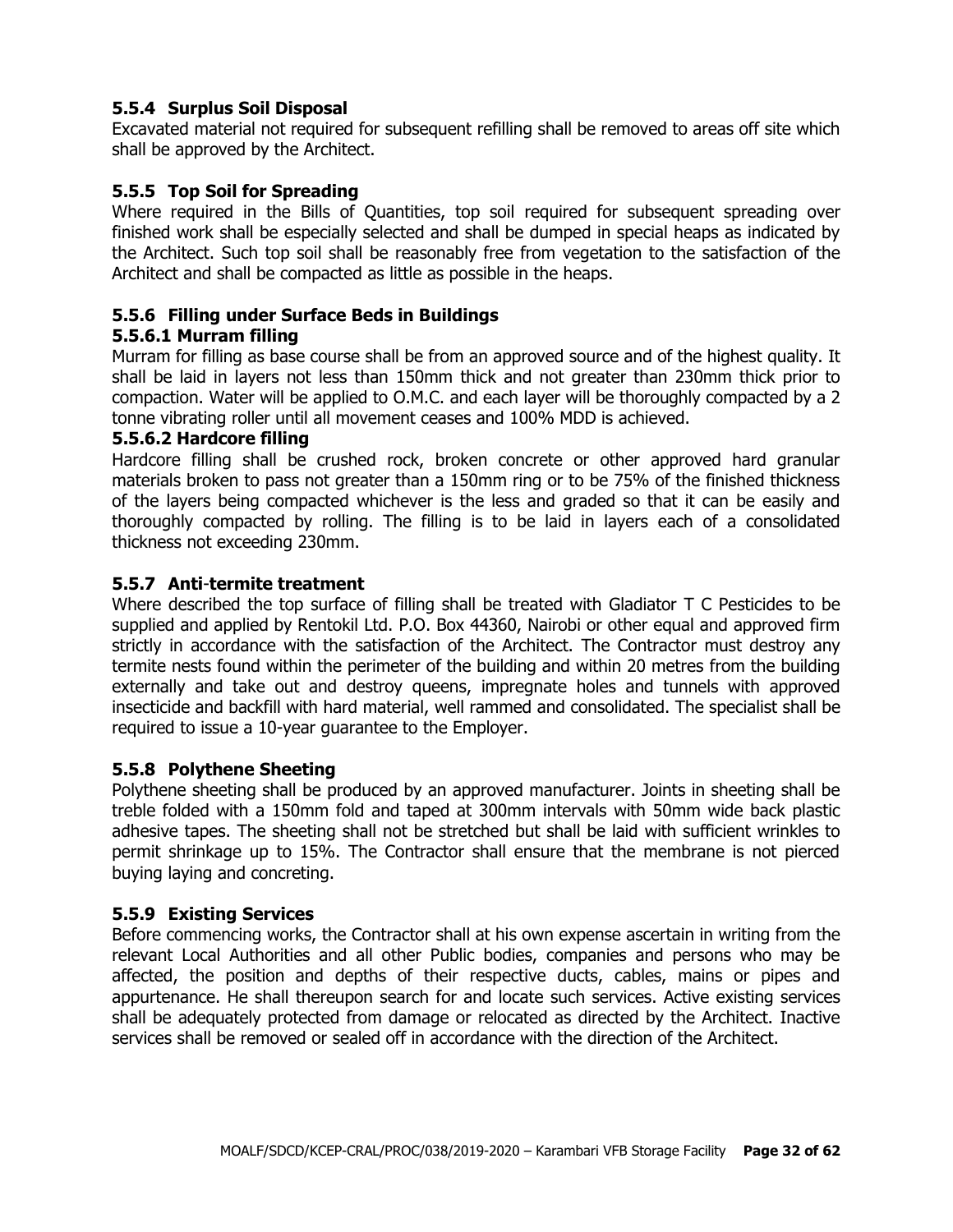#### **5.5.10 Protection**

The Contractor shall protect all graded and filled areas from the actions of the elements. Any settlement or washing away that occur prior to acceptance of the works shall be repaired and grades re-established to the required elevations and **Slopes** 

**5.6 CONCRETE WORK**

## **5.6.1 Codes of Practice**

All workmanship, materials, tests and performances in connection with reinforced concrete shall be in conformity with the latest edition of the British Standard for concrete works 9B.S. B110 parts1 &2, B.S. 8004, B.S. 8007) and any other approved Local and International Standards. Where inconsistency exists between these preambles and these Standards, the Contractor shall notify the Engineer in good time for his Clarification as to which of the two implications on the Contract.

#### **5.6.2 Supervision**

A competent person approved by the Engineer shall be employed by the Contractor whose duty will be to supervise all stages in the preparation and placing of the concrete. All cubes shall be made and site tests carried out under his direct supervision on Consultation with the Engineer.

#### **5.6.3 Cement**

Cement unless otherwise specified shall be ordinary Portland cement of a brand and source approved by the Engineer and shall comply with the requirements of K.S.02 -21. A manufacturer's certificate of test in accordance with K.S.02-21 shall be supplied for each consignment delivered to the Site.

### **5.6.4 Aggregate**

Aggregates shall conform to the requirement K.S.02-95 and all the proposed sources, types and grading test results of all aggregates are to be approved in all respects by the Engineer before work commences.

If in the opinion of the Engineer the aggregate meets with the above requirements but is dirty or adulterated in any manner it shall be screened and/or washed with clean water at the Contractors expense.

#### **5.6.5 Water**

The water used for mixing concrete shall be from an approved source, clean, fresh and free from harmful matter and comply with the requirements of B.S.3148.

## **5.6.6 Quality Control at Works Stage**

Once the concrete mix is accepted from preliminary to works stage, the principal basis of control shall be analysis of the cube test results at 28 days.

## **5.6.7 Cement**

The Quantity of cement shall be measured by weight. Where delivered in bags, each batch of concrete is to contain one or more bags of cement in accordance with the proportions specified. For non-structural concrete, volume batching may be used as indicated below:

| Class of Concrete     |       |  |
|-----------------------|-------|--|
| Nominal mix by volume | 1:3:6 |  |

1:4:8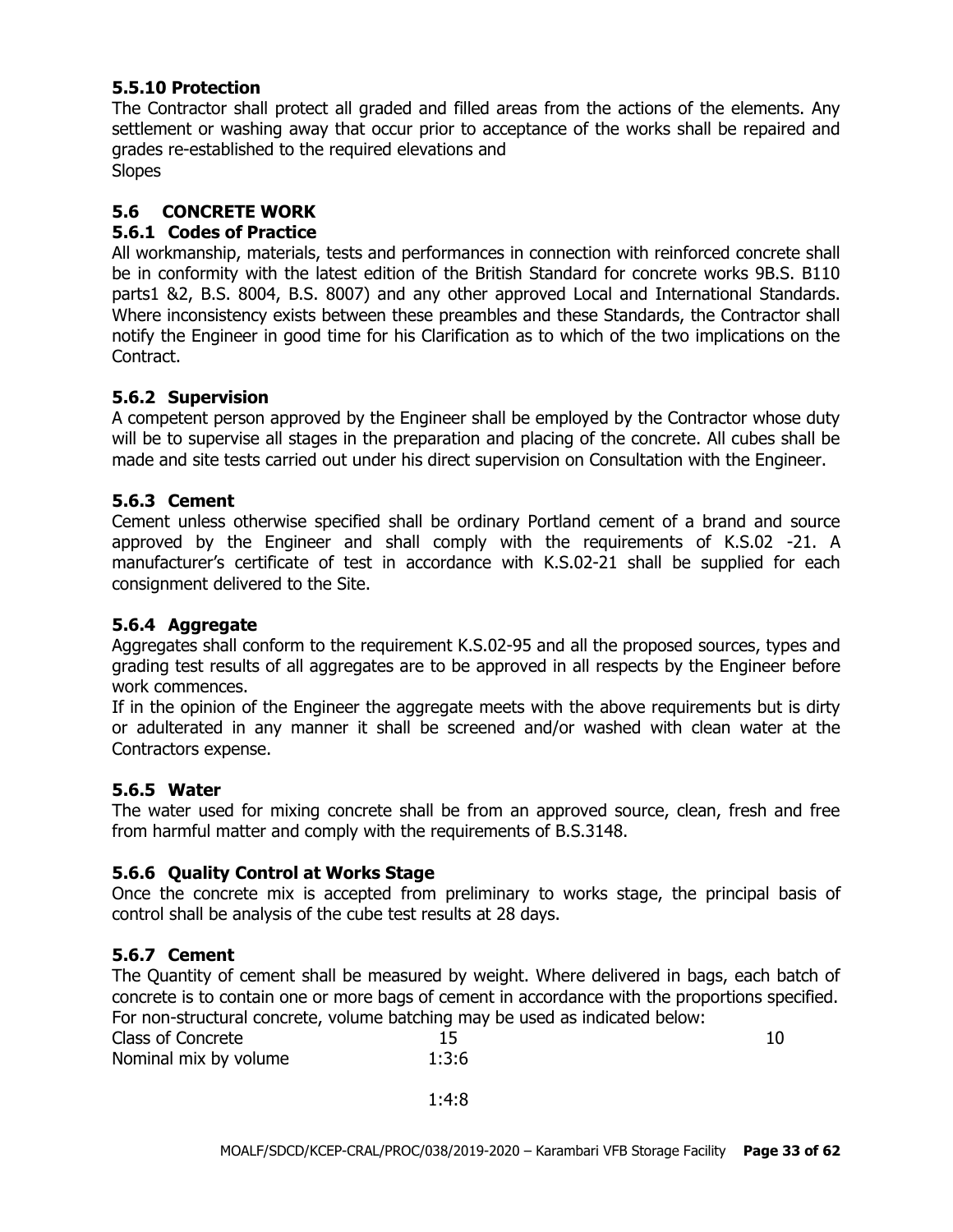| Cubic metres of fine aggregate<br>Per 50 kg. Bag of cement | 0.12 | 0.16 |
|------------------------------------------------------------|------|------|
| Cubic metres of coarse aggregate<br>Per 50kg bag of cement | 0.24 | 0.32 |

Max. size of coarse aggregate 40mm<sup>\*</sup> 40mm<sup>\*</sup> \*or 20mm for blinding concrete where described. Where batching is by volume, approved gauge boxes of such a size as will give the correct proportions shall be used, and full account shall be taken of bulking due to high moisture content.

#### **5.6.8 Construction Joints**

Construction joints shall be permitted only at the positions predetermined on the drawings or as instructed on the site by the Engineer. In general they shall be located at points of minimum shear, viz, vertical at, or near mid spans of slabs, ribs and deems.

#### **5.6.9 Faulty Concrete**

Any concrete which fails to comply with these Preambles, or which shows signs or setting before it is placed small be taken out and removed from the bite, where concrete is round to be defective after it has set the concrete shall be cut out and replaced in accordance with the Engineers instructions. On no account shall any faulty, honeycombed, or otherwise defective concrete be repaired or patched until the Engineer has made an inspection and issued instructions for the repair.

#### **5.6.10Steel reinforcement**

The steel reinforcement shall comply with the latest requirements of the following British **Standards** 

#### **5.6.11Fabric Reinforcement**

Fabric reinforcement shall be electrically cross-welded steel wire mesh reinforcement to B.S. 4483 and of the size and weight specified and made of wire to B.S. 4482.

#### **5.6.12Fixing Steel Reinforcement**

Reinforcement shall be accurately bent to the shapes and dimensions shown on the Drawings and Schedules and in accordance with B.S. 4466 and B.S. 8110. reinforcement must be cut and bent cold and no welded joints will be permitted unless to detailed or directed by the Engineer

#### **5.7 Formwork**

The method and system of formwork which the Contractor proposed to use shall be approved by the Engineer before construction commences. Formwork shall be substantially and rigidly constructed of timber, steel, plastic, precast concrete or other approved material. All timber formwork shall be good, sound, clean, sawn, well-seasoned timber free from warps and loose knots and of scantlings sufficiently strong for their purpose.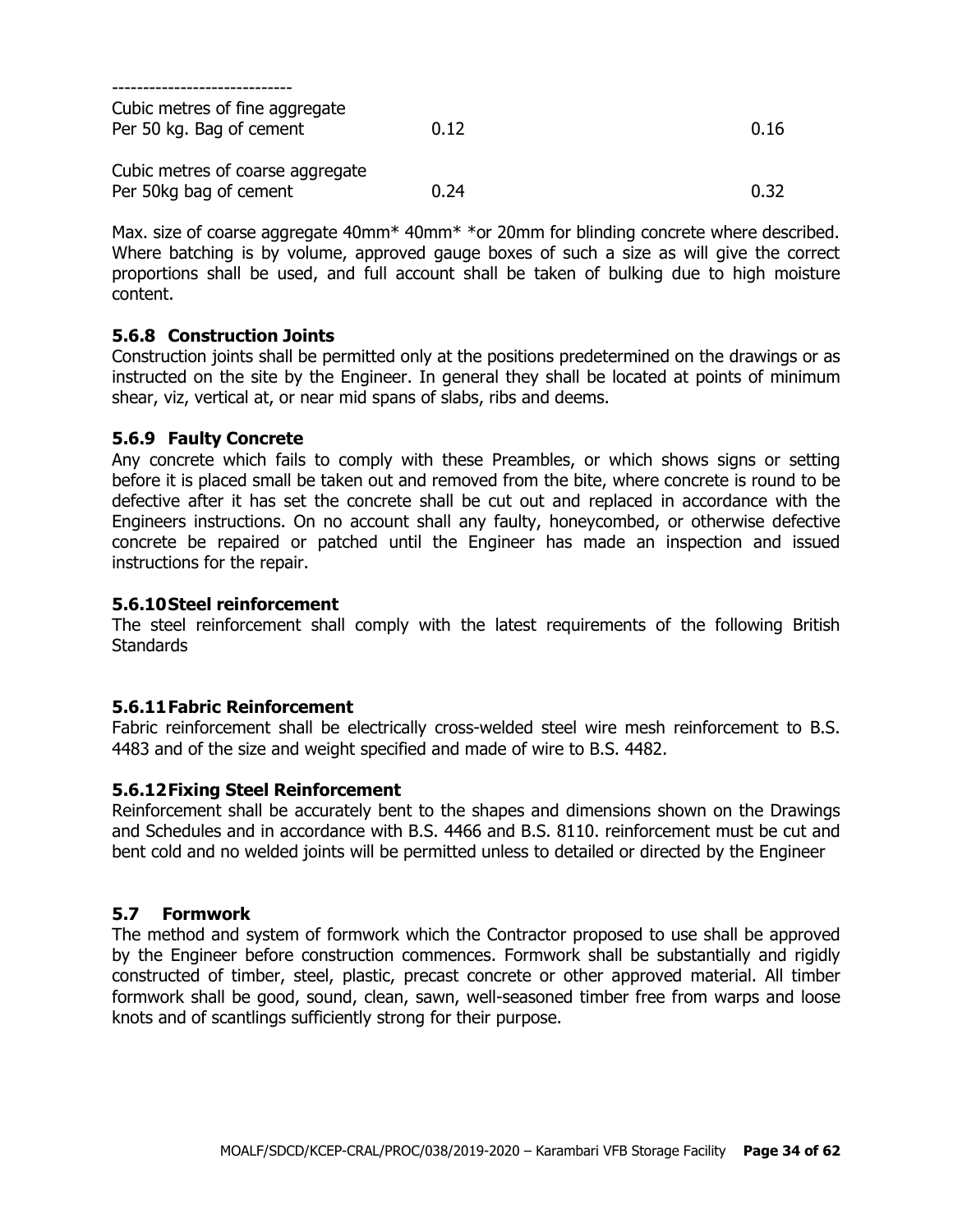#### **5.8 WALLING 5.8.1 MATERIALS**

# **5.8.1.1** Cement

Cement used for making mortar shall be as described in concrete work.

## **5.8.1.2 Lime**

The lime for making mortar shall be obtained from an approved source and shall comply with BS 890 Class A for non-hydraulic lime. The lime to be run to putty in an approved lined pit or container. The water to be first run into the pit or container and the lime to be added until it is completely submerged, stirred vigorously until all lumps are disintegrated and shall be kept constantly covered with water and regularly stirred for at least four weeks. The resulting milk lime then to be run through a fine sieve and run into a pit or other container and kept clean and moist for not less than two weeks before being used in the works.

## **5.8.1.3 Sand**

Sand used for making mortar shall be clean, well graded siliceous sand of good sharp hard quality equal to samples which shall be deposited with and approved by the Architect. It shall be free from lumps of stone, earth, loam, dust, salt, organic matter and other deleterious substances, passed through a fine sieve and washed with clean water if so directed by the Architect.

## **5.8.1.4 Water**

Shall be as described in Concrete work.

## **5.8.1.5 Stone**

All stone shall comply with the requirements of CP 121.202 for masonry and rubble walls respectively except where amended or extended by the following clauses

## **5.8.1.6 Reinforced Walls**

Steel reinforcing bars in walls shall be carefully placed and spacers used to ensure that a minimum of 20mm cover is given to the reinforcement unless otherwise specified. Horizontal reinforcement in mortar joints shall be laid such that the reinforcement is not in contact with the blocks or stone.

## **5.8.1.7 Wall Ties**

Wall ties shall be provided to connect walls to steel or concrete columns and beams to connect two unbounded leaves of wall. Wall ties shall be provided at 450mm centres both vertically and 900mm centres horizontally and shall be staggered when used to connect two leaves of unbounded wall. Wall ties shall be embedded into each material by a minimum of 50mm

## **5.8.1.8 Fair Face**

All concrete and hollow blockwork described as finished with a fair face is to be built to a true and even face with the joints finished as specified hereinafter.

## **5.8.1.9 Pointing**

Pointing of walls shall be prepared for pointing by raking out all loose or friable material to a minimum of 15mm to form a square recess. The joints shall then be wetted and new mortar shall be forced into the joints and finished as directed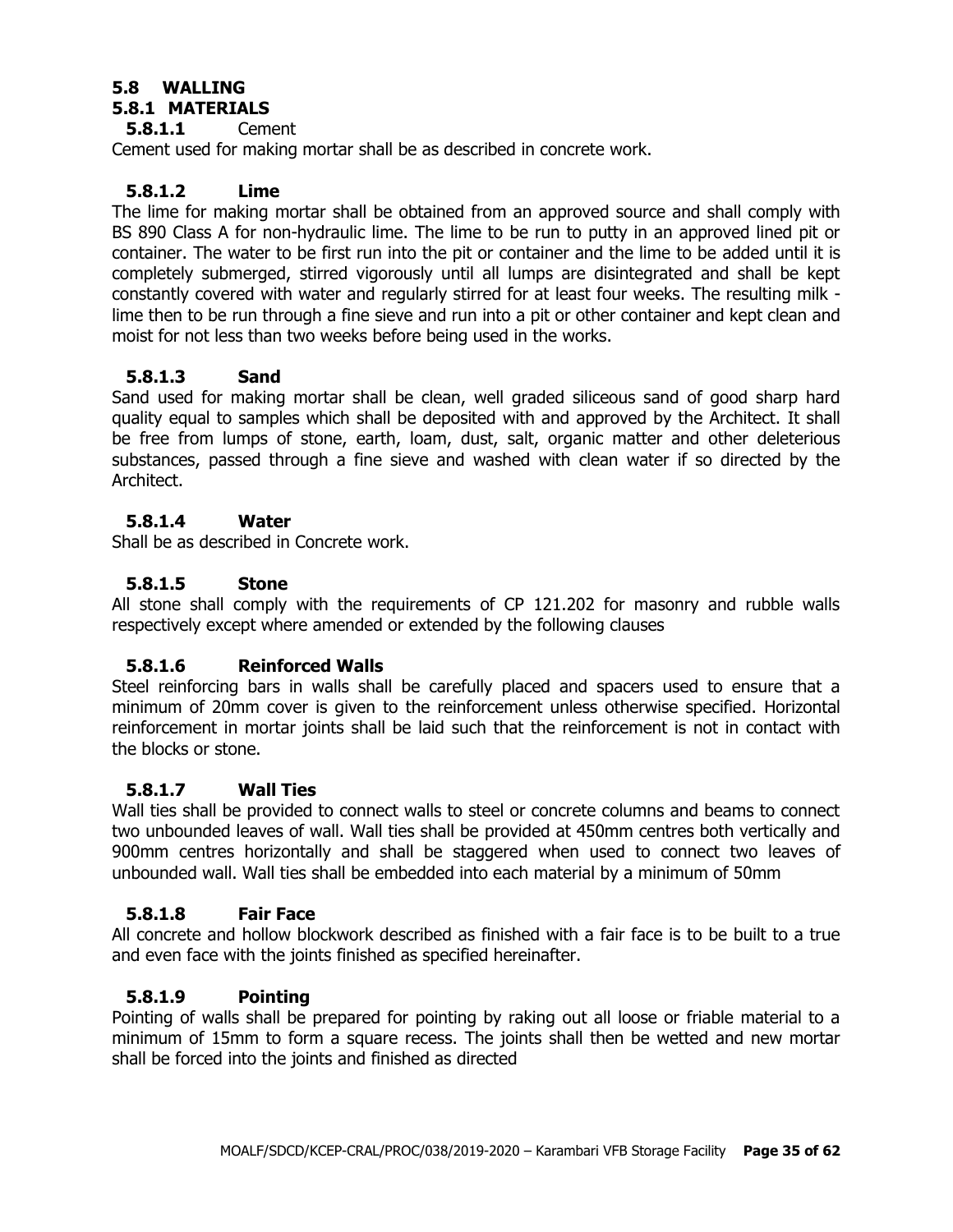# **FLOOR, WALL AND CEILING FINISHINGS**

# **5.8.1.10 PLASTERWORK**

# **5.8.1.10.1 Generally**

Render, both internal and external shall be cement and sand in the proportions 1:4 finished to the thickness specified. Plaster shall consist of an undercoat of 1 part cement to 6 parts sand by volume, and a finishing coat of 1 part cement to 10 parts lime putty. Each coat shall be finished to the thickness specified.

# **5.8.1.10.2 Cement**

Ordinary Portland cement and shall comply with K.S. 02-21. White and coloured cements shall comply with B.S. 12 and be obtained from an approved manufacturer.

# **5.8.1.10.3 Lime**

Lime shall be prepared from hydrated lime complying with B.S. 890, Part 2.

# **5.8.1.10.4 Sands**

Sands for cement and lime mixes shall comply with B.S. 1199, Table 1.

# **5.8.1.10.5 Water**

Water shall be clean and kept free from all impurities.

# **5.8.1.10.6 Mixing of materials**

All materials shall be thoroughly mixed in the proportions described. No mixes of plasters, other than described shall be used.

## **5.8.1.10.7 Period between coats**

Cement -lime undercoats shall be allowed to dry out thoroughly before a further coat is applied.

## **5.8.1.10.8 Surfaces of beds and backings**

Screeded beds for insitu finishing of floor finishing bedded in mortar, shall be left rough from the screeding board. Floated beds for inflexible floor finishing bedded in mastic, shall be left with a plain untextured surface.

Trowelled beds for flexible finishings shall be finished smooth and free from score marks, grooves or depressions. Screeded backings for insitu wall finishing or wall finishings bedded in mortar shall be scratched for key. Floated backings for inflexible wall finishing fixed with adhesive shall be left with a plain surface.

Trowelled backings for flexible wall finishing shall be finished smooth and free from score marks or depressions.

Beds and Backings for finishing by specialists shall be to the approval of the specialist.

## **5.8.1.10.9 Preparation of surfaces**

All surfaces to receive the finishing in this section shall be thoroughly cleaned. Screeds to receive finishing bedded in mortar shall be well wetted before laying is commenced.

# **5.8.2 PAINTING AND DECORATING**

## **5.8.2.1 MATERIALS**

## **5.8.2.2 Colour range**

Painting and decorative schemes shall be carried out in colours selected by the Architect from the approved range of colours.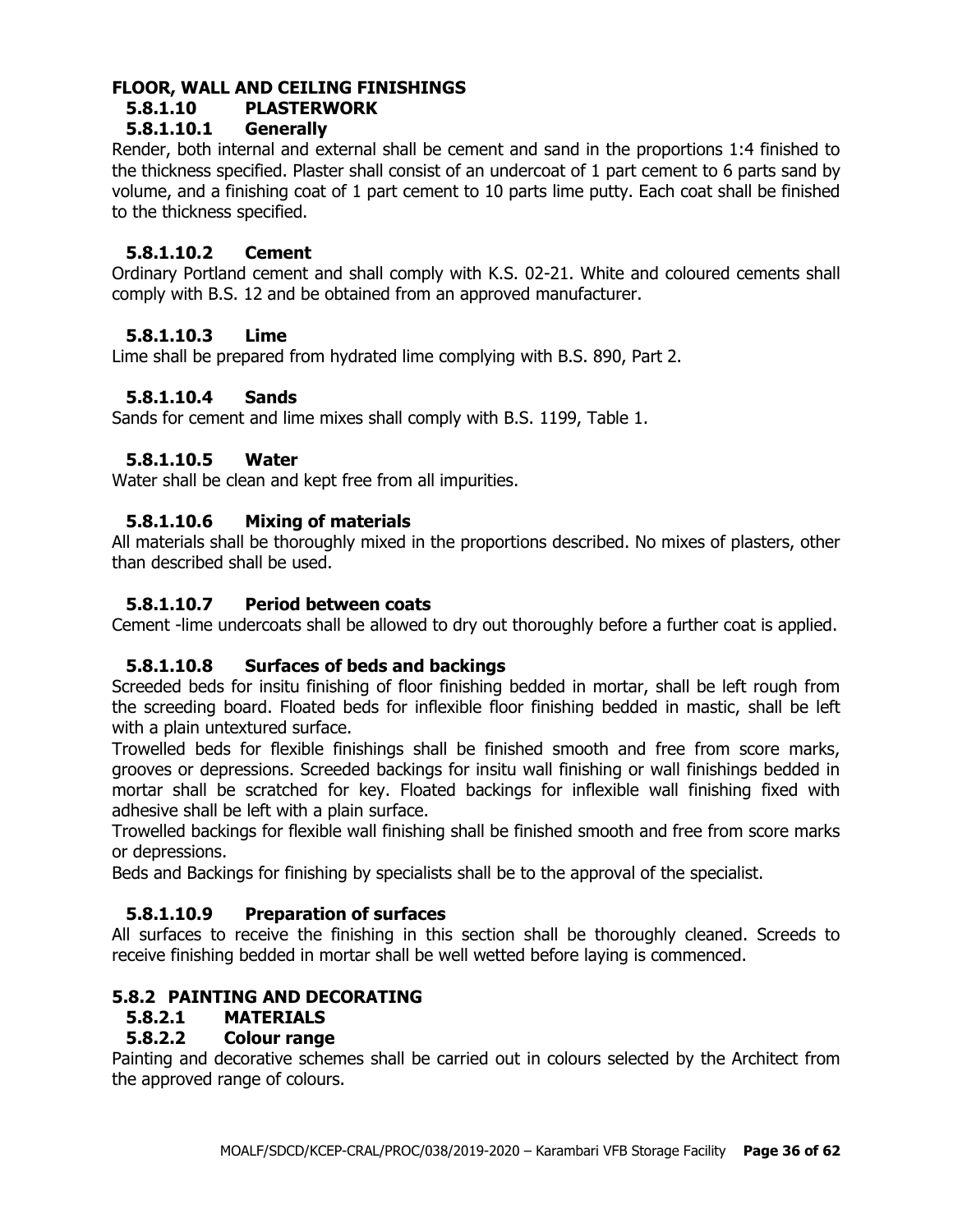## **5.8.2.3 Approval of brands**

The Contractor shall seek, in writing, approval from the Architect for all brands of paint he wishes to use.

### **5.8.2.4 Quality of Products**

Where a type of paint is produced by the Manufacturer in more than one quality, only paints and materials of the first or best quality shall be used in the works. The container label shall indicate clearly the quality of the paint being used.

Where it is not evident that the first or best quality of paint is being used, the Architect will order the removal of such materials from the site and rectification of any work executed with those materials, all at the Contractors expense.

#### **5.8.2.5 Same makers materials used for coating**

While materials for the work may be obtained from several makers, undercoats and finishing coats for a particular surface must be obtained from the same maker, (i.e. one markers undercoat).

#### **5.8.2.6 Remedying defects due to defective materials**

All materials, which in the opinion of the Architect are unsatisfactory, shall be immediately removed from the site and any work executed with such defective materials shall be made good by the Contractor, at his expense, to the satisfaction of the Architect.

#### **5.8.2.7 Emulsion paint**

Emulsion paint (interior and/or exterior), shall have a P.V.A. base and shall be of an approved brand. The first coat shall be thinned in accordance with the manufactures instructions. Where described as applied externally, the paint shall incorporate an approved fungicide to prevent fungus growth.

#### **5.8.2.8 Black bituminous paint**

Black bituminous paint shall comply with B.S. 3416, Type 1 for general use, and Type ii for drinking water tanks.

#### **5.8.2.9 Plaster, rendering, concrete block work and brickwork**

All plaster or mortar splashes, etc. shall be removed from plaster rendering, concrete, block work and brickwork by careful scraping; all holes, cracks, etc., shall be stopped and the whole of the surfaces shall be brushed down to remove dust and loose materials. In addition, all traces of mould oil shall be removed from concrete surfaces by scrubbing with water and detergent and rinsing with clean water to remove all detergent.

#### **5.8.2.10 Standard of workmanship**

Prior to the commencement of internal or external decoration, areas not exceeding 50 square metres in total area, and designated by the Architect, shall be completely decorated, and after approval shall be used as a standard for the whole of the works. Any additional cost involved in carrying out such decoration in advance of the general work shall be deemed be included in the Contract Sum. Such decorated surfaces shall be made good and touched up as necessary prior to the handing over of the works.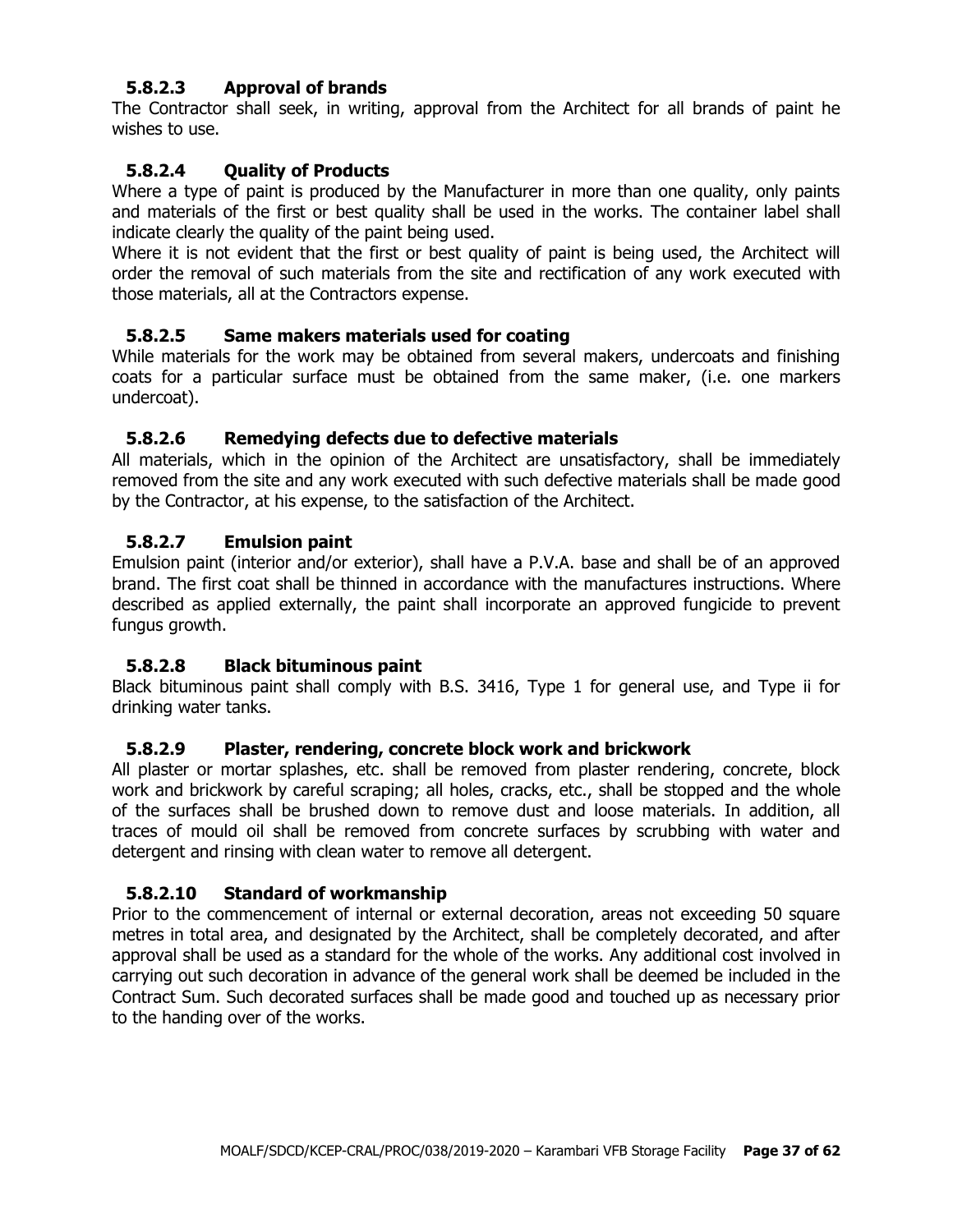#### **5.8.2.11 Manufacturer's instructions**

All materials shall be used strictly in accordance with instructions issued by the manufacturers concerned. The addition of thinners, driers or other materials will only be permitted when specially required by the maker and the procedure approved by the Architect.

#### **5.8.2.12 Brush work**

Unless otherwise described, all coatings shall be applied by Brush. Written permission must be obtained from the Architect for the application of coatings by spray or roller where not so described, and if permission is granted, such application shall not result in extra cost to the Employer.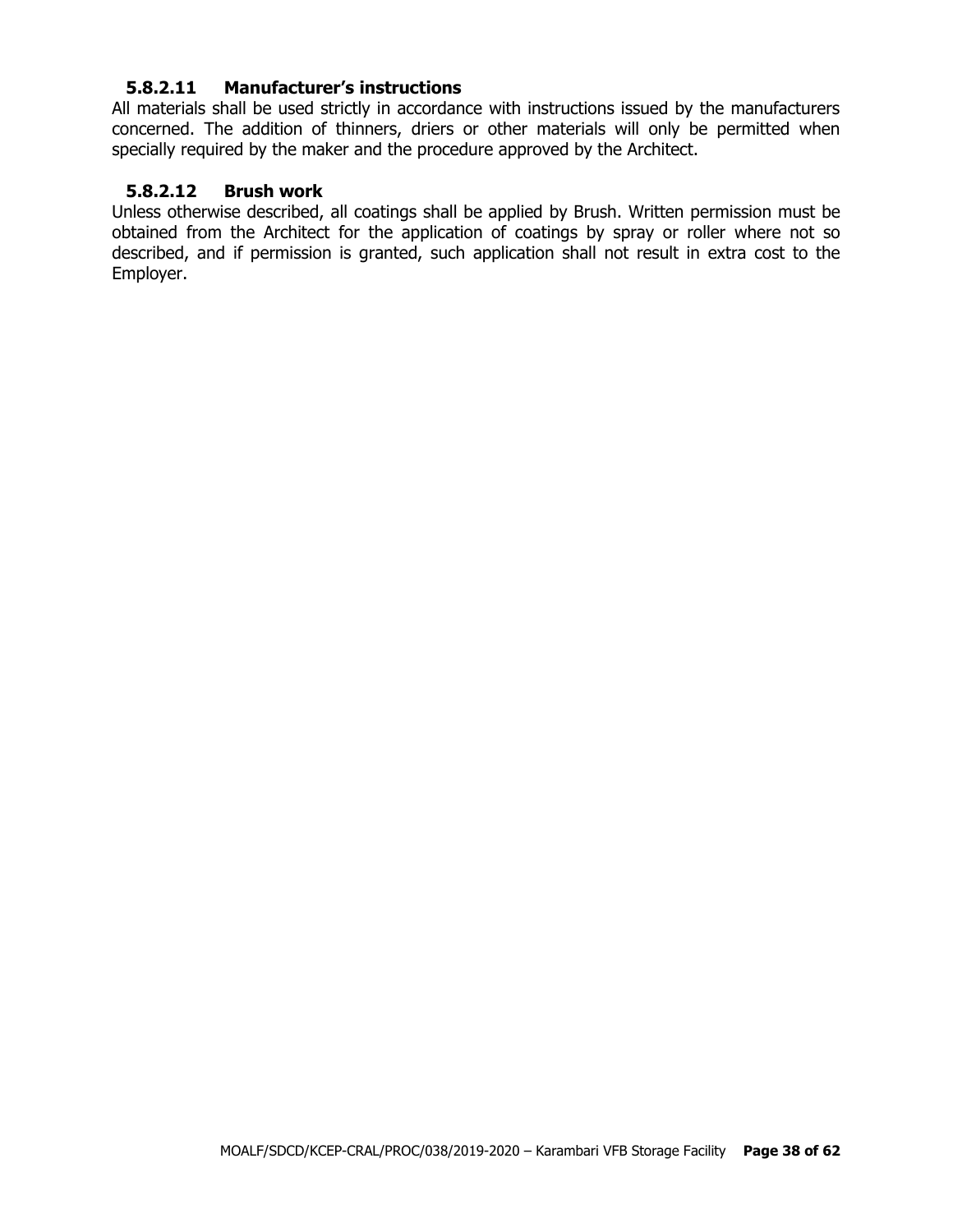## **5.9 BILL OF QUANTITIES**

The Bills of Quantities forms part of the Contract Documents and are to be read in conjunction with the Instructions to Bidders, Conditions of Contract Parts I and II, Specifications and Drawings.

The prices and rates inserted in the Bills of Quantities will be used for valuing the work executed, and the Engineer will only measure the whole of the works executed in accordance with this Contract.

| <b>ESTIMATE FOR KARAMBARI VILLAGE FOOD BANK REFURBISHMENT</b>                                                                      |              |                           |             |             |
|------------------------------------------------------------------------------------------------------------------------------------|--------------|---------------------------|-------------|-------------|
| <b>DESCRIPTION</b>                                                                                                                 | <b>QTY</b>   | <b>UNIT</b>               | <b>RATE</b> | <b>KSHS</b> |
| <b>FOUNDATION RENOVATION</b>                                                                                                       |              |                           |             |             |
| Provide and lay 200 mm rough dressed<br>natural stone in foundation walling in cement<br>: sand mortar $(1:4)$                     | 72           | <b>SM</b>                 |             |             |
| Provide, place and compact 300mm thick<br>hardcore in layers n.e 150mm                                                             | 12           | <b>CM</b>                 |             |             |
| Provide, place and compact quarry waste<br>into the surface of hardcore.                                                           | 36           | <b>SM</b>                 |             |             |
| Provide and place BRC mesh A142 as<br>instructed on site                                                                           | 36           | <b>SM</b>                 |             |             |
| Provide and place 150mm thick concrete<br>class 25/20 in floor slab                                                                | 7.2          | <b>CM</b>                 |             |             |
| Provide and place 15 mm thick cement and<br>sand (1:4) screed to Verandah slab<br>including red oxide.                             | 36           | <b>SM</b>                 |             |             |
| Total carried to Summary                                                                                                           |              |                           |             |             |
| <b>SUPERSTRUCTURE WALLING</b><br><b>RENOVATIONS</b>                                                                                |              |                           |             |             |
| Prepare and apply three coats plastic<br>emulsion paint to internal wall and beam<br>surfaces                                      | 360          | <b>SM</b>                 |             |             |
| Allow for a provisional sum of Kshs one<br>hundred and fifty thousand for installation of<br>ventilation and aeration of the store | 1            | <b>LUMP</b><br><b>SUM</b> | 150,000     | 150,000     |
| Provisional sum of Kshs One hundred<br>thousand only for electrical installation                                                   | $\mathbf{1}$ | <b>LUMP</b><br><b>SUM</b> |             |             |
| <b>Total carried to Summary</b>                                                                                                    |              |                           |             |             |
|                                                                                                                                    |              |                           |             |             |
| <b>Total for building works</b>                                                                                                    |              |                           |             |             |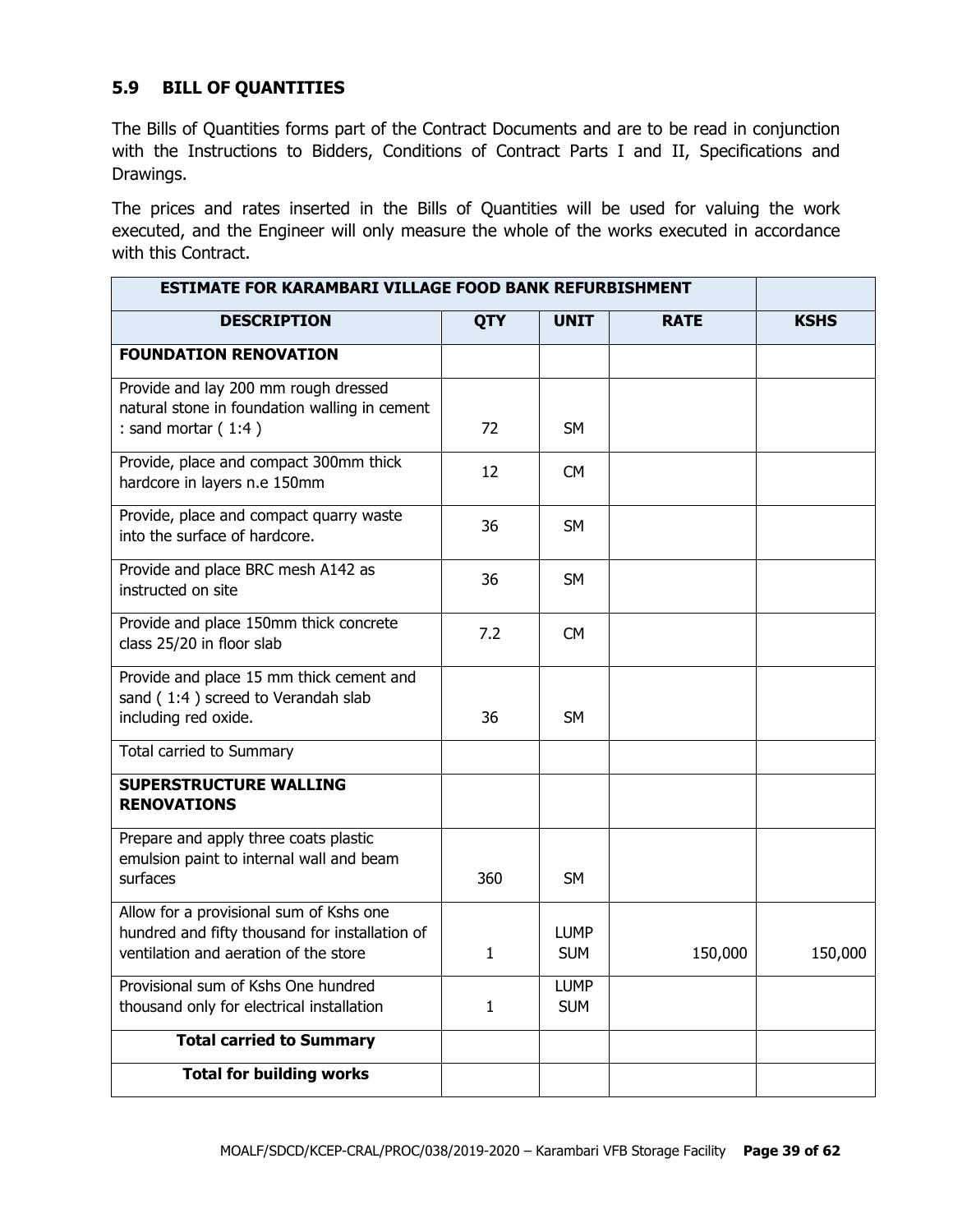| <b>ACCESS ROAD IMPROVEMENT WORKS</b>                                                                                                                         |         |                    |         |         |
|--------------------------------------------------------------------------------------------------------------------------------------------------------------|---------|--------------------|---------|---------|
| Heavy Bush Clearing                                                                                                                                          | 2000    | <b>SM</b>          |         |         |
| Cut to spoil in Hard                                                                                                                                         | 180     | <b>CM</b>          |         |         |
| Culvert Installation 900 mm with surround                                                                                                                    | 10      | <b>LM</b>          |         |         |
| Provide and place class 15/20 concrete to<br>beds                                                                                                            | 2.25    | <b>CM</b>          |         |         |
| Provide and place class 25/20 concrete to<br>headwalls, wing walls, aprons, sorrounds to<br>walls, inlets and outlets to pipe culverts<br>including formwork | 8.24    | <b>CM</b>          |         |         |
| Heavy grading without watering or<br>compaction                                                                                                              | 2000    |                    |         |         |
| Gravelling and backfilling                                                                                                                                   | 180     | <b>CM</b>          |         |         |
| Provisional sum of One Hundred and Fifty<br>Thousand for Engineer's site supervision and<br>approvals of works by Public works officer                       | 1       | Lump<br><b>Sum</b> | 150,000 | 150,000 |
| Allow for contractor's overheads and profits                                                                                                                 | 150,000 | $\frac{0}{0}$      |         |         |
| <b>TOTAL FOR ROAD WORKS</b>                                                                                                                                  |         |                    |         |         |
| <b>SUB TOTAL 1</b>                                                                                                                                           |         |                    |         |         |
| <b>Add 16% VAT</b>                                                                                                                                           |         |                    |         |         |
| <b>TOTAL</b>                                                                                                                                                 |         |                    |         |         |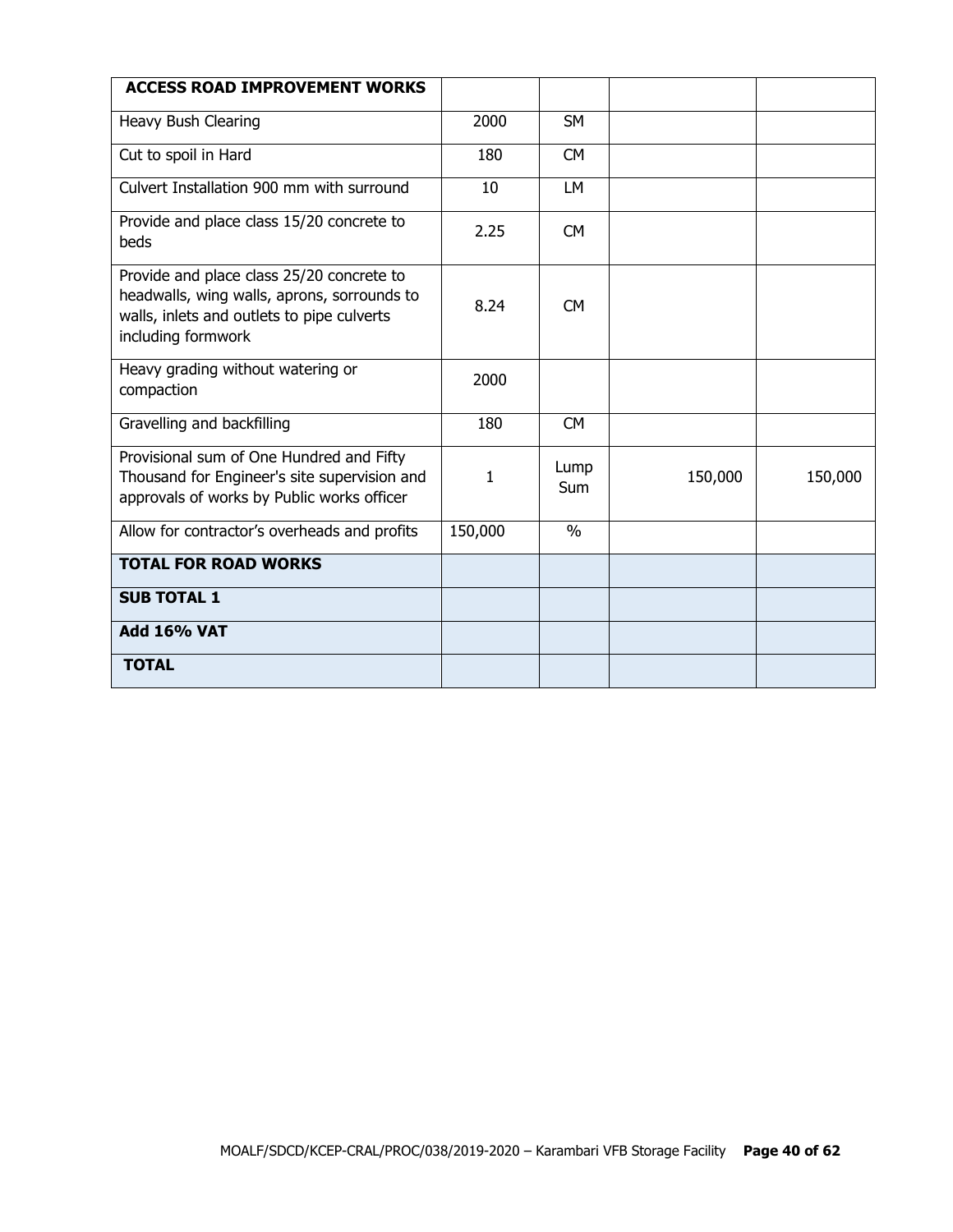#### **STANDARD FORMS List of Standard Forms**

- 1) Form of Tender
- 2) Form of Agreement
- 3) Mandatory Business Questionnaire Form
- 4) Tender Securing Declaration Form
- 5) Tender Security Form
- 6) Performance Security form
- 7) Declaration Form
- 8) Letter of Notification of Award
- 9) Qualification Information
- 10) Tender Questionnaire
- 11) Certificate of site visit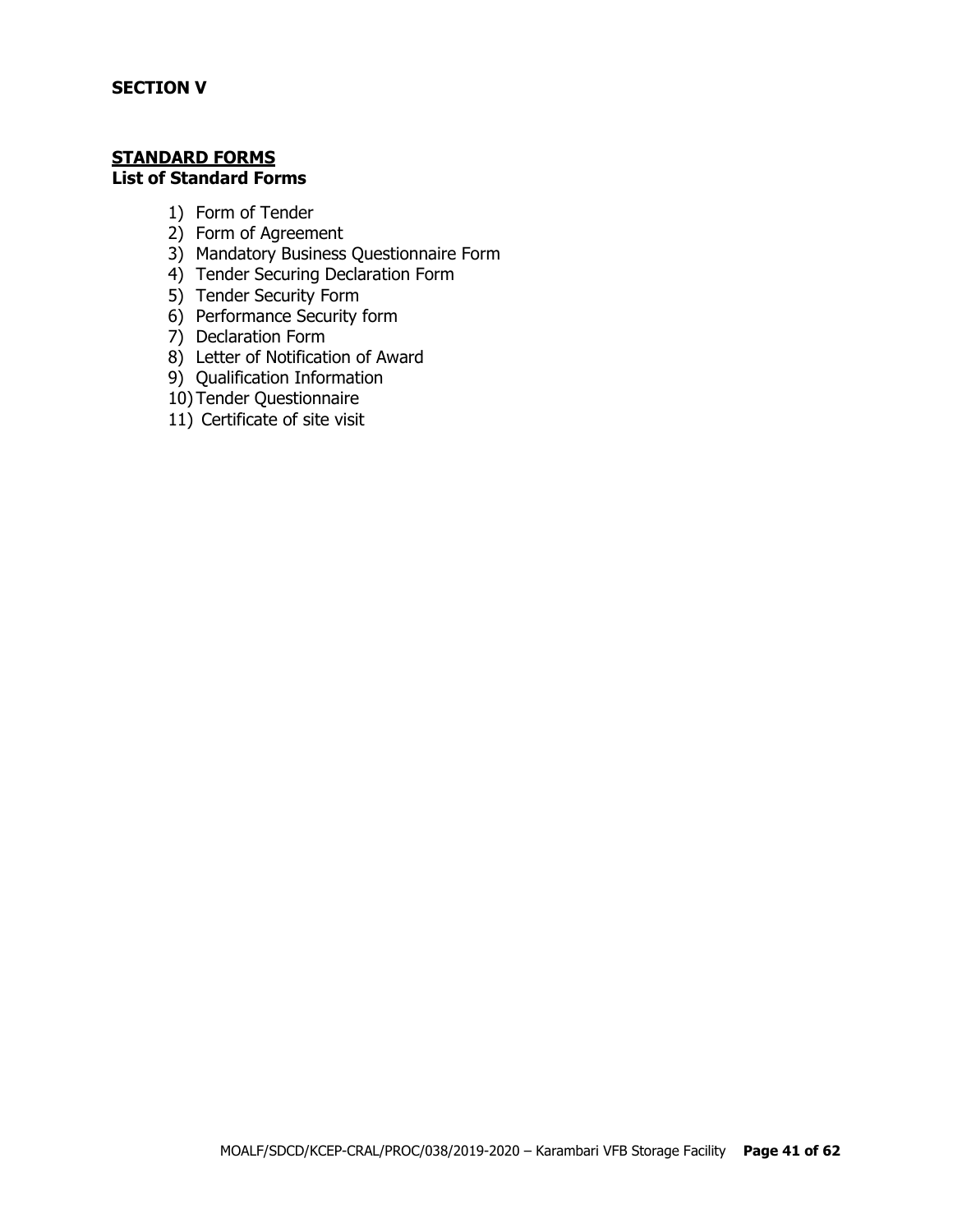## **1. Form of Tender**

To: Kenya Cereal Enhancement Programme-Climate Resilient Livelihood Window of P.O. Box 30028-00100 Nairobi

# **Tender Name: TENDER FOR REFURBISHMENT AND COMPLETION OF KARAMBARI VILLAGE FOOD BANK STORAGE FACILITY:**

## **Tender Reference: MOALF/SDCD/KCEP CRAL/PROC/038/2019-2020**

Dear Sir,

1. In accordance with the Conditions of Contract, Specifications, Drawings and Bills of Quantities for the execution of the above-named Works, we, the undersigned offer to construct, install and complete such Works and remedy any defects therein for the sum of Kshs. \_\_\_\_\_\_\_\_\_\_\_\_\_\_\_\_\_\_\_\_\_\_\_\_\_\_\_\_\_ [Amount in figures] Kenya Shillings\_\_\_\_\_\_\_\_\_\_\_\_\_\_\_\_\_\_\_\_\_\_\_\_\_\_\_\_\_\_\_\_\_\_\_\_\_\_\_\_\_\_\_\_\_\_\_\_\_\_\_\_\_\_\_\_\_\_\_\_\_\_\_

 $A$ mount in words]

- 2. We undertake, if our tender is accepted, to commence the Works as soon as is reasonably possible after the receipt of the Employer's Representative's notice to commence, and to complete the whole of the Works comprised in the Contract within the time stated in the Appendix to Conditions of Contract.
- 3. We agree to abide by this Tender for a period of [number] **120** days from the date fixed for tender opening of the Instructions to tenderers, and it shall remain binding upon us and may be accepted at any time before the expiration of that period.
- 4. The Tender sum as submitted and read out during the tender opening shall be absolute and final and shall not be subject of correction, adjustment or amendment in any way by any person or entity.
- 5. Unless and until a formal Agreement is prepared and executed this tender together with your written acceptance thereof and signing of the contract by the accounting officer or an officer authorized in writing by the accounting officer shall constitute a binding Contract between us.
- 6. We understand that you are not bound to accept the lowest or any tender you may receive. Dated this \_\_\_\_\_\_\_\_\_\_\_\_\_\_\_\_\_\_\_\_ day of \_\_\_\_\_\_\_20\_\_\_\_\_\_\_\_\_\_\_\_\_\_\_\_

Signature \_\_\_\_\_\_\_\_\_\_\_\_\_\_\_\_\_\_in the capacity of\_\_\_\_\_\_\_\_\_\_\_\_\_\_\_\_\_\_\_

duly authorized to sign tenders for and on behalf of

[Name of Tenderer] of

\_\_\_\_\_\_\_\_\_\_\_\_\_\_\_\_\_\_\_\_\_\_\_\_\_\_\_\_\_\_\_[Address of Tenderer]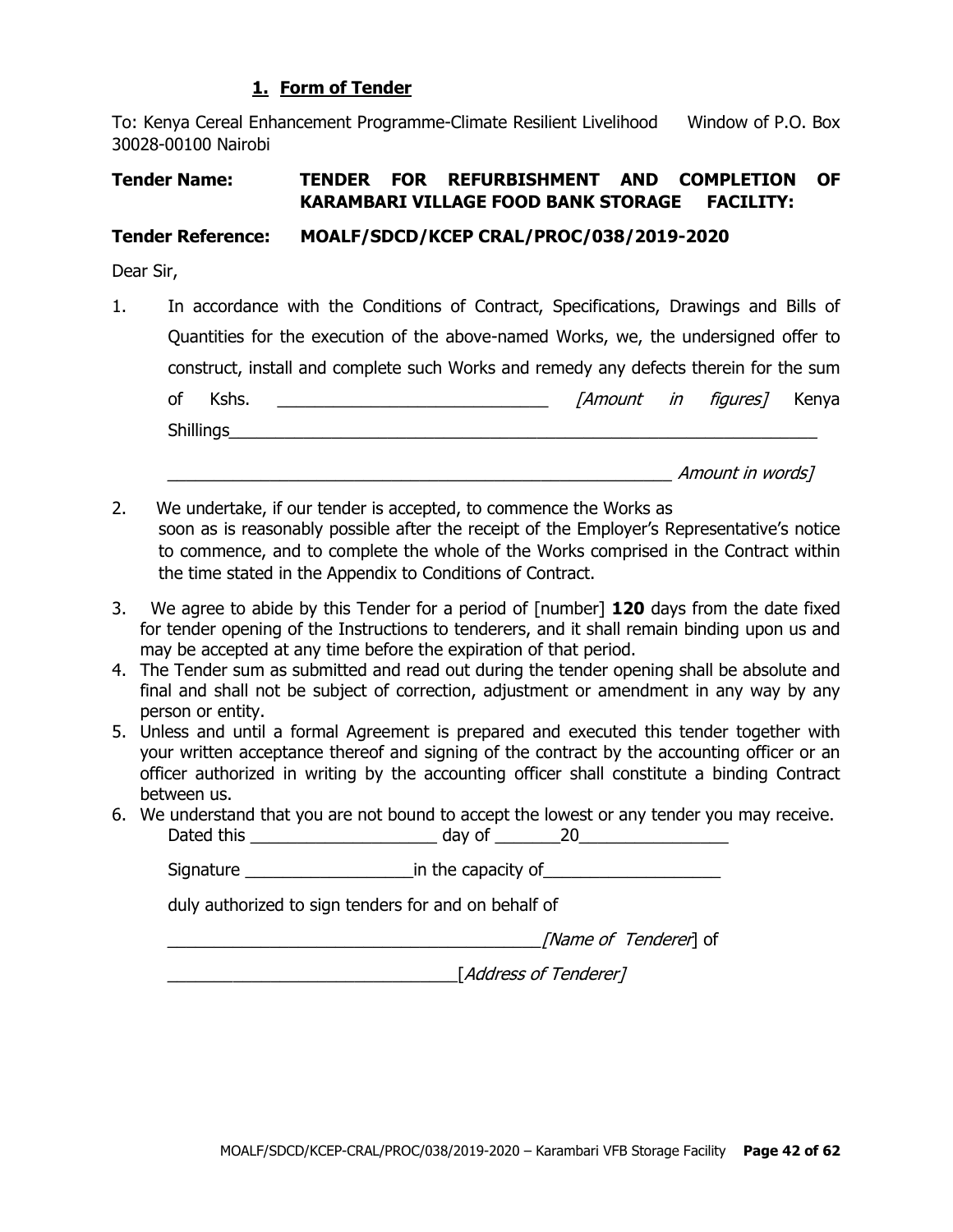# **2. FORM OF AGREEMENT**

THIS AGREEMENT, made the \_\_\_\_\_\_\_\_\_\_\_\_\_\_\_\_\_\_\_ day of \_\_\_\_\_\_\_\_\_\_ 20 \_\_\_\_\_\_\_ between State Department for Crops Development on behalf of Kenya Cereal Enhancement Programme-Climate Resilient Livelihood Window of P.O. Box 30028-00100 Nairobi whose registered office is situated at Kilimo House along Cathedral Road, (hereinafter referred to as "the Client") whose expression shall where the context so admits include its successors, administrators or permitted assignees on the one part

AND \_\_\_\_\_\_\_\_\_\_\_\_\_\_\_\_\_\_\_\_ of \_\_\_\_\_\_\_\_\_\_\_\_\_\_\_\_\_\_\_\_\_\_\_\_\_\_\_\_\_\_\_\_\_\_\_\_\_ (hereinafter called "the contractor") whose Certificate of Registration is \_\_\_\_\_\_\_\_\_\_\_\_\_\_\_\_\_\_\_\_ whose registered office is situated at \_\_\_\_\_\_\_\_\_\_\_\_\_\_\_\_\_\_\_\_\_\_\_\_\_\_\_\_\_\_\_\_\_\_\_\_\_\_\_\_ of the other part whose expression shall where the context so admits include its successors, administrators or permitted assignees on the other part.

WHEREAS Kenya Cereals Enhancement Programme-Climate Resilient Agricultural Livelihoods (KCEP-CRAL) is desirous that the Contractor executes

 $\_$  , and the set of the set of the set of the set of the set of the set of the set of the set of the set of the set of the set of the set of the set of the set of the set of the set of the set of the set of the set of th

(name and identification number of Contract ) (hereinafter called "the Works") located at\_\_\_\_\_\_\_\_\_\_\_\_\_\_\_\_\_\_\_\_\_\_\_\_\_\_\_\_\_\_[Place/location of the Works]and Kenya Cereals Enhancement Programme-Climate Resilient Agricultural Livelihoods (KCEP-CRAL) has accepted the tender submitted by the Contractor for the execution and completion of such Works and the remedying of any defects therein for the Contract Price of Kshs\_\_\_\_\_\_\_\_\_\_\_\_\_\_\_\_\_\_\_\_\_\_\_\_\_\_\_[Amount in figures],Kenya  $\begin{aligned} \textcolor{red}{\underbrace{\hspace{1.5mm}}_{\text{1}}\text{1}} \textcolor{blue}{\underbrace{\hspace{1.5mm}}_{\text{2}}\text{2}} \textcolor{blue}{\underbrace{\hspace{1.5mm}}_{\text{2}}\text{2}} \textcolor{blue}{\underbrace{\hspace{1.5mm}}_{\text{3}}\text{2}} \textcolor{blue}{\underbrace{\hspace{1.5mm}}_{\text{4}}\text{2}} \textcolor{blue}{\underbrace{\hspace{1.5mm}}_{\text{5}}\text{2}} \textcolor{blue}{\underbrace{\hspace{1.5mm}}_{\text{5}}\text{2}} \textcolor{blue}{\underbrace{\hspace$ 

NOW THIS AGREEMENT WITNESSETH as follows:

- 1. In this Agreement, words and expressions shall have the same meanings as are respectively assigned to them in the Conditions of Contract hereinafter referred to.
- 2. The following documents shall be deemed to form and shall be read and construed as part of this Agreement i.e.
	- (i) Appendix to Conditions of Contract
	- (ii) Conditions of Contract Part I and II
	- (iii) Specifications
	- (iv) Drawings
	- (v) Priced Bill of Quantities
	- (vi) Form of Tender
	- (vii) Letter of Award
	- (viii) Letter of Acceptance
	- (ix) The Tenderers bid document
- **3.** In consideration of the payments to be made by Kenya Cereals Enhancement Programme-Climate Resilient Agricultural Livelihoods to the Contractor as hereinafter mentioned, the Contractor hereby covenants with Kenya Cereals Enhancement Programme-Climate Resilient Agricultural Livelihood to execute and complete the Works and remedy any defects therein in conformity in all respects with the provisions of the Contract.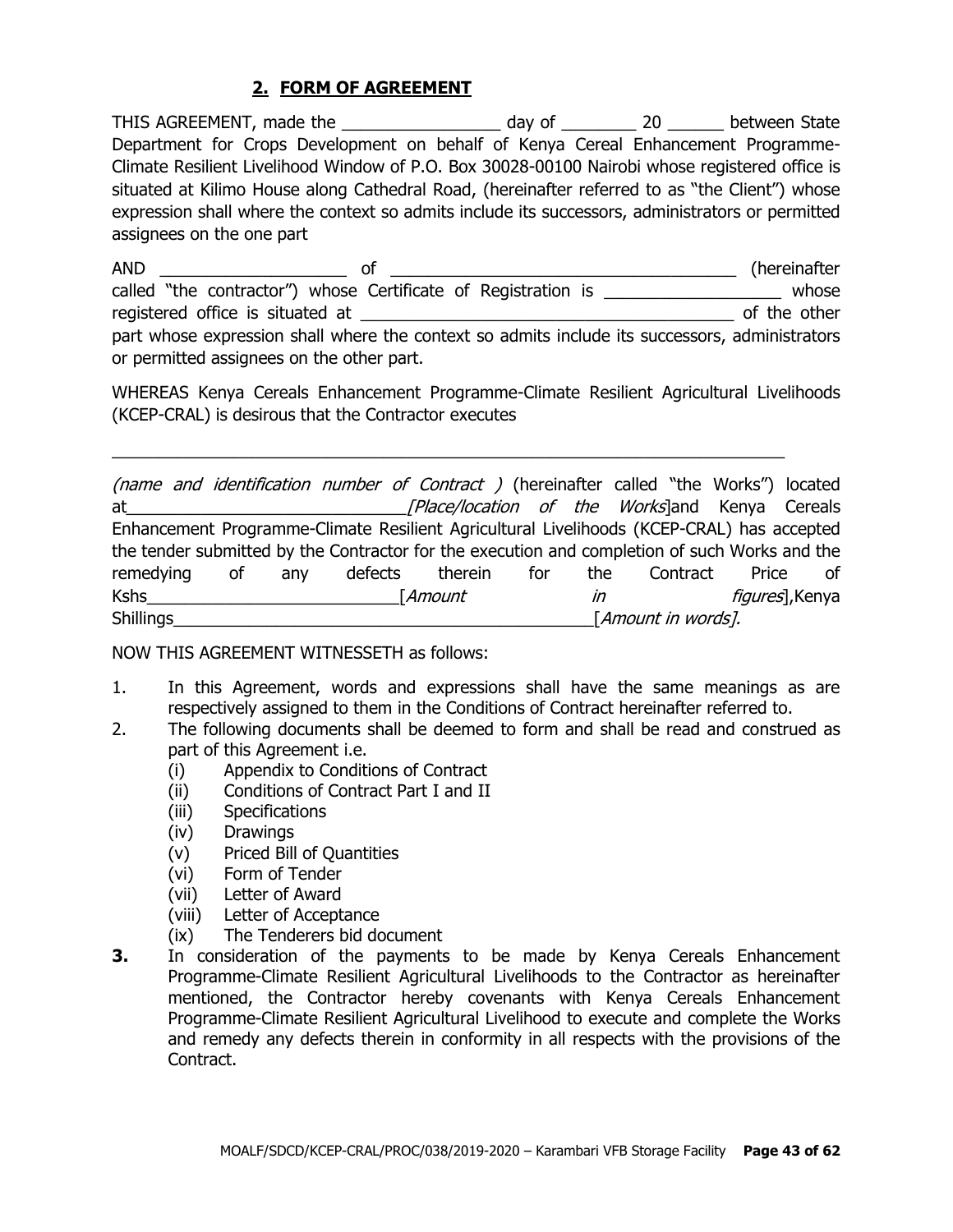4. Kenya Cereals Enhancement Programme-Climate Resilient Agricultural Livelihoods hereby covenants to pay the Contractor in consideration of the execution and completion of the Works and the remedying of defects therein, the Contract Price or such other sum as may become payable under the provisions of the Contract at the times and in the manner prescribed by the Contract.

IN WITNESS whereof the parties thereto have caused this Agreement to be executed the day and year first before written.

| <b>WITNESSED BY:</b>                                              |       |  |
|-------------------------------------------------------------------|-------|--|
| <b>NAME:</b>                                                      | Date: |  |
| For and on behalf of the Contractor:                              |       |  |
| Name:                                                             | Date: |  |
| <b>WITNESSED BY:</b>                                              |       |  |
| <u> 1980 - Johann Stoff, amerikansk politik (* 1901)</u><br>Name: | Date: |  |
| <b>Designation:</b>                                               |       |  |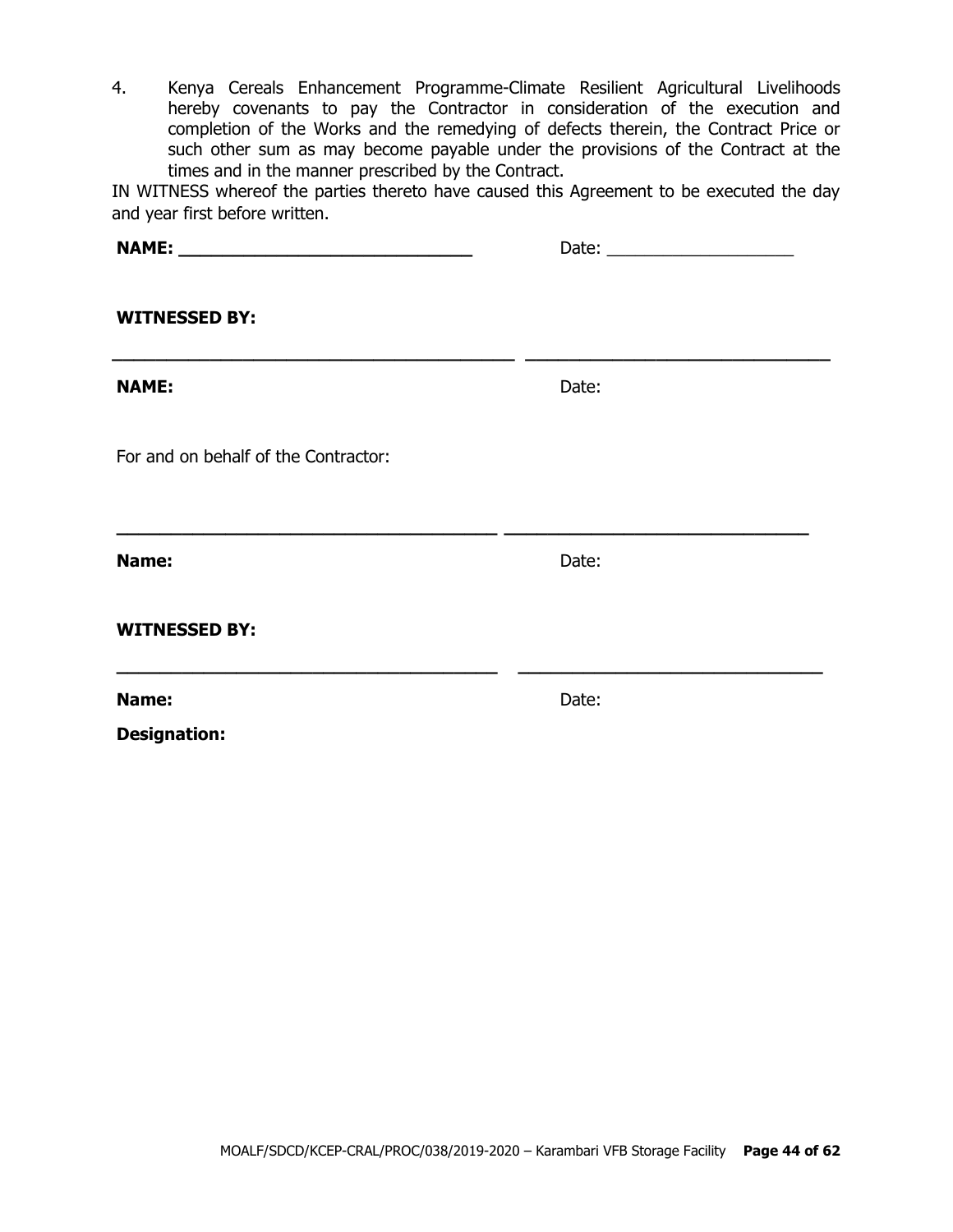## **3. MANDATORY CONFIDENTIAL BUSINESS QUESTIONNAIRE**

#### **Name of Applicant(s)..........................................................................................**

You are requested to give the particulars indicated in Part 1 and either Part 2 (a), 2(b) or 2(c) whichever applied to your type

**You are advised that it is a serious offence to give false information on this form will lead to automatic disqualification/termination of your business proposal at your cost.**

| <b>Part 1 - General</b>                                          |
|------------------------------------------------------------------|
|                                                                  |
| <b>Business Name</b>                                             |
|                                                                  |
|                                                                  |
| <b>Location of Business Premises</b>                             |
|                                                                  |
|                                                                  |
| Plot No  Street/Road Postal address Tel No.                      |
|                                                                  |
| Fax                                                              |
|                                                                  |
| Nature of Business (Attach Company Profile)                      |
|                                                                  |
|                                                                  |
| Registration Certificate No. (Attach Copy)                       |
|                                                                  |
|                                                                  |
| Tax Compliance No (Attach Copy)                                  |
|                                                                  |
|                                                                  |
| Maximum value of business which you can handle at any one time - |
|                                                                  |
|                                                                  |
|                                                                  |
|                                                                  |
|                                                                  |
|                                                                  |
|                                                                  |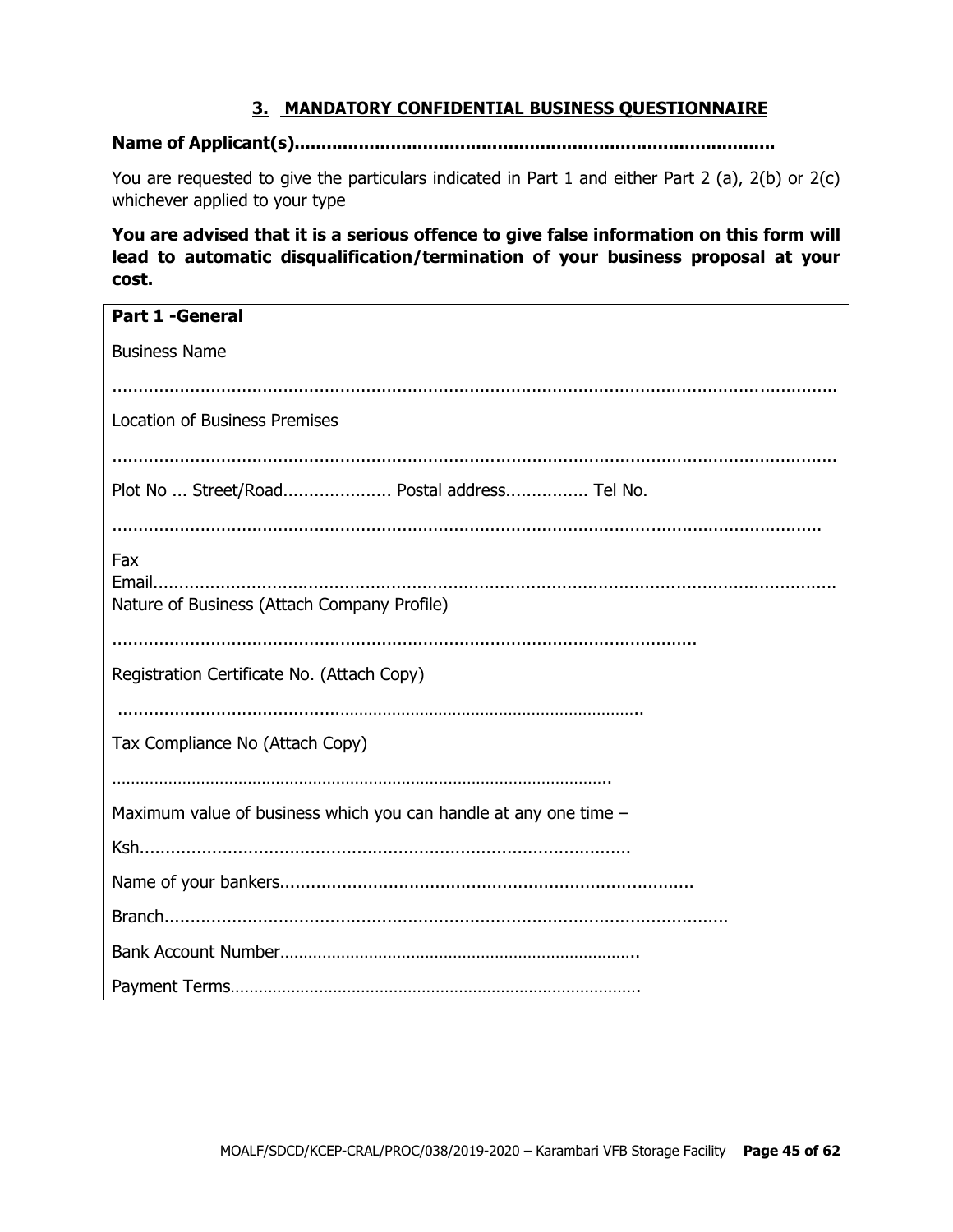# **Part 2 (a) – Sole Proprietor**

Your name in full….……………………………………………………Age…………………….

Nationality……………………………………………………. Country of Origin…………………………….

Citizenship details…………………………………………………………………….......

If <sup>a</sup> Kenyan Citizen, indicate under Citizenship Details whether by Birth,

Naturalization or Registration

# **Part 2 (b) – Partnership**

|    |      | Given details of partners as follows |                                                                           |               |
|----|------|--------------------------------------|---------------------------------------------------------------------------|---------------|
|    | Name | Nationality                          | Citizenship Details                                                       | <b>Shares</b> |
|    |      |                                      |                                                                           |               |
|    |      |                                      |                                                                           |               |
|    |      |                                      |                                                                           |               |
|    |      |                                      |                                                                           |               |
|    |      | Naturalization or Registration       | If a Kenyan Citizen, indicate under Citizenship Details whether by Birth, |               |
| З. |      |                                      |                                                                           |               |
|    |      |                                      |                                                                           |               |
|    |      |                                      |                                                                           |               |
|    |      |                                      |                                                                           |               |
|    |      |                                      |                                                                           |               |
|    |      |                                      |                                                                           |               |
|    |      |                                      |                                                                           |               |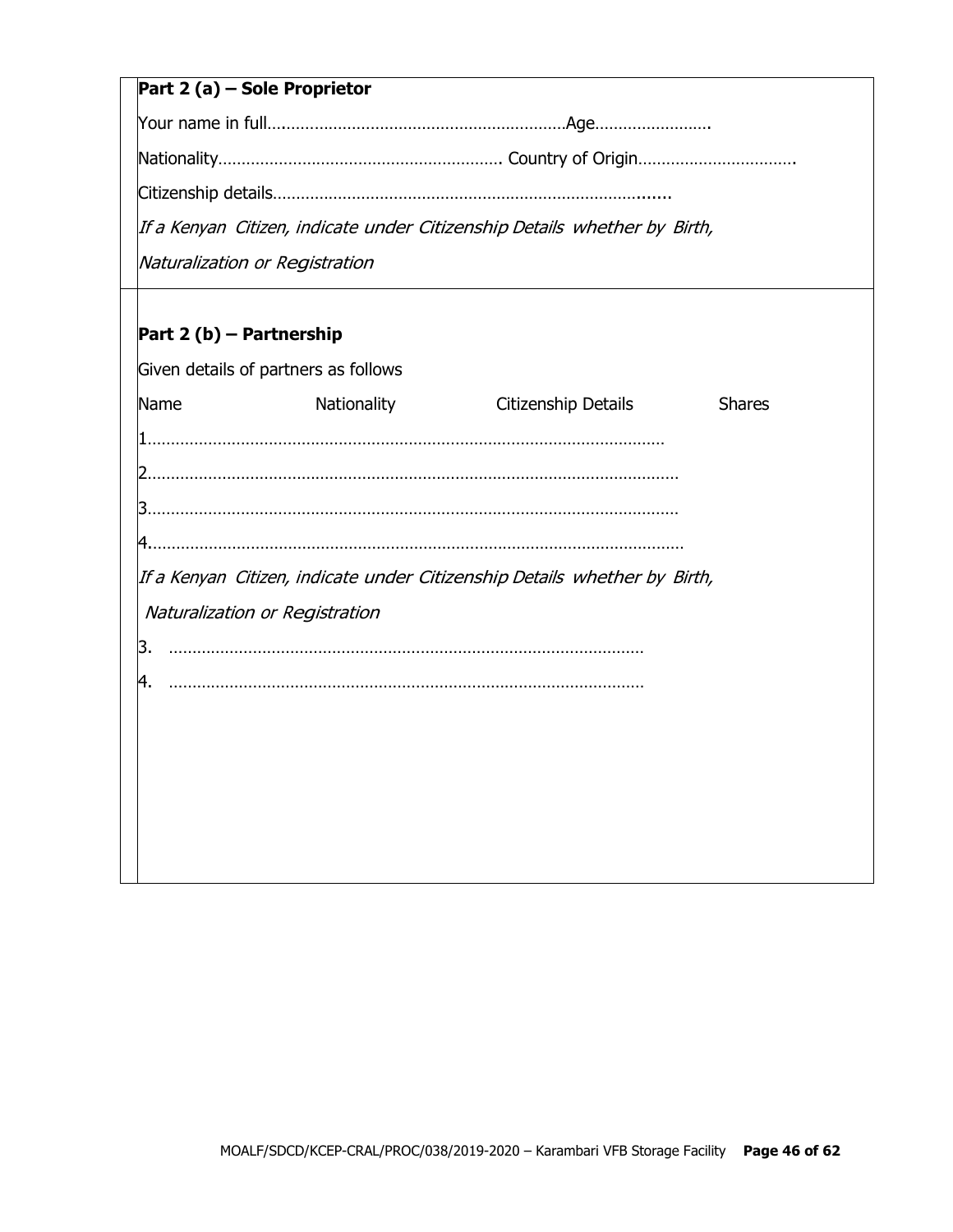| Part 2 (c) – Registered Company                                                            |  |  |  |  |
|--------------------------------------------------------------------------------------------|--|--|--|--|
| Private or Public                                                                          |  |  |  |  |
| (Attach brochures or annual reports in case of public companies)                           |  |  |  |  |
| State the nominal and issued capital of company                                            |  |  |  |  |
| Nominal Kshs. Issued Kshs.                                                                 |  |  |  |  |
| Give details of all directors as follows                                                   |  |  |  |  |
| Name<br>Nationality<br>Citizenship Details<br><b>Shares</b>                                |  |  |  |  |
| 1.                                                                                         |  |  |  |  |
|                                                                                            |  |  |  |  |
| 3.                                                                                         |  |  |  |  |
| Part 3- List of corporate client customers and their addresses, telephone numbers and      |  |  |  |  |
| contact person.                                                                            |  |  |  |  |
|                                                                                            |  |  |  |  |
|                                                                                            |  |  |  |  |
|                                                                                            |  |  |  |  |
|                                                                                            |  |  |  |  |
|                                                                                            |  |  |  |  |
|                                                                                            |  |  |  |  |
|                                                                                            |  |  |  |  |
|                                                                                            |  |  |  |  |
| Part 4-(a) Debarment                                                                       |  |  |  |  |
| I/We declare that I/We have not been debarred from any procurement process and             |  |  |  |  |
| shall not engage in any fraudulent or corrupt acts with regard to this or any other tender |  |  |  |  |
| by the KCEP-CRAL and any other public or private institutions.                             |  |  |  |  |
|                                                                                            |  |  |  |  |
|                                                                                            |  |  |  |  |
|                                                                                            |  |  |  |  |
|                                                                                            |  |  |  |  |
| Duly authorized to sign Tender for and on behalf of                                        |  |  |  |  |
|                                                                                            |  |  |  |  |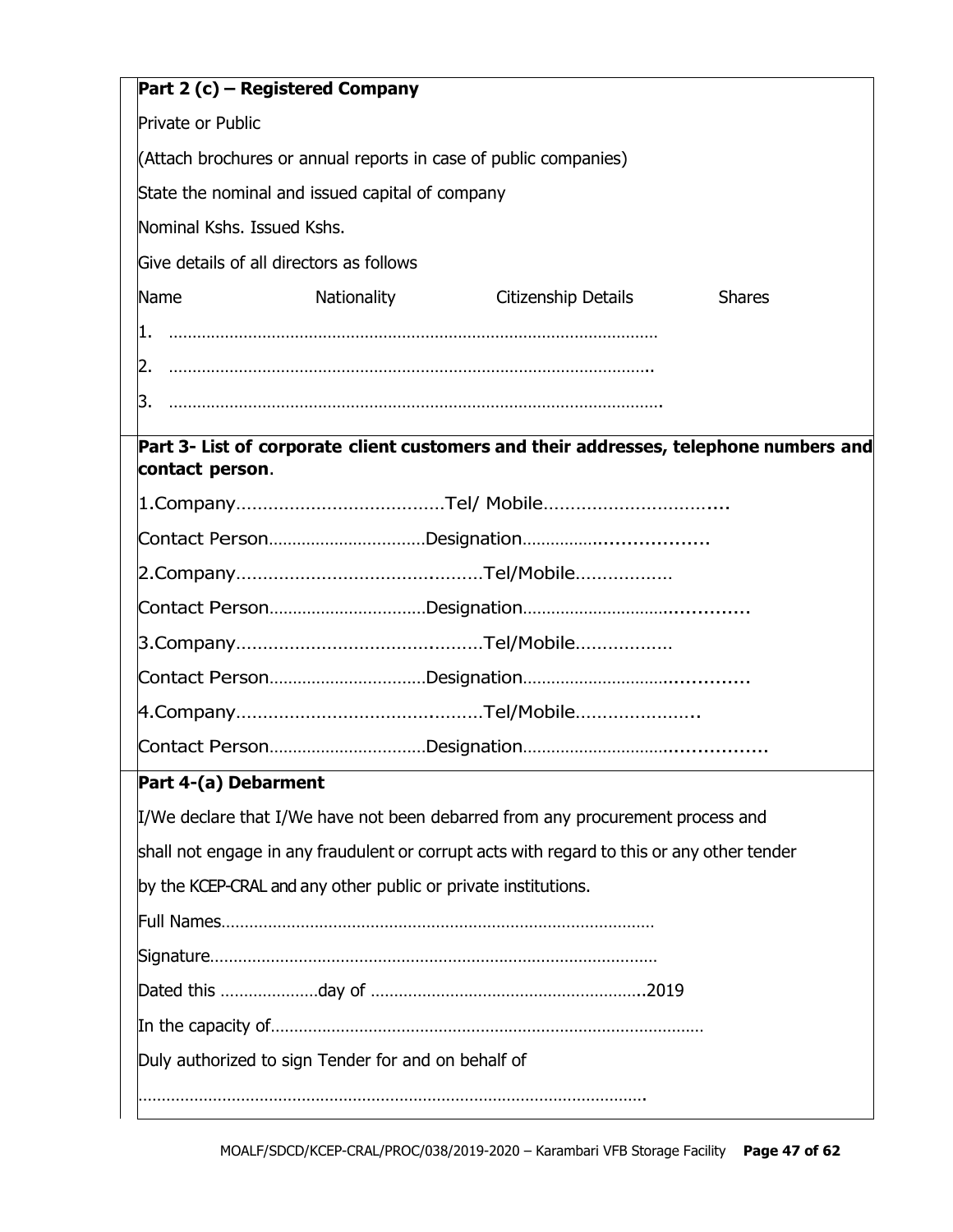| Part 4-(b) Bankruptcy / Insolvency / receivership.                                        |
|-------------------------------------------------------------------------------------------|
| I/We declare that I/We have not been declared bankrupt or insolvent by                    |
| the competent Authorities in Kenya and neither are we under receivership:                 |
|                                                                                           |
|                                                                                           |
|                                                                                           |
| Duly authorized to sign Tender for and on behalf of                                       |
| Part 4-(c) -Criminal Offence                                                              |
| $I/We$ , (Name (s) of Director(s)):-                                                      |
|                                                                                           |
| Have not been convicted of any criminal offence relating to professional conduct or the   |
| making of false statements or misrepresentations as to its qualifications to enter        |
| into a procurement contract within a period of three (3) years preceding the commencement |
| of procurement proceedings.                                                               |
|                                                                                           |
|                                                                                           |
| In the capacity of                                                                        |
|                                                                                           |
|                                                                                           |
| Suppliers' / Company's Official Rubber Stamp                                              |
|                                                                                           |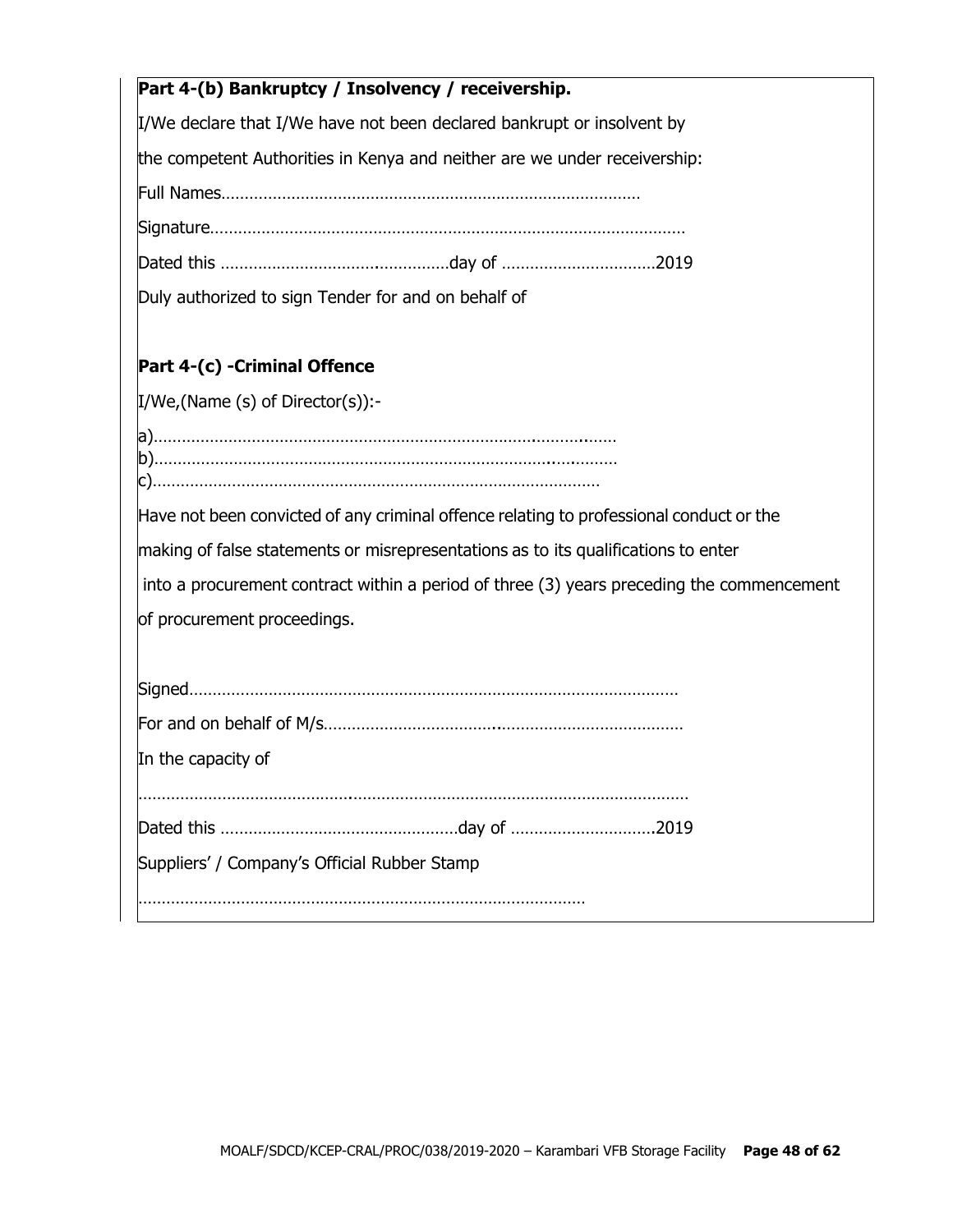$\mu$ /We, the undersigned state that I / We have no conflict of interest in relation

to this procurement:

| Suppliers' / Company's Official Rubber Stamp |                                                                                                                                    |  |  |
|----------------------------------------------|------------------------------------------------------------------------------------------------------------------------------------|--|--|
|                                              |                                                                                                                                    |  |  |
|                                              |                                                                                                                                    |  |  |
|                                              |                                                                                                                                    |  |  |
|                                              |                                                                                                                                    |  |  |
|                                              |                                                                                                                                    |  |  |
|                                              | Part $4-(e)$ – Interest in the Firm:<br>Its there any person/persons in KCEP-CRAL or any other public institution who has interest |  |  |

Yes/No ……………………….. (Delete as necessary)

Institution ………………………….……………………………………. ………………

(Title) (Signature) (Date)

……………………………………………………………………………………………….

………………………………………………………………………………………………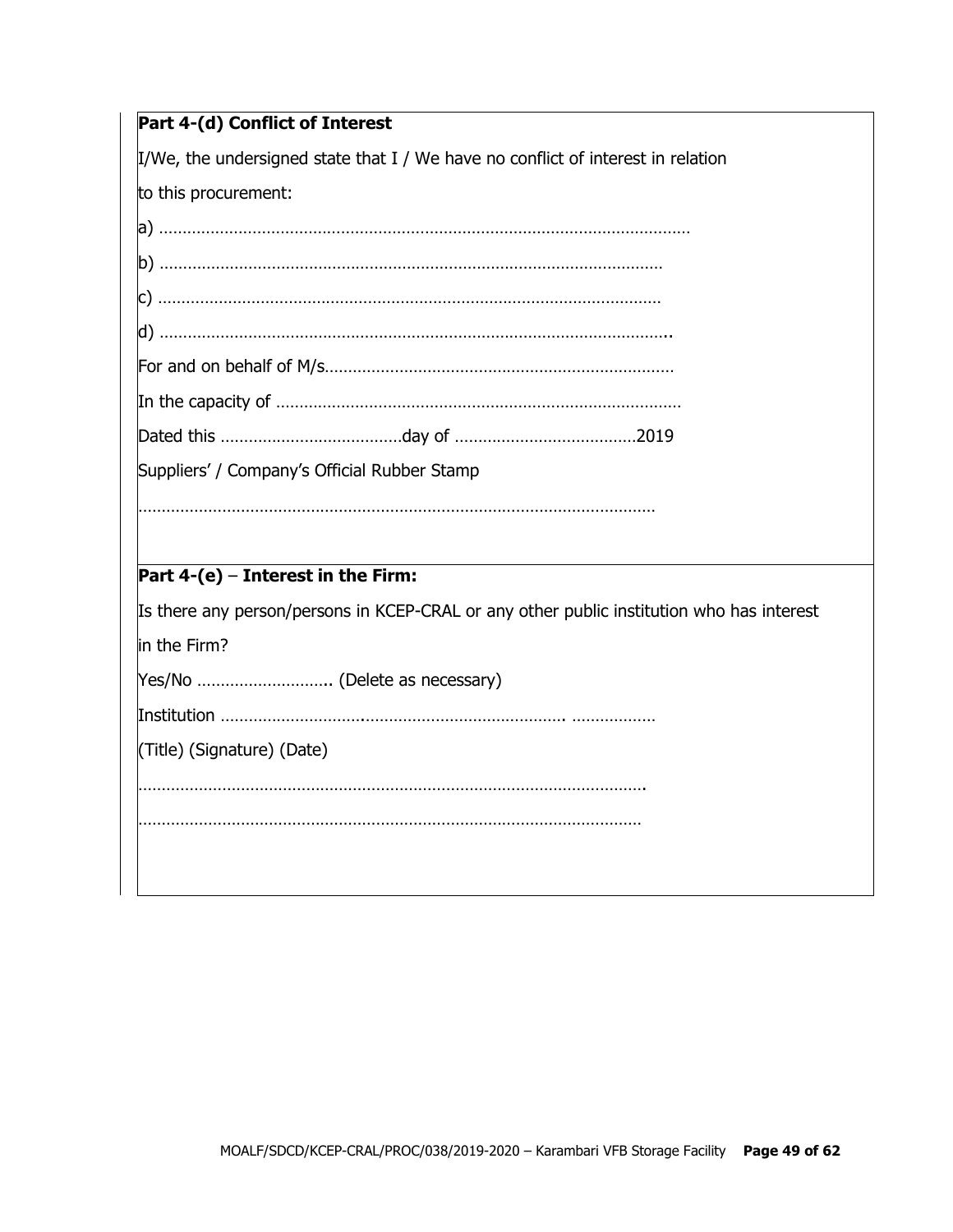**PART 5(I) – EXPERIENCE***:* Please list here below similar projects accomplished or

companies / clients you have supplied with similar items or materials / Services in the

last 5 years

|                | <b>COMPANY</b><br><b>NAME</b> | <b>COUNTRY</b> | <b>CONTRACT</b><br><b>ORDER NO</b> | <b>VALUE</b> | <b>CONTRACT</b><br><b>PERSON</b><br>(FULL NAMES | <b>EMAIL</b> | <b>CELL</b><br><b>PHONE</b><br><b>NO</b> |
|----------------|-------------------------------|----------------|------------------------------------|--------------|-------------------------------------------------|--------------|------------------------------------------|
|                |                               |                |                                    |              |                                                 |              |                                          |
| $\overline{2}$ |                               |                |                                    |              |                                                 |              |                                          |
| 3              |                               |                |                                    |              |                                                 |              |                                          |
| $\overline{4}$ |                               |                |                                    |              |                                                 |              |                                          |
| 5              |                               |                |                                    |              |                                                 |              |                                          |
|                |                               |                |                                    |              |                                                 |              |                                          |

# **Part 6(i or j) – Bank account details:**

AGPO firms must provide evidence from their bank that the account to which KCEP-CRAL

shall make payment has a youth or a woman or a PWD listed in the CR12 form/

partnership deed/sole proprietor certificate as a MANDATORY signatory of that account,

- Sec.157 (11) of PPADA:

Account No………………………………………………………………………………………….

Name of the person(s) in the CR12 form OR in the partnership deed OR in the sole proprietor

ID No(s):…………………………/…….………..…….…..…...Signature and stamp of the authorized Banker

Representative……………..……………Date……………………….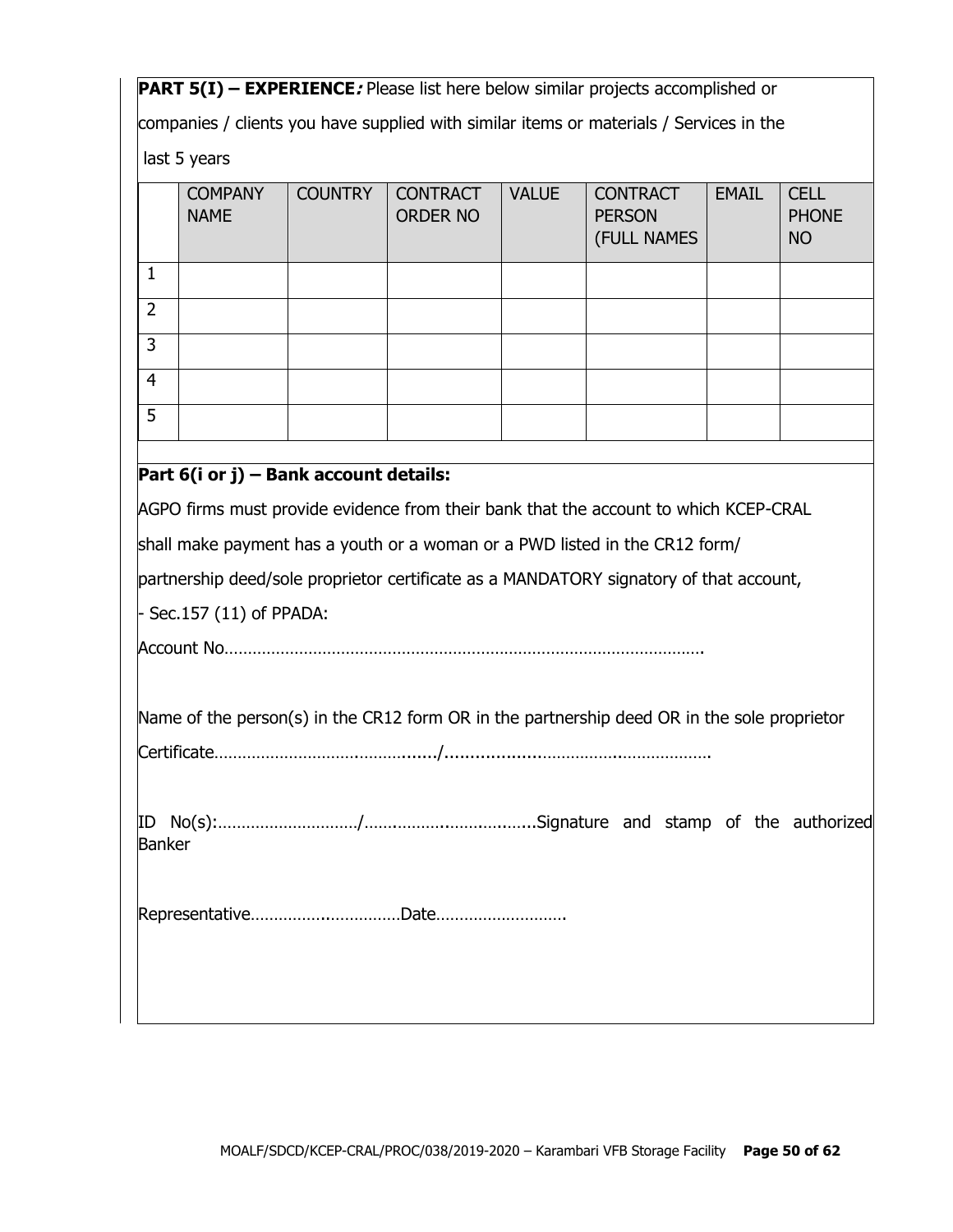# **Part 7--Declaration**

I/We the undersigned state that the above information is correct and that I/We give KCEP-CRAL to seek any other references concerning my/our company from whatever sources deemed e.g. company registrar's office, banks etc.

| <b>Full names</b>  |
|--------------------|
|                    |
| In the capacity of |
|                    |
|                    |
|                    |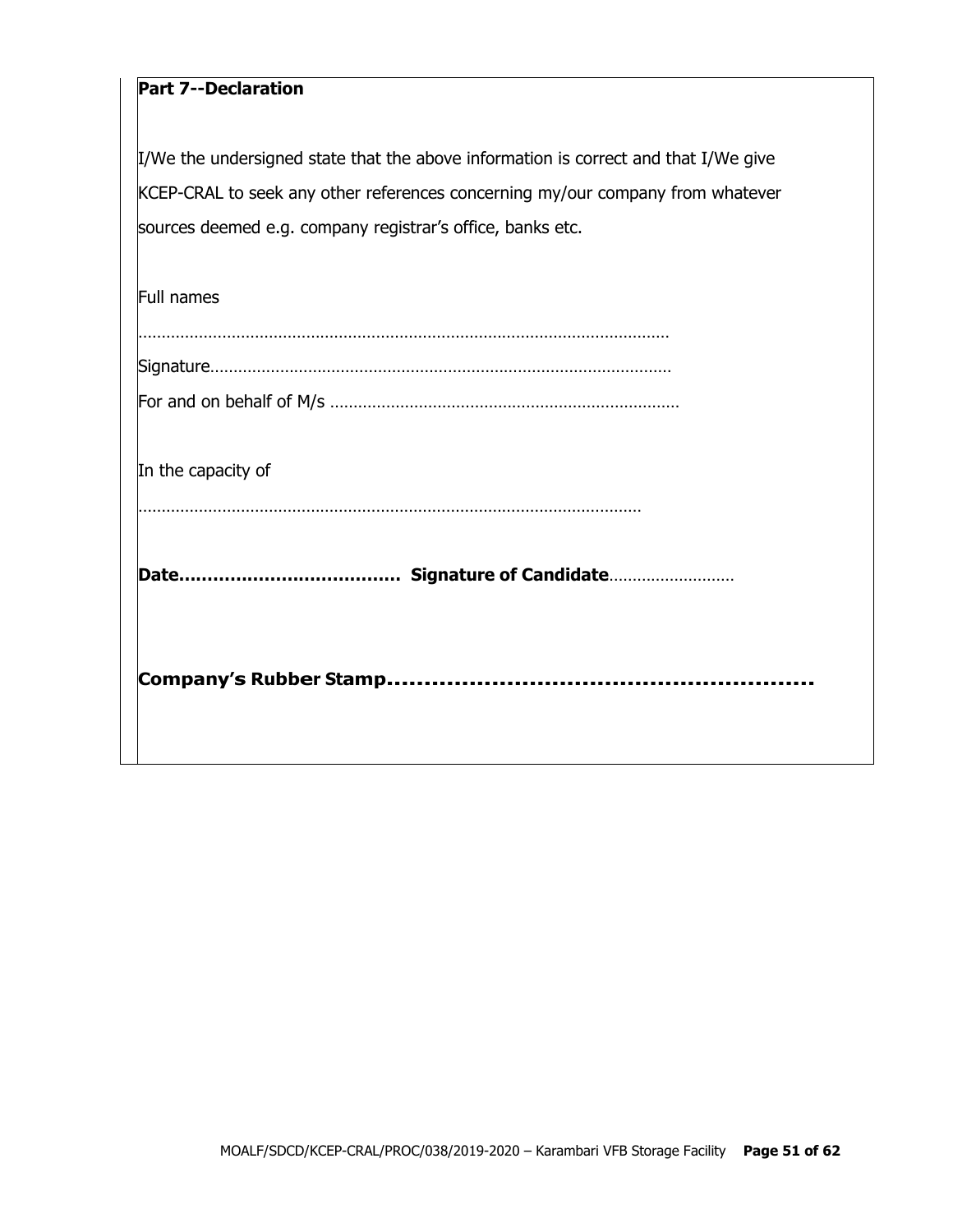## **4. TENDER SECURING DECLARATION FORM (Tender Security is Mandatory)**

[The Bidder shall complete in this Form in accordance with the instructions indicated]

Date: ………………… of Bid Submission] Tender No. ………… of bidding process]

To: ………………………….. [insert complete name of Purchaser] We, the undersigned, declare that:

1. We understand that, according to your conditions, bids must be supported by a Bid- Securing Declaration.

2. We accept that we will automatically be suspended from being eligible for bidding in any contract with the Purchaser for the period of time of [insert number of months or years] starting on [insert date], if we are in breach of our obligation(s) under the bid conditions, because we –

(a) Have withdrawn our Bid during the period of bid validity specified by us in the Bidding Data Sheet; or

(b) Having been notified of the acceptance of our Bid by the Purchaser during the period of bid validity,

(i) Fail or refuse to execute the Contract, if required, or

(ii) Fail or refuse to furnish the Performance Security, in accordance with the ITT.

3. We understand that this Bid Securing Declaration shall expire if we are not the successful Bidder, upon the earlier of

(i) our receipt of a copy of your notification of the name of the successful Bidder; or

(i) Twenty-eight days after the expiration of our Tender.

4. We understand that if we are a Joint Venture, the Bid Securing Declaration must be in the name of the Joint Venture that submits the bid, and the Joint Venture has not been legally constituted at the time of bidding, the Bid Securing Declaration shall be in the names of all future partners as named in the letter of intent.

Signed: [insert signature of person whose name and capacity are shown] in the Capacity of [insert legal capacity of person signing the Bid Securing Declaration]

Name: [insert complete name of person signing the Bid Securing Declaration]

……………………………………………………………….

Duly authorized to sign the bid for and on behalf of: ……………………….. [insert complete name of Bidder]

Dated on …………………. day of ……………., ………………. [Insert date of signing]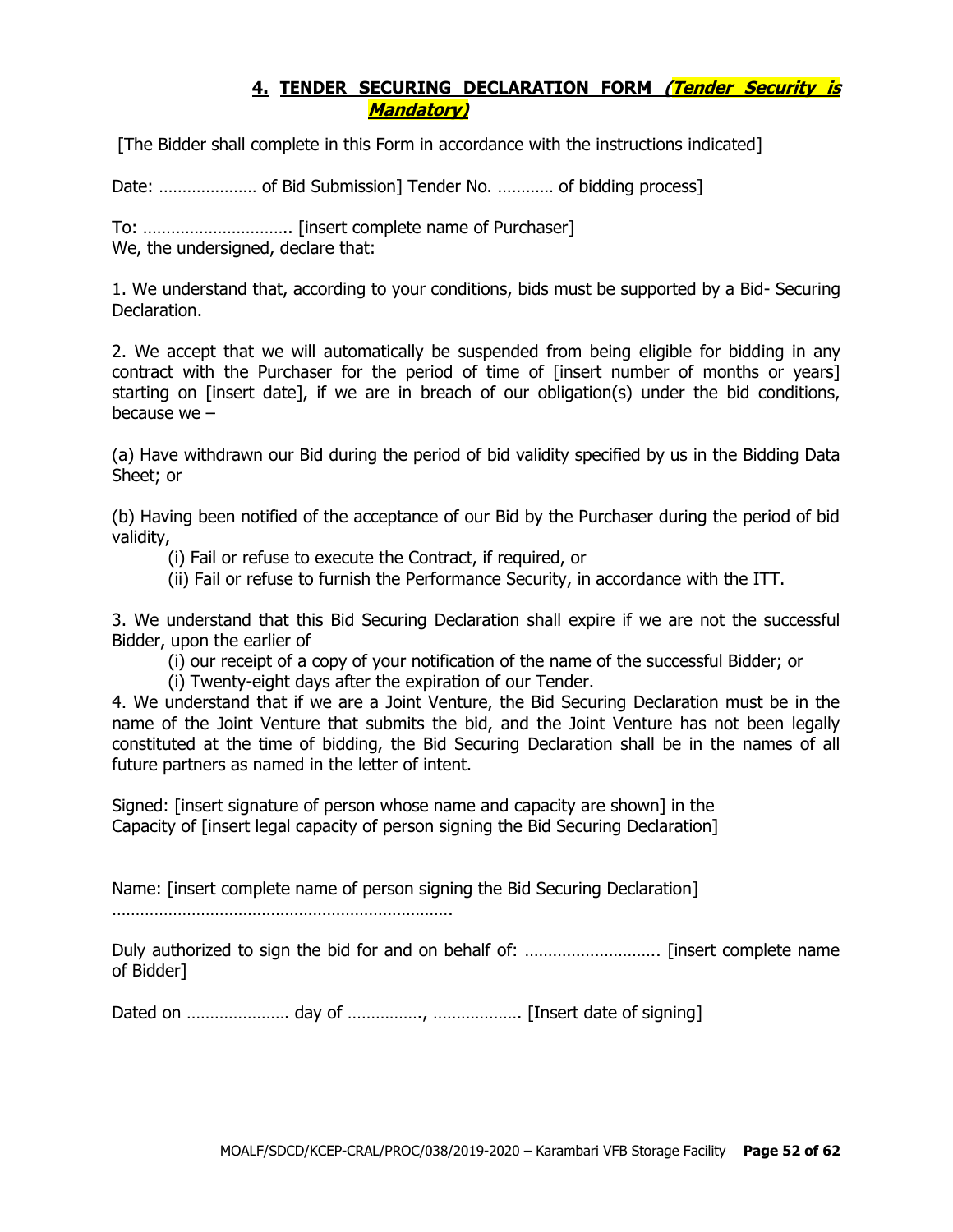#### **5. FORM OF TENDER SECURITY (Mandatory)**

WHEREAS ………………………………………. (Hereinafter called "the Tenderer") has submitted his tender dated ………………………… for the construction of ……………………………………………………………………………… (name of Contract)

KNOW ALL PEOPLE by these presents that WE ……………………… having our registered office at ……………… (hereinafter called "the Bank"), are bound unto …………………………… (hereinafter called "the Employer") in the sum of Kshs.……………………… for which payment well and truly to be made to the said Employer, the Bank binds itself, its successors and assigns by these presents sealed with the Common Seal of the said Bank this ……………. Day of ………20…………

THE CONDITIONS of this obligation are:

- 1. If after tender opening the tenderer withdraws his tender during the period of tender validity specified in the instructions to tenderers Or
- 2. If the tenderer, having been notified of the acceptance of his tender by the Employer during the period of tender validity:
	- (a) fails or refuses to execute the form of Agreement in accordance with the Instructions to Tenderers, if required; or
	- (b) fails or refuses to furnish the Performance Security, in accordance with the Instructions to Tenderers;

We undertake to pay to the Employer up to the above amount upon receipt of his first written demand, without the Employer having to substantiate his demand, provided that in his demand the Employer will note that the amount claimed by him is due to him, owing to the occurrence of one or both of the two conditions, specifying the occurred condition or conditions.

This guarantee will remain in force up to and including thirty (30) days after the period of tender validity, and any demand in respect thereof should reach the Bank not later than the said date.

 $\_$  , and the set of the set of the set of the set of the set of the set of the set of the set of the set of the set of the set of the set of the set of the set of the set of the set of the set of the set of the set of th

\_\_\_\_\_\_\_\_\_\_\_\_\_\_\_\_\_\_\_\_\_\_\_\_\_\_\_ \_\_\_\_\_\_\_\_\_\_\_\_\_\_\_\_\_\_\_\_\_\_\_\_\_\_\_\_\_\_

[date] [signature of the Bank]

[witness] [seal]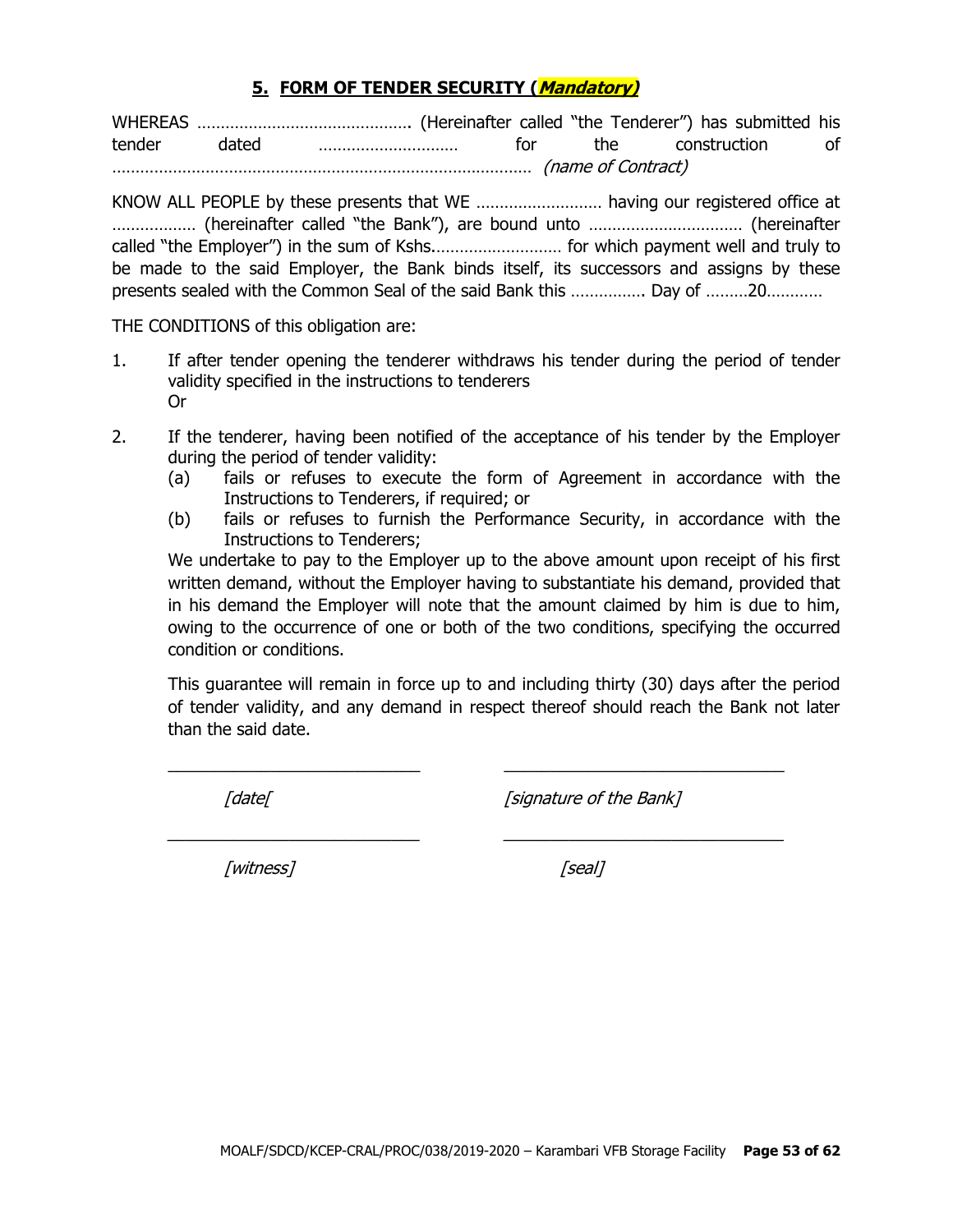#### **6. PERFORMANCE SECURITY FORM**

To: …………………………………………………………… [Name KCEP-CRAL]

Dear Sir,

WHEREAS \_\_\_\_\_\_\_\_\_\_\_\_\_\_\_\_\_\_\_\_\_\_(hereinafter called "the Contractor") has undertaken, in pursuance of Contract No. \_\_\_\_\_\_\_\_\_\_\_\_\_\_ dated \_\_\_\_\_\_\_\_\_\_ to execute \_\_\_\_\_\_\_\_\_\_\_ (hereinafter called "the Works");

AND WHEREAS it has been stipulated by you in the said Contract that the Contractor shall furnish you with a Bank Guarantee by a recognized bank for the sum specified therein as security for compliance with his obligations in accordance with the Contract;

AND WHEREAS we have agreed to give the Contractor such a Bank Guarantee:

NOW THEREFORE we hereby affirm that we are the Guarantor and responsible to you, on behalf of the Contractor, up to a total of Kshs. \_\_\_\_\_\_\_\_\_\_\_\_\_\_\_\_\_\_\_\_(amount of Guarantee in figures) Kenya Shillings\_\_\_\_\_\_\_\_\_\_\_\_\_\_\_\_\_\_\_\_\_\_\_\_\_\_\_\_\_\_\_\_\_\_\_\_\_\_\_\_\_\_ (amount of Guarantee in words), and we undertake to pay you, upon your first written demand and without civil or argument, any sum or sums within the limits of Kenya Shillings \_\_\_\_\_\_\_\_\_\_\_\_\_\_\_\_\_\_\_\_\_\_\_\_\_ (amount of Guarantee in words) as aforesaid without your needing to prove or to show grounds or reasons for your demand for the sum specified therein.

We hereby waive the necessity of your demanding the said debt from the Contractor before presenting us with the demand.

We further agree that no change, addition or other modification of the terms of the Contract or of the Works to be performed thereunder or of any of the Contract documents which may be made between you and the Contractor shall in any way release us from any liability under this Guarantee, and we hereby waive notice of any change, addition, or modification.

This guarantee shall be valid until the date of issue of the Certificate of Completion.

SIGNATURE AND SEAL OF THE GUARANTOR  $\_\_\_\_\_\_\_\_\_\_\_$ 

Name of Bank \_\_\_\_\_\_\_\_\_\_\_\_\_\_\_\_\_\_\_\_\_\_\_\_\_\_\_\_\_\_\_\_\_\_\_\_\_\_\_\_\_\_\_\_

Address  $\overline{\phantom{a}}$ 

Date  $\Box$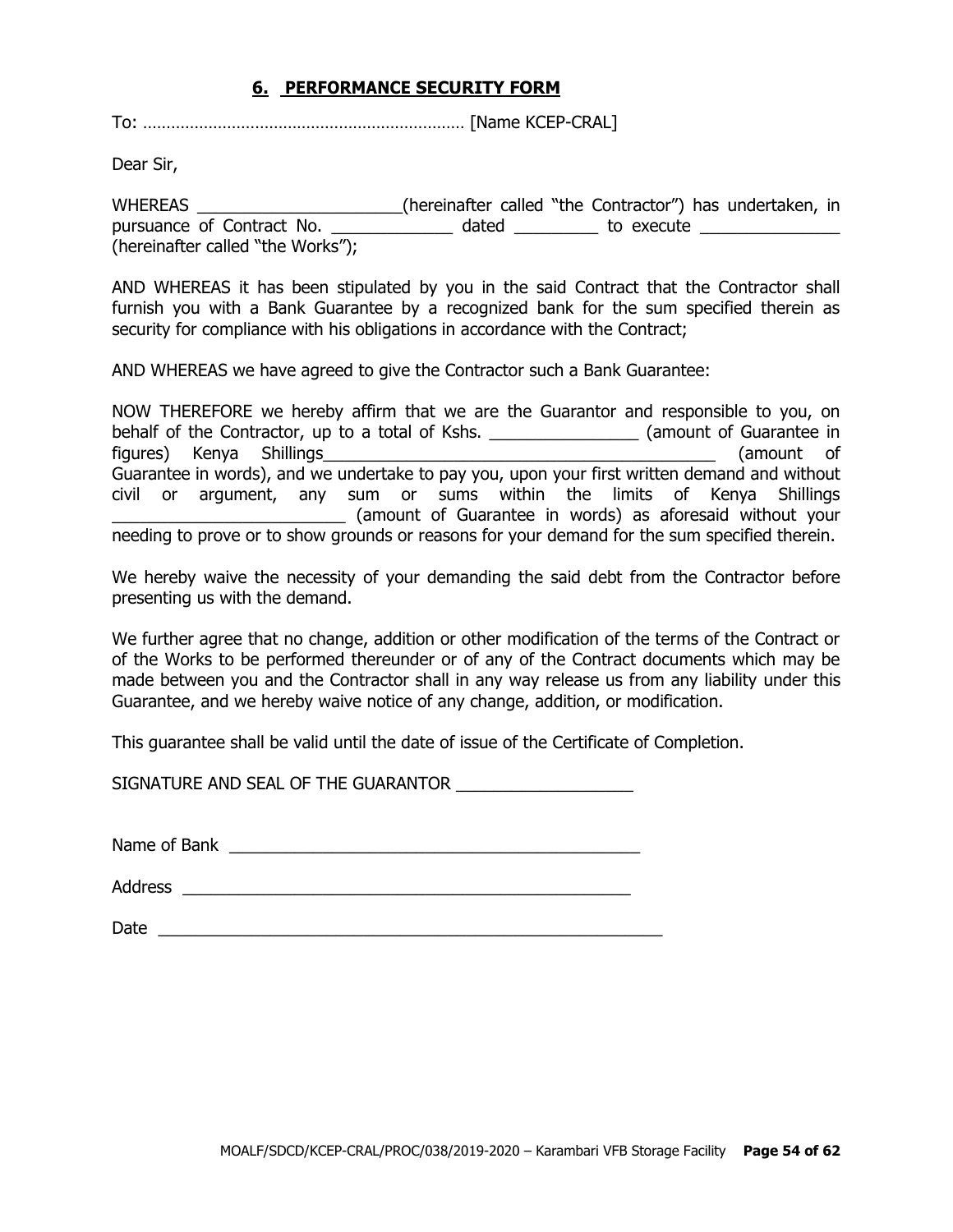## **7. DECLARATION FORM (Mandatory)**

Date

\_\_\_\_\_\_\_\_\_\_\_\_\_\_\_\_\_\_\_\_\_\_\_\_\_\_

**To The Programme Coordinator, KCEP-CRAL P.O. Box 30028-00100 NAIROBI**

We (name and address)

declare the following:

a) Have not been debarred from participating in public procurement.

b) Have not been involved in and will not be involved in corrupt and fraudulent practices regarding public procurement.

\_\_\_\_\_\_\_\_\_\_\_\_\_\_\_\_\_\_\_\_\_\_\_\_\_\_\_\_\_\_\_\_\_\_\_\_\_\_\_\_\_\_\_\_\_\_\_\_\_\_\_\_\_\_\_\_\_\_\_\_\_\_\_\_\_\_\_\_\_\_\_\_\_\_\_\_\_

\_\_\_\_\_\_\_\_\_\_\_\_\_\_\_\_\_\_\_\_\_\_\_\_\_\_\_\_\_\_\_\_\_\_\_\_\_\_\_\_\_\_\_\_\_\_\_\_\_\_\_\_\_\_\_\_\_\_\_\_\_\_\_\_\_\_\_\_\_\_\_\_\_\_\_\_\_

| ---            |           |       |
|----------------|-----------|-------|
| Name of Bidder | Signature | Date. |

(**To be signed by authorized representative and officially stamped)**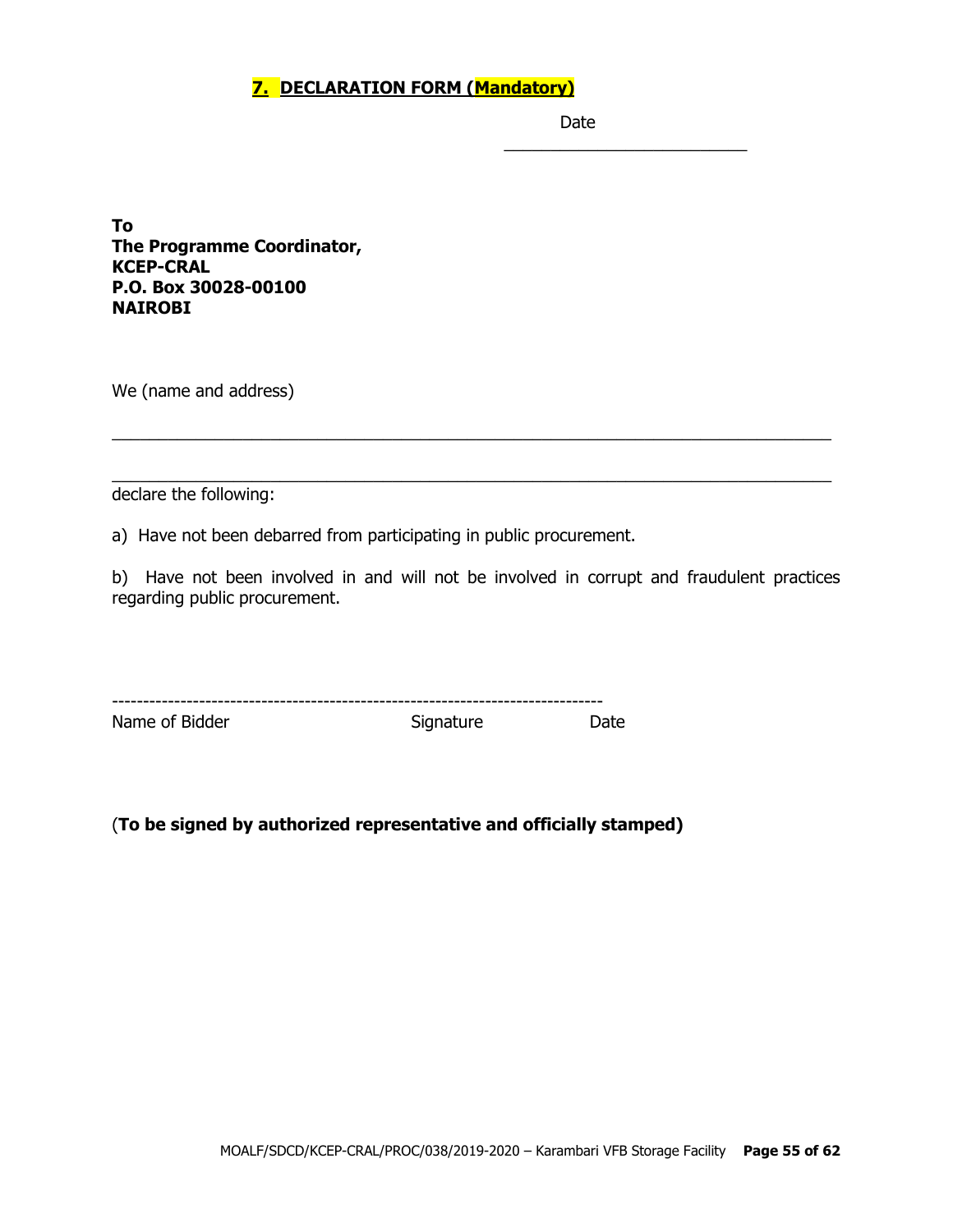### **8. LETTER OF NOTIFICATION OF AWARD**

Address of Procuring Entity

| To:                |                                                                                                                                                                                                                               |  |
|--------------------|-------------------------------------------------------------------------------------------------------------------------------------------------------------------------------------------------------------------------------|--|
|                    |                                                                                                                                                                                                                               |  |
|                    |                                                                                                                                                                                                                               |  |
|                    | the control of the control of the control of the control of the control of the control of the control of the control of the control of the control of the control of the control of the control of the control of the control |  |
|                    |                                                                                                                                                                                                                               |  |
|                    | <u> 1989 - Johann John Stone, Amerikaansk politiker (* 1989)</u>                                                                                                                                                              |  |
|                    |                                                                                                                                                                                                                               |  |
|                    |                                                                                                                                                                                                                               |  |
| <b>Tender Name</b> |                                                                                                                                                                                                                               |  |

This is to notify that the contract/s stated below under the above-mentioned tender have been awarded to you.

1. Please acknowledge receipt of this letter of notification signifying your acceptance.

2. The contract/contracts shall be signed by the parties within 30 days of the date of this letter but not earlier than 14 days from the date of the letter.

3. You may contact the officer(s) whose particulars appear below on the subject matter of this letter of notification of award.

(FULL PARTICULARS)

#### **SIGNED FOR ACCOUNTING OFFICER**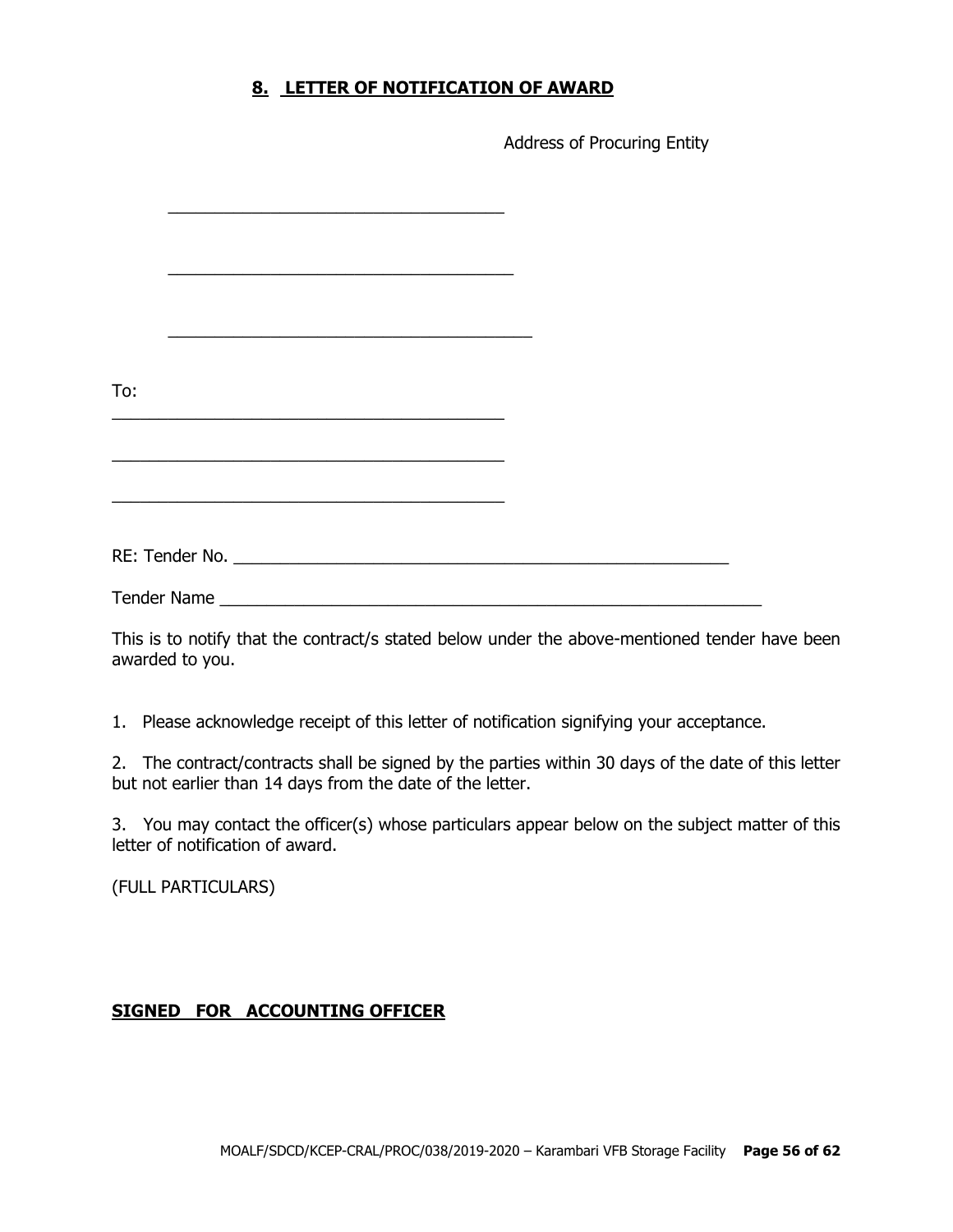# **9. QUALIFICATION INFORMATION (-Additional Information** )

#### **1. Individual Tenderers or Individual Members of Joint Ventures**

1.1 Constitution or legal status of tenderer (attach copy or Incorporation Certificate); Place of registration:

Principal place of business \_\_\_\_\_\_\_\_\_\_\_\_\_\_\_\_\_\_\_\_\_\_\_\_\_\_\_\_\_

Power of attorney of signatory of tender

#### 1.2 Total annual volume of construction work performed in the last three years

| Year | Volume   |       |
|------|----------|-------|
|      |          |       |
|      | Currency | Value |
|      |          |       |
|      |          |       |

1.3 **Work performed as Main Contractor on works of a similar nature and volume over the last five years. Also list details of work under way or committed, including expected completion date. (Technical Criteria 2)**

| <b>Project Name</b> | and<br><b>Person</b> | Name of Client   Type of Works   Value of the   Contract<br><b>Contact   Performed</b> | <b>Contract</b> | <b>Completion</b><br><b>Years</b> |
|---------------------|----------------------|----------------------------------------------------------------------------------------|-----------------|-----------------------------------|
|                     |                      |                                                                                        |                 |                                   |

#### **1.4 Major items of Contractor's Equipment proposed for carrying out the Works. List all information requested below.**

| Item of<br><b>Equipment</b> | Description,<br><b>Make and age</b><br>(years) | Condition(new,<br>poor) and<br>good,<br>number available | Owned,<br>leased<br>(from<br>whom?),<br>be<br>to<br>or<br>purchased (from<br>whom?) |
|-----------------------------|------------------------------------------------|----------------------------------------------------------|-------------------------------------------------------------------------------------|
|                             |                                                |                                                          |                                                                                     |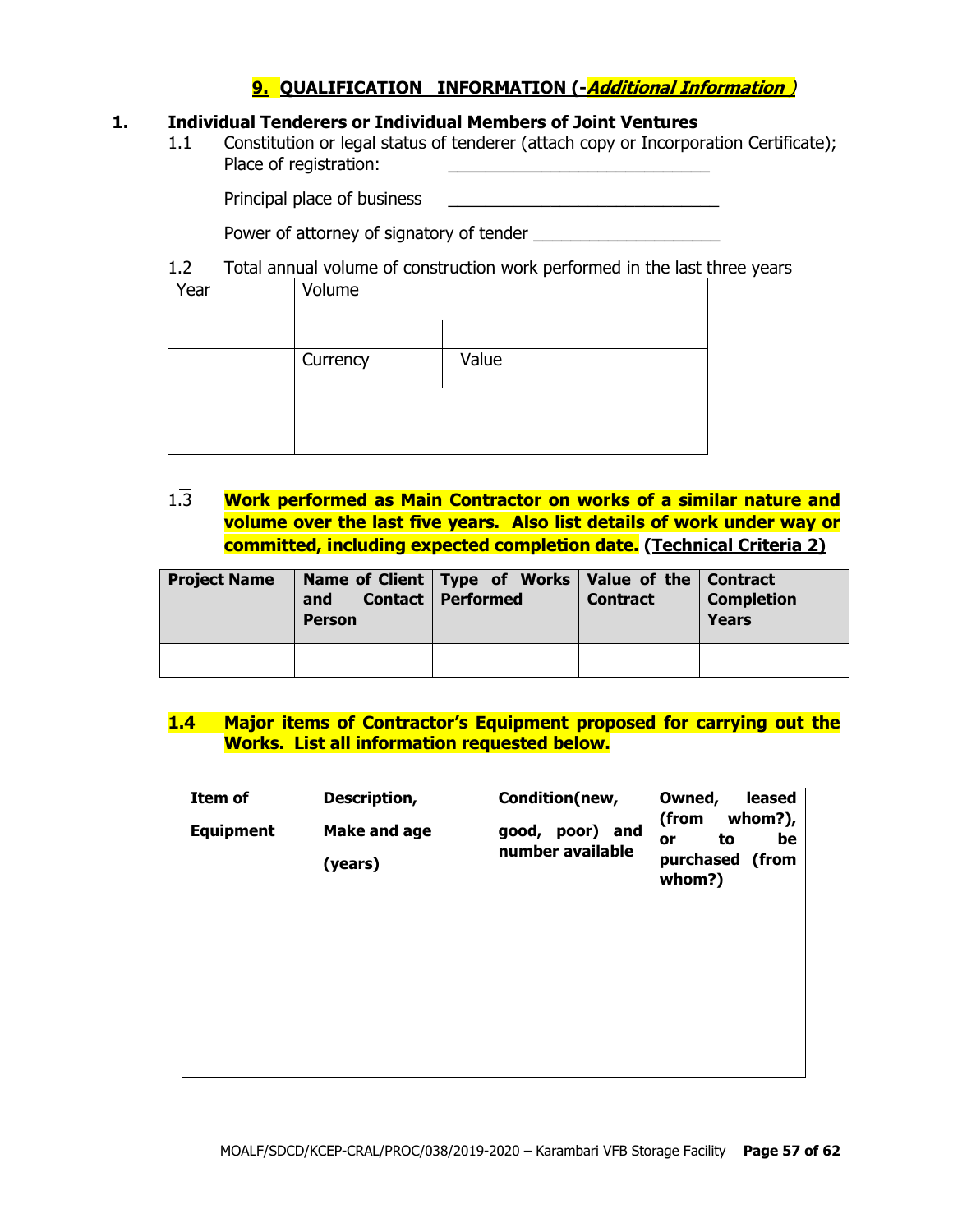## **1.5 Qualifications and experience of key personnel proposed for administration and execution of the Contract. Attach biographical data.**

| <b>Position</b> | <b>Name</b> | of<br><b>Years</b><br>experience<br>(general) | <b>Years</b><br>of<br>experience<br>in<br>proposed position |
|-----------------|-------------|-----------------------------------------------|-------------------------------------------------------------|
| Project Manager |             |                                               |                                                             |
|                 |             |                                               |                                                             |
|                 |             |                                               |                                                             |
| $(\text{etc.})$ |             |                                               |                                                             |

1.6 Financial reports for the last five years: balance sheets, profit and loss statements, auditor's reports, etc. List below and attach copies.

\_\_\_\_\_\_\_\_\_\_\_\_\_\_\_\_\_\_\_\_\_\_\_\_\_\_\_\_\_\_\_\_\_\_\_\_\_\_\_\_\_\_\_\_\_\_\_\_\_\_\_\_\_\_\_

 $\_$  , and the set of the set of the set of the set of the set of the set of the set of the set of the set of the set of the set of the set of the set of the set of the set of the set of the set of the set of the set of th

1.7 Evidence of access to financial resources to meet the qualification requirements: cash in hand, lines of credit, etc. List below and attach copies of supportive documents.

\_\_\_\_\_\_\_\_\_\_\_\_\_\_\_\_\_\_\_\_\_\_\_\_\_\_\_\_\_\_\_\_\_\_\_\_\_\_\_\_\_\_\_\_\_\_\_\_\_\_\_\_\_\_\_\_\_\_\_\_

 $\_$  , and the set of the set of the set of the set of the set of the set of the set of the set of the set of the set of the set of the set of the set of the set of the set of the set of the set of the set of the set of th

\_\_\_\_\_\_\_\_\_\_\_\_\_\_\_\_\_\_\_\_\_\_\_\_\_\_\_\_\_\_\_\_\_\_\_\_\_\_\_\_\_\_\_\_\_

1.8 Name, address and telephone, telex and facsimile numbers of banks that may provide reference if contacted by the Employer.

 $\_$  , and the set of the set of the set of the set of the set of the set of the set of the set of the set of the set of the set of the set of the set of the set of the set of the set of the set of the set of the set of th

 $\frac{1}{2}$  ,  $\frac{1}{2}$  ,  $\frac{1}{2}$  ,  $\frac{1}{2}$  ,  $\frac{1}{2}$  ,  $\frac{1}{2}$  ,  $\frac{1}{2}$  ,  $\frac{1}{2}$  ,  $\frac{1}{2}$  ,  $\frac{1}{2}$  ,  $\frac{1}{2}$  ,  $\frac{1}{2}$  ,  $\frac{1}{2}$  ,  $\frac{1}{2}$  ,  $\frac{1}{2}$  ,  $\frac{1}{2}$  ,  $\frac{1}{2}$  ,  $\frac{1}{2}$  ,  $\frac{1$ 

1.9 Statement of compliance with the requirements of Clause 1.2 of the Instructions to Tenderers.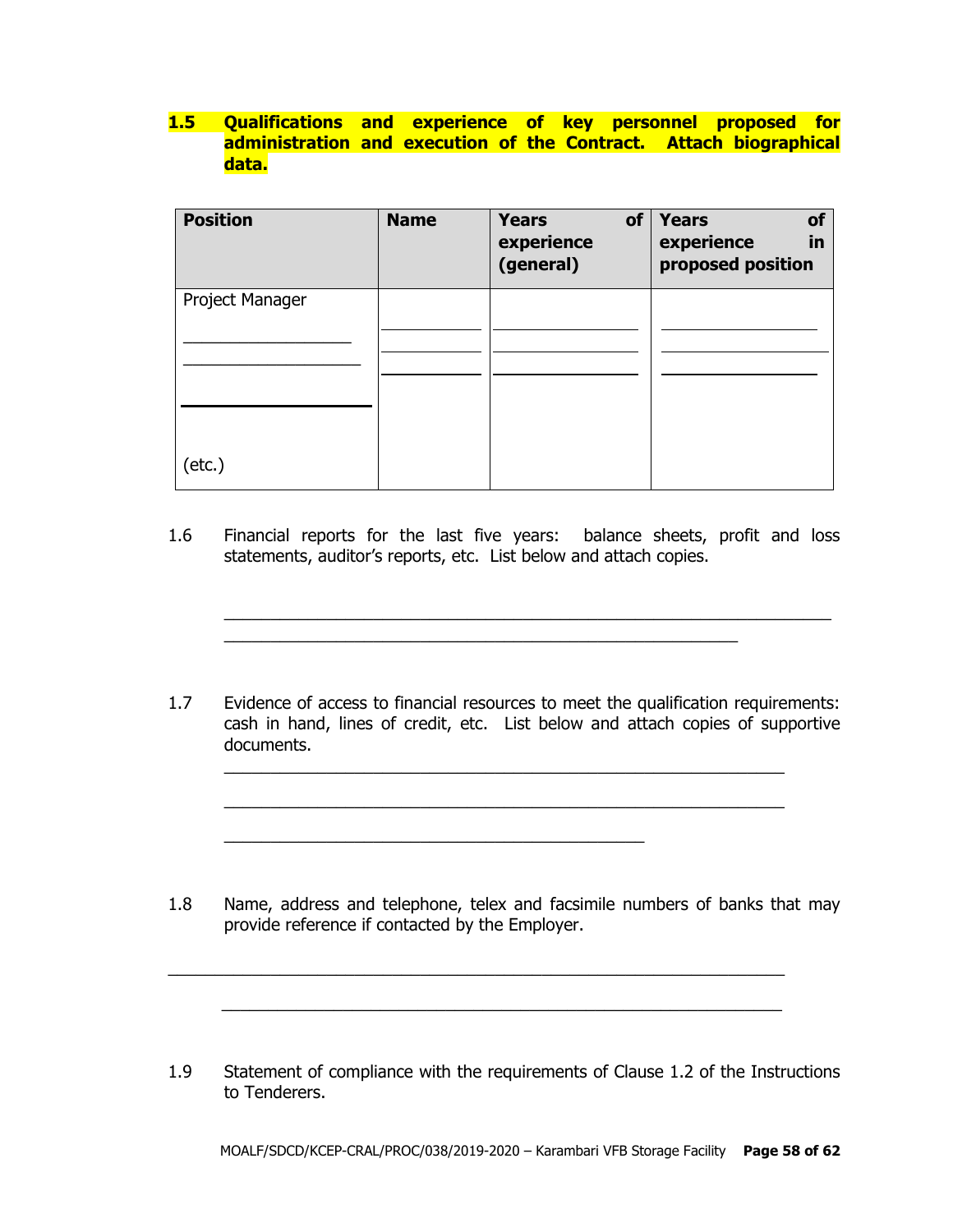1.10 Proposed program (work method and schedule) for the whole of the Works.

\_\_\_\_\_\_\_\_\_\_\_\_\_\_\_\_\_\_\_\_\_\_\_\_\_\_\_\_\_\_\_\_\_\_\_\_\_\_\_\_\_\_\_\_\_\_\_\_\_\_

 $\_$  , and the set of the set of the set of the set of the set of the set of the set of the set of the set of the set of the set of the set of the set of the set of the set of the set of the set of the set of the set of th

# **2 Joint Ventures**

2.0 The information listed in  $1.1 - 2.0$  above shall be provided for each partner of the joint venture.

- 2.1 The information required in 1.11 above shall be provided for the joint venture.
- 2.2 Attach the power of attorney of the signatory(ies) of the tender authorizing signature of the tender on behalf of the joint venture
- 2.3 Attach the Agreement among all partners of the joint venture ( and which is legally binding on all partners), which shows that:
	- a) all partners shall be jointly and severally liable for the execution of the Contract in accordance with the Contract terms; one of the partners will be nominated as being in charge, authorized to incur liabilities and receive instructions for and on behalf of any and all partners of the joint venture; and
	- b) the execution of the entire Contract, including payment, shall be done exclusively with the partner in charge.

## **3 Details of Sub-Contractors**

If the Tenderer wishes to sublet any portions of the Works under any heading, he must give below details of the sub-contractors he intends to employ for each portion.

Failure to comply with this requirement may invalidate the tender.

- (1) Portion of Works to be sublet: ………………………………
	- [i) Full name of Sub-contractor and address of head office: ………………………………

Sub-contractor's experience of similar works carried out in the last 3 years with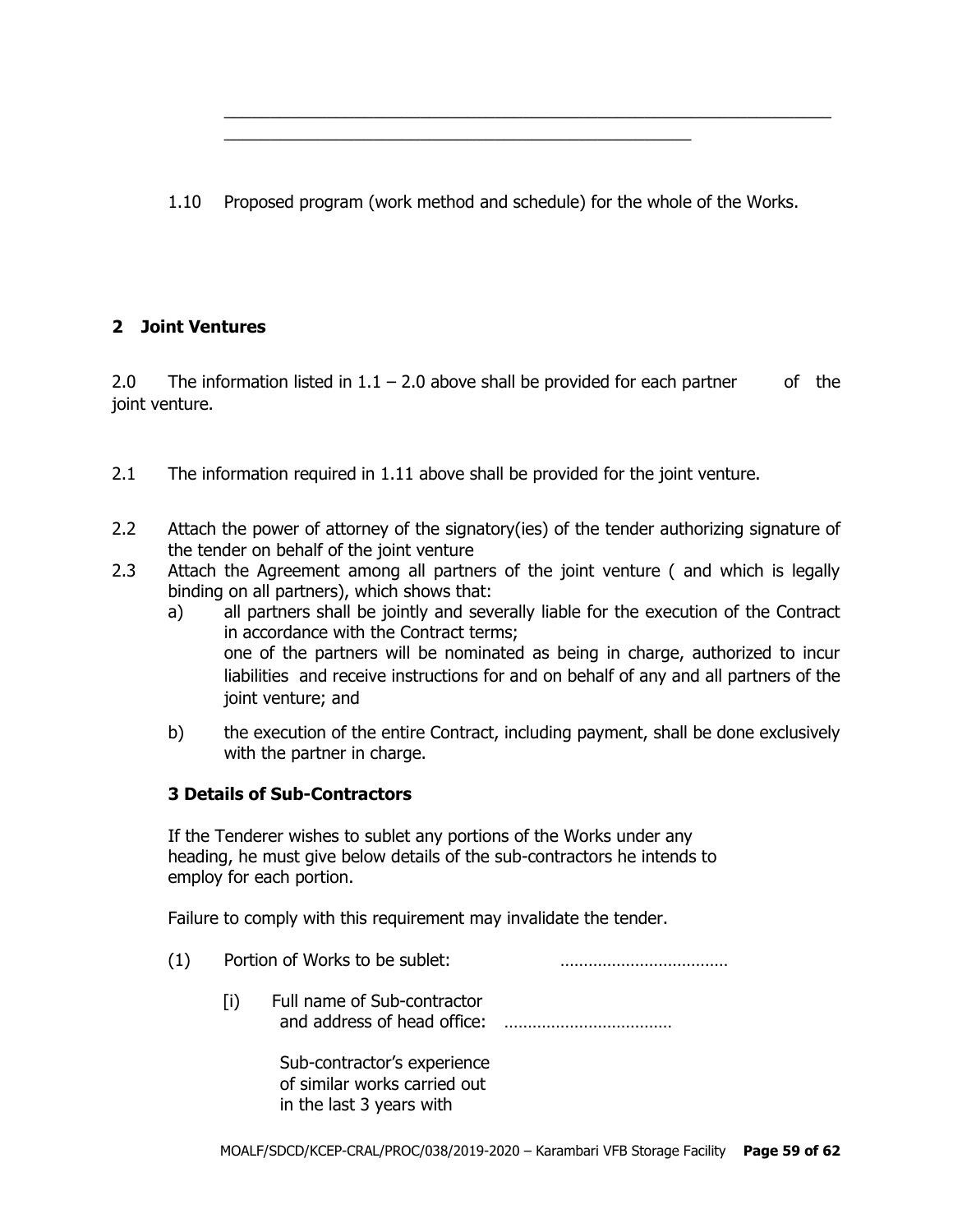Contract value:………………………………

| (2) |      | Portion of Works to sublet:                                                                                |      |  |
|-----|------|------------------------------------------------------------------------------------------------------------|------|--|
|     | (i)  | Full name of sub-contractor<br>and address of head office:                                                 |      |  |
|     | (ii) | Sub-contractor's experience<br>of similar works carried out<br>in the last 3 years with<br>contract value: |      |  |
|     |      | [Signature of Tenderer)                                                                                    | Jate |  |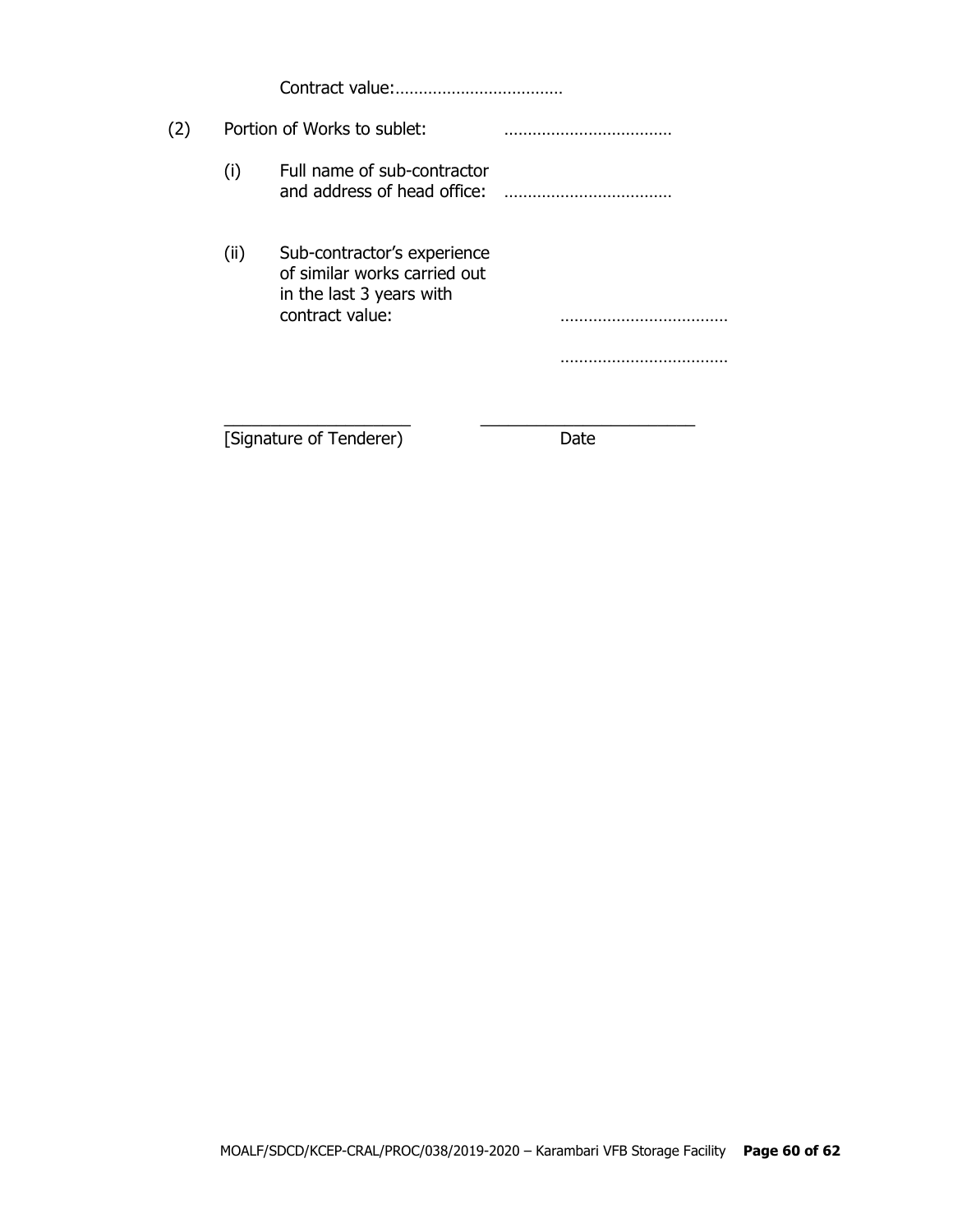## **10.TENDER QUESTIONNAIRE (Mandatory**)

Please fill in block letters.

- 1. Full names of tenderer;
	- ………………………………………………………………………………………
- 2. Full address of tenderer to which tender correspondence is to be sent (unless an agent has been appointed below);

……………………………………………………………………………………

3. Telephone number (s) of tenderer;

………………………………………………………………………………………

4. Telex of tenderer;

………………………………………………………………………………………

5. Name of tenderer's representative to be contacted on matters of the tender during the tender period;

………………………………………………………………………………………

6. Details of tenderer's nominated agent (if any) to receive tender notices. This is essential if the tenderer does not have his registered address in Kenya (name, address, telephone, telex);

. The same state of the state of the state of the state of the state of the state of the state of the state of the state of the state of the state of the state of the state of the state of the state of the state of the st ………………………………………………………………………………………

Signature of Tenderer

\_\_\_\_\_\_\_\_\_\_\_\_\_\_\_\_\_\_\_\_\_\_\_

Make copy and deliver to:  $(Mame of Employee)$